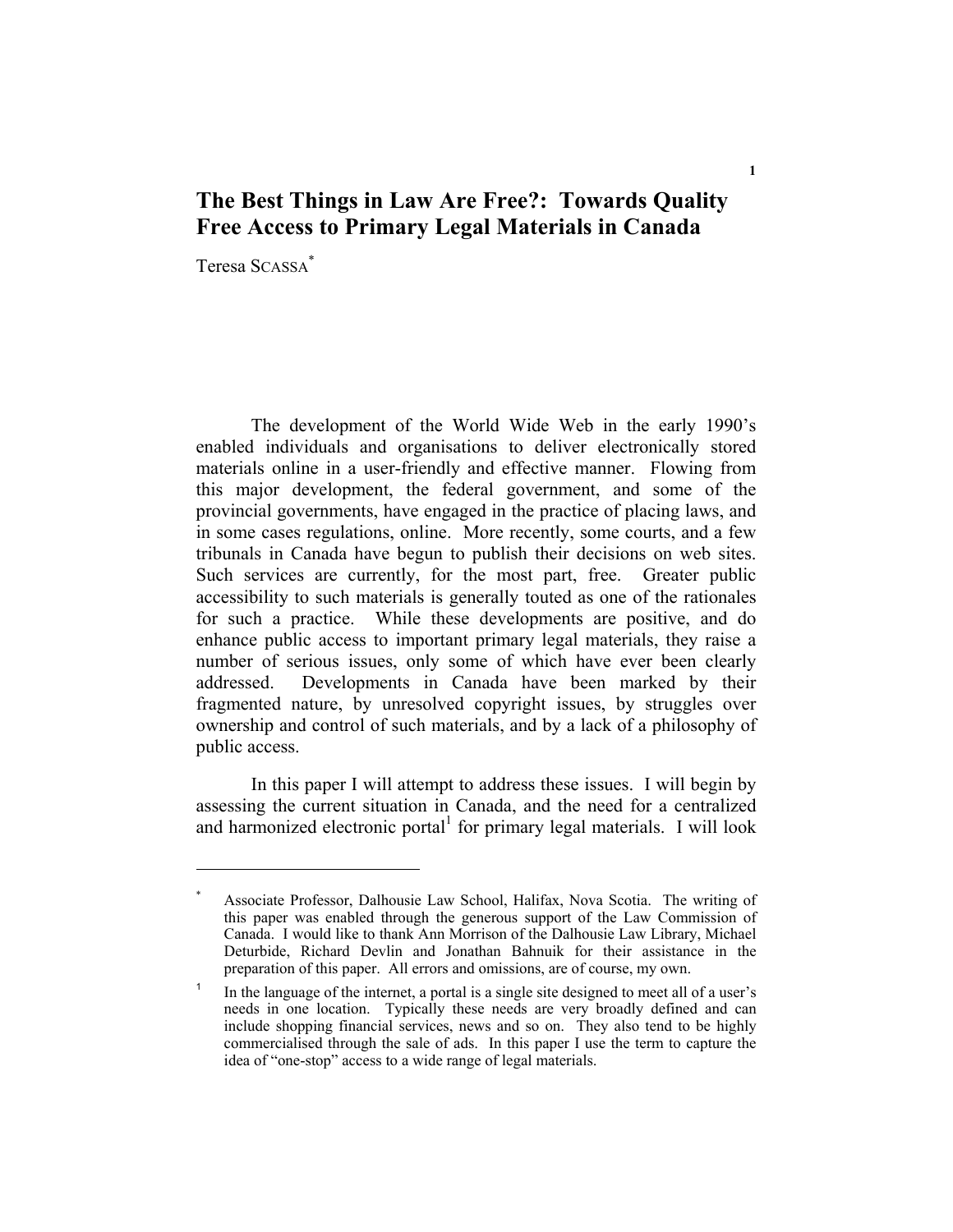at initiatives in other jurisdictions aimed at providing comprehensive  $free<sup>2</sup>$  public access, and will explore the rationales for developing and providing such access. I will also give critical consideration to the proposal for a Virtual Law Library for Canada and the emergent Canadian Legal Information Institute  $(CanLII)^3$ . Through this and other models, I will explore some of the implications and questions raised by the provision of publicly accessible primary legal materials. These will include an exploration of the concepts of "public" and "access", concerns about information monopolies, the role of lawyers as "infomediaries" and the normative implications of "freeing" the law.<sup>4</sup>

# **I. Publicly Accessible Primary Legal Materials in Canada**<sup>5</sup>

 It is important to begin with a discussion of the existing state of publicly accessible primary legal materials in Canada. Because CanLII<sup>6</sup> is in a pilot stage, and because I wish to discuss it separately, this initial discussion will exclude the work that is now being done on CanLII. This discussion is important not simply to understand the rather sorry state of affairs which has led to the creation of CanLII, but also to understand some of the limitations and problems faced by CanLII. It also provides a backdrop for the discussion which follows about the nature and significance of public access to primary legal materials.

<sup>2</sup> In the context of publicly accessible primary legal materials "free" can have two connotations: free of charge, and the widest possible public access.

<sup>3</sup> Online: http://www.canlii.org.

<sup>4</sup> This phrase is often used in relation to free public access sites for legal materials such as AustLII and BAILII. The phrase captures the objective of making the law available free of charge, as well as the idea of breaking the current and traditional information monopolies around law and legal materials.

<sup>5</sup> The information regarding websites in this paper is current as of November 16, 2000. Web sites of this nature are bound to change somewhat over time.

<sup>6</sup> CanLII is the beginning of an online legal information institute for Canada. Although still a long way from full realization, the ultimate objective is to have a unified searchable database of primary Canadian legal materials, both federal and provincial, including statutes, regulations and case law. CanLII will be discussed in more detail *infra*.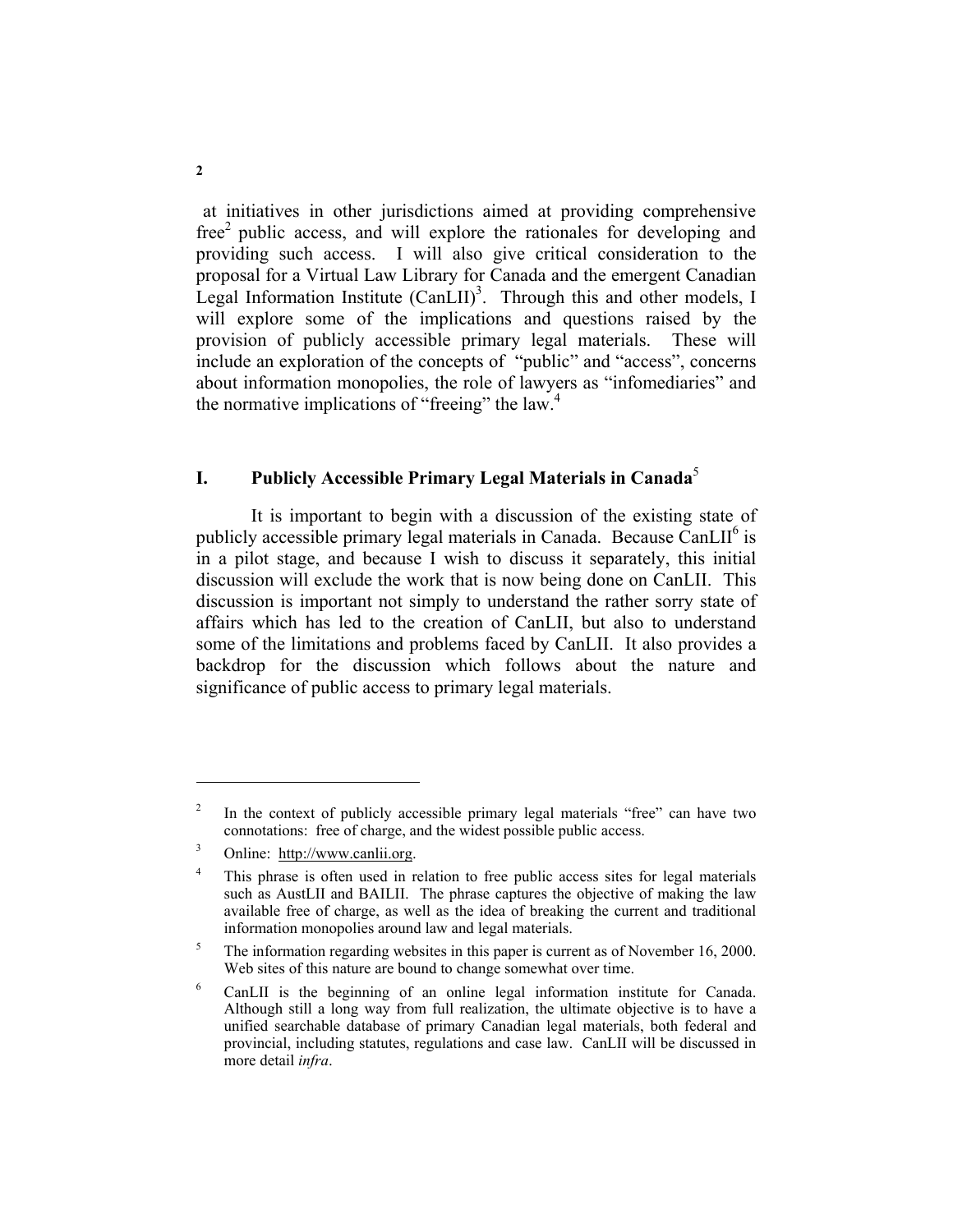#### **A. Legislation and Regulations**

 The range of free, publicly available online primary legal materials in Canada is currently quite extensive, and continues to grow.<sup>7</sup> The federal government provides legislation and regulations in an online format. Many of the provinces and territories also provide online statutes, and some provide regulations, with Saskatchewan being a notable exception.<sup>8</sup> Although many such primary materials are available, online compilations of legislation may not be complete.<sup>9</sup> Where provided, legislation is also accompanied by disclaimers and copyright notices. In general, the notices disclaim any responsibility for the accuracy or reliability of reproductions of online materials<sup>10</sup>, and warn that the electronic versions are not official versions of the legislation<sup>11</sup>. Copyright notices generally claim ownership in the material, and, in many cases,

<sup>7</sup> The descriptions in this paper of what is available online are accurate as of the time of writing (Fall 2000). It is to be expected that existing online collections will change by expanding to include earlier materials, or by the addition of new features such as degree of access, interlinkability, searchability, and so on.

<sup>8</sup> The Government of Saskatchewan web site is designed as a vehicle through which hard or soft copies of legislative enactments can be sold. Actual texts of legislation or regulations are not publicly available online. The Law Society of Saskatchewan maintains a site where they provide access to individual Saskatchewan statutes free<br>of tharge charge  $\frac{1}{2}$ of charge. See online: <http://www.lawsociety.sk.ca/NewLook/Links/skstatutes.htm>.

<sup>9</sup> For example, the Federal Department of Justice provides a list of statutes which are not in its database. See: online: http://canada.justice.gc.ca/Loireg/notindb\_en.html.

<sup>&</sup>lt;sup>10</sup> For example, the disclaimer at the Federal Department of Justice site states: "The Department of Justice assumes no responsibility for the accuracy or reliability of any reproduction derived from the legal materials on this site. The legal materials on this site have been prepared for convenience of reference only and have no official sanction." Users are then directed to consult the official versions "available in most public libraries". This model clearly maintains the primacy of print materials and the centrality of physical libraries as the "portal" through which such materials can be accessed. Online: <http://canada.justice.gc.ca/Loireg/mise\_en\_garde\_en.html>.

<sup>&</sup>lt;sup>11</sup> Some disclaimers specifically instruct users to refer to official versions "for all purposes of interpreting and applying the law". (See, for example: Alberta (Online: http://www.gov.ab.ca/qp/acts.html, and the Federal Government (<http://canada.justice.gc.ca/Loireg/mise\_en\_garde\_en.html>.)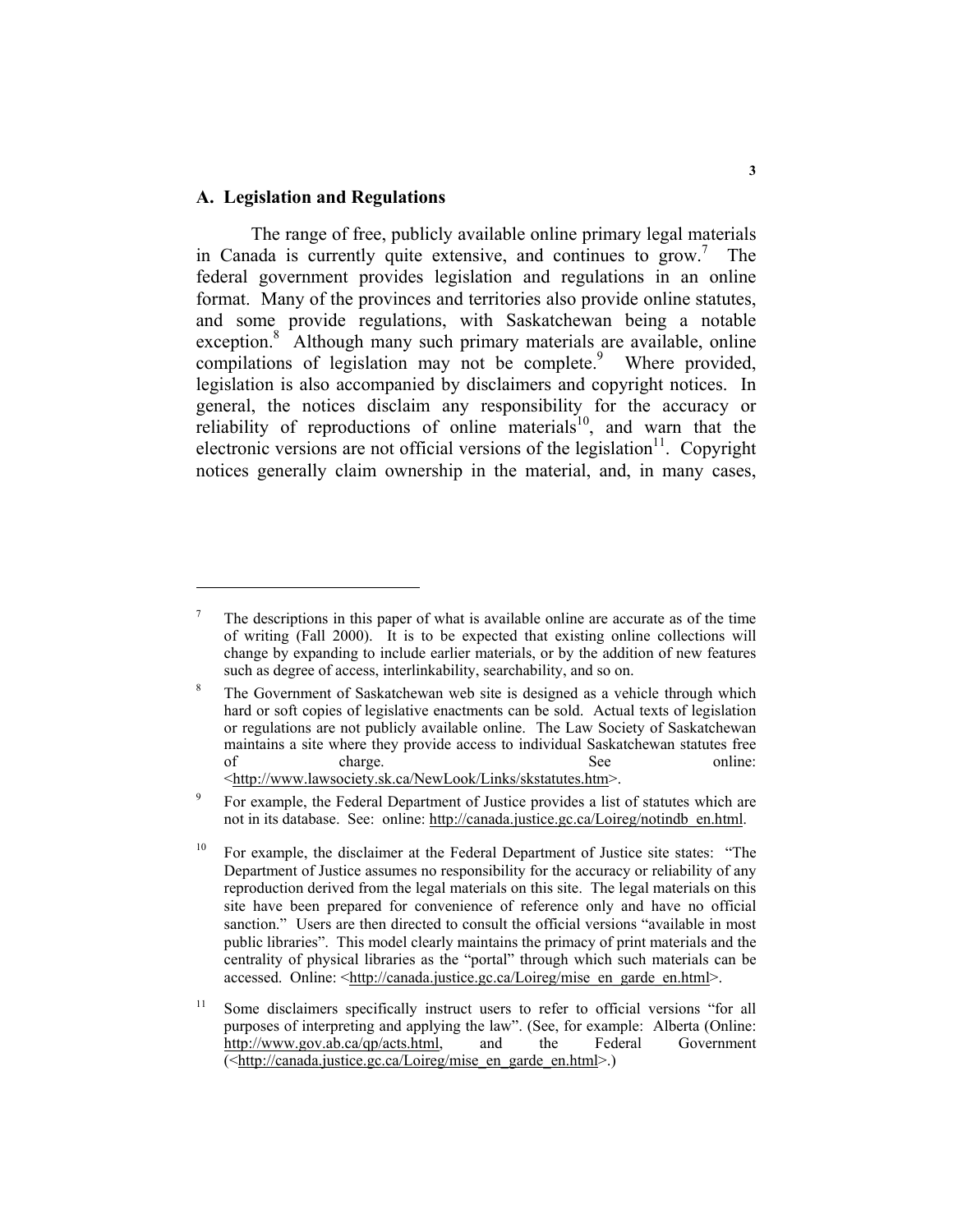provide a limited licence to reproduce the materials for private, noncommercial purposes. $^{12}$ 

 While some jurisdictions provide online access to regulations, others limit access to statutory material alone.<sup>13</sup> Where online access to regulations is available, the material is not necessarily cross-linked to the relevant legislation. Practices vary from jurisdiction to jurisdiction.<sup>14</sup> Thus, while the federal Department of Justice web site<sup>15</sup> does provide links to statutes along with their regulations, other sites do not offer this functionality. British Columbia currently only provides partial access to online versions of regulations.<sup>16</sup> The regulations that Alberta provides are not linked from the enabling statutes, nor are they indexed according to

 In New Brunswick, the copyright restrictions are also severe: "The Province of New Brunswick, through the Queen's Printer, owns and retains the copyright for New Brunswick acts and regulations including consolidations. All rights are reserved and any form of reproduction is accordingly restricted." An exception is Yukon Territory which expressly allows free reproducibility of statutory material.

<sup>13</sup> For example, Prince Edward Island provides only online versions of statutes, and not regulations. http://www.gov.pe.ca/law/statutes/index.php3.

16 Online: http://www.legis.gov.bc.ca/legislation/InternetRegList.htm.

 $12$  An example of this is from the British Columbia site, where all copying for the purposes of distribution is prohibited without licence, but where "Persons may make a single copy of specific Acts, in whole or in part, for Personal Use or for Legal Use" (Online: < http://www.qp.gov.bc.ca/bcstats/info.htm >). Saskatchewan is an example of an exception to the general rule. The notice on that site states that "no person may copy, transfer, print electronically, distribute or otherwise use this material except in accordance with the Subscription Agreement or with the express written consent of the Queen's Printer".

<sup>&</sup>lt;sup>14</sup> The New Brunswick and Newfoundland sites provide an index of statutory instruments which features links to the regulations relating to each statute. (Online: http://www.gov.nb.ca/justice/asrlste.htm, and http://www.gov.nf.ca/hoa/sr/.) In Nova Scotia, although the statutes and regulations are maintained on separate sites, the regulations are indexed according to the legislation under which they were enacted. (For the statutes, see online: http://www.gov.ns.ca/legi/legc/index.htm. For the regulations, see online: http://www.gov.ns.ca/just/regulations/regs/consregs.htm.) However, the statutes site does not contain references to or links to regulations enacted under the particular statutes. It is also not possible to get the text of the relevant statute from the index of regulations enacted pursuant to that statute.

<sup>&</sup>lt;sup>15</sup> Online: http://canada.justice.gc.ca/Loireg/index en.html.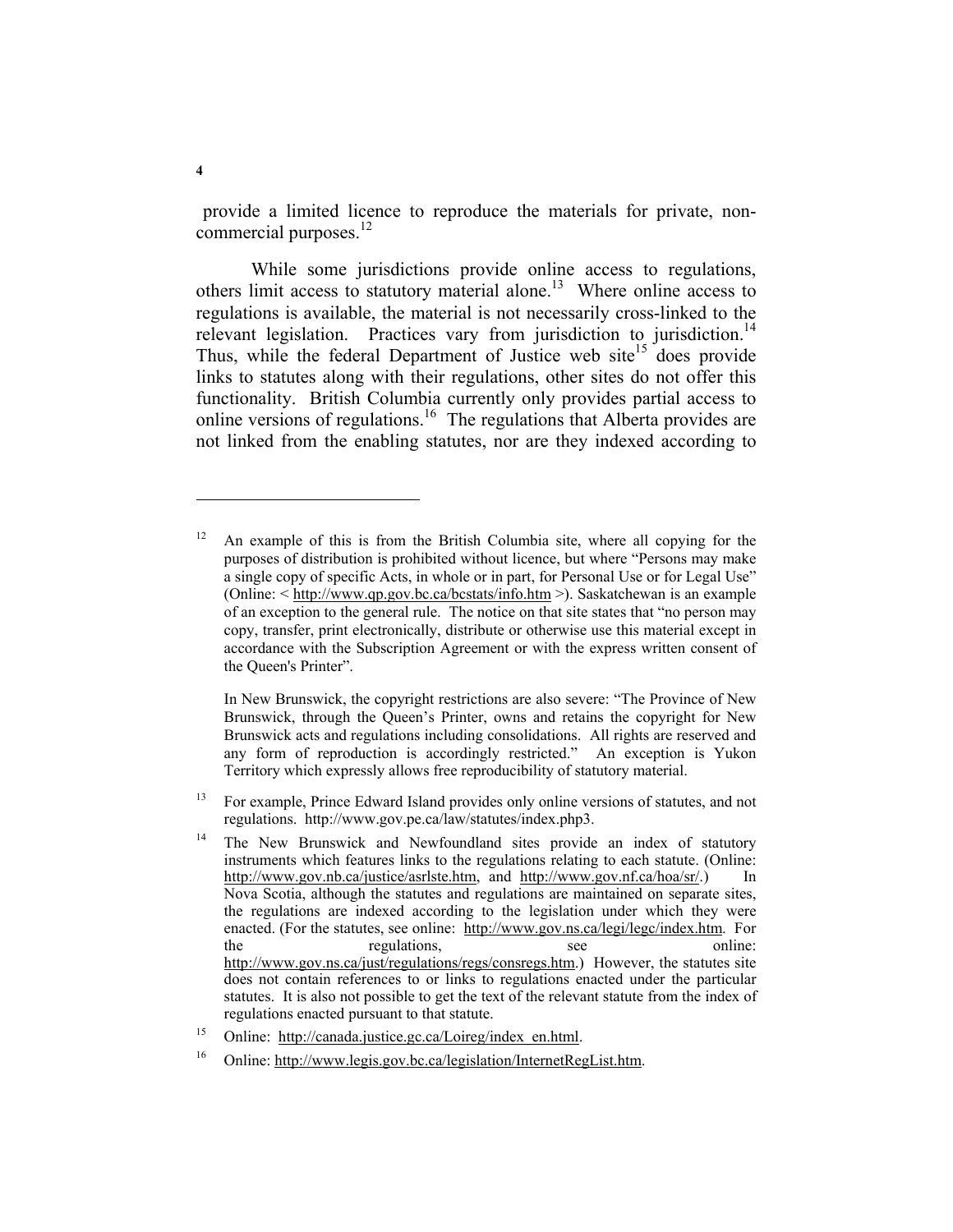enabling legislation.<sup>17</sup> The Quebec government provides a search engine for its statutes and regulations that offers key word searches.<sup>18</sup> Suffice it to say, the availability of both statutes and regulations, the degree to which they are easily linked to one another may vary widely from one jurisdiction to the next.<sup>19</sup>

 Clearly the current arrangement with respect to statutory and regulatory materials has a number of significant drawbacks. It is fragmented; the kind and amount of material available varies from one jurisdiction to the next. It is not integrated; someone wishing to research a topic within provincial jurisdiction would have to visit ten different web sites to search for the information. It may not be up-to-date; most of the sites do not guarantee that the material is current. The material is also not available in an authoritative version. All sites disclaim responsibility and direct users to rely only upon official print versions. In only a few cases are the materials searchable by anything other than the title of the enactment. The general lack of search engines also contributes to the overall lack of real utility of the sites. Finally, the lack, in some cases, of a clear mechanism to link the statutes with their regulations makes the use of these materials more problematic for those who might not realize the importance that the regulations may have in interpreting or applying the  $law<sup>20</sup>$ 

<sup>17</sup> Online: http://www.gov.ab.ca/qp/regs.html.

<sup>&</sup>lt;sup>18</sup> Online: http://doc.gouv.qc.ca/html/lois regle tele mots cles.html.

 $19$  I have not even mentioned the linking of sections of statutes/regulations to the cases which may interpret them. This is certainly not an available feature at any of these governmental sites.

<sup>&</sup>lt;sup>20</sup> There has been a missed opportunity with digital online states to link regulations directly from enabling sections of the Act, or from sections where some elaboration is provided in the legislation. In this sense, the online materials mimic print materials, and do not fully take advantage of the opportunities presented by hypertext. One can wonder if a dramatic change in presentation of statutory and regulatory materials through the use of hypertext might, in some way, alter the relationship of these types of legislative enactments. At the very least, one might wonder if the result would not be slightly more democratic in that it would become clearer and more public as to what matters are being dealt with in the legislation and which matters are being left to the Minister or to cabinet. While this is technically knowable from the text of the enabling statute, the detail of regulations and their actual contents and scope are not so obvious from reading enabling legislation.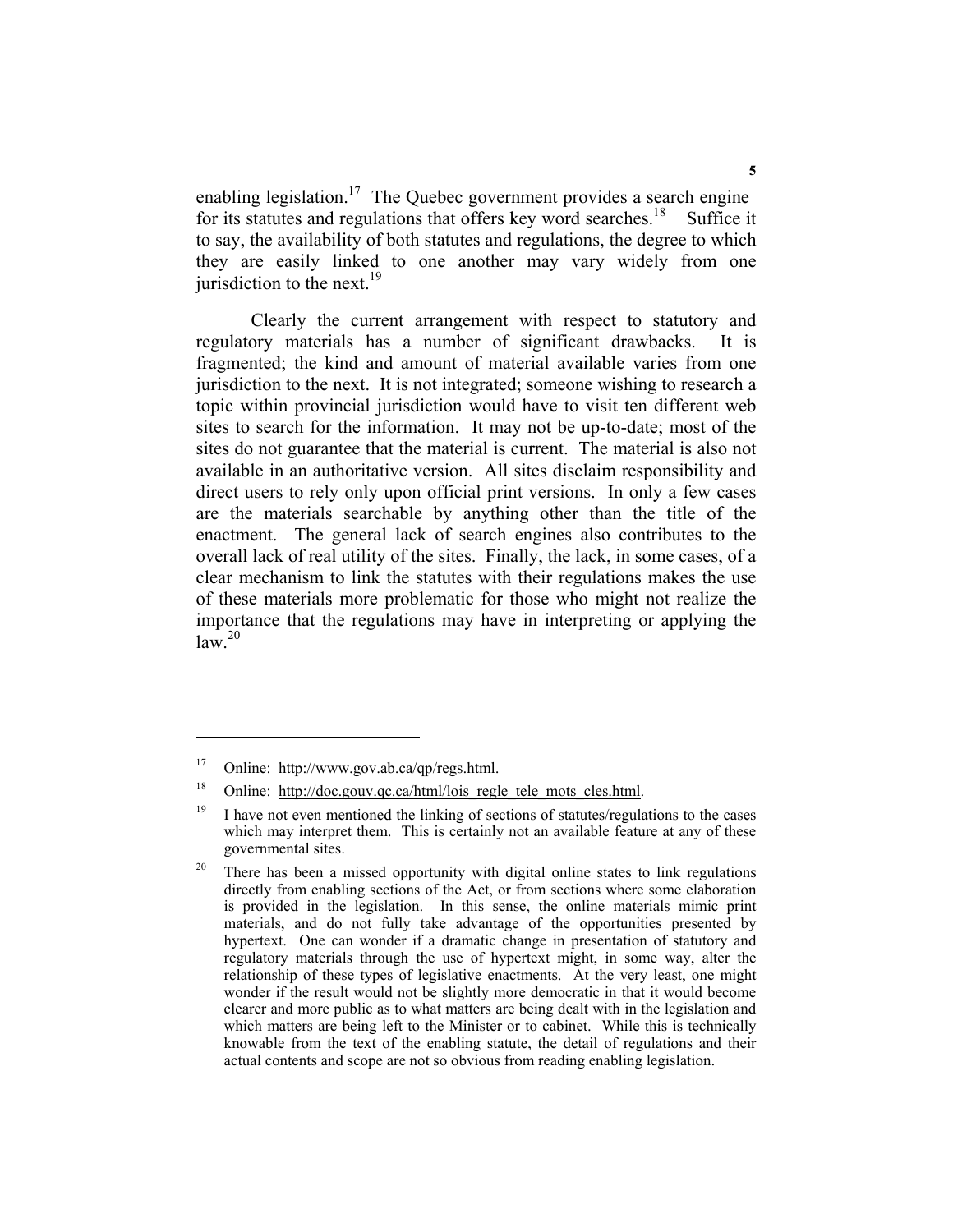#### **B. Case Law**

 In common law Canada, case law can be a crucial primary source of legal rules. Even in civil law Quebec, and in areas of law governed by statutes, case law is an important source of interpretations and elaborations of the law. The provision of online legislation without corresponding access to the decisions that interpret it results in a very partial form of access to primary legal materials. In the common law provinces, the lack of ready access to case law also means lack of ready access to the rules of the common law.<sup>21</sup> In Canada, there has been a trend towards making judicial decisions available online. However, as with statutory material, there is no single unified source for free, publicly accessible case law online in Canada.

 The situation is even sketchier with tribunal decisions. Although considered to be lower in the hierarchy of legal normativity than regular case law, in a system where administrative tribunals often deal with issues of crucial importance to ordinary citizens<sup>22</sup> the accessibility of law in relation to these tribunals would seem to be of great importance from a public access point of view.

#### **1. Federal Courts and Tribunals**

 At the federal level, the Centre de recherche en droit public publishes the decisions of the Supreme Court of Canada, and currently makes available decisions from 1986 to the present. The Federal Court of Canada makes the decisions of both the trial and appeal divisions available from 1990 to the present. Both sites provide a search engine to enable key

**6** 

<sup>21</sup> Of course, this does presuppose that having access to case law gives a non-legally trained individually meaningful access to the rules the cases formulate. There are also real issues about online cases and access to historical materials. Even where cases are available online, the collections are often only of a few recent years. The task of creating free, publicly accessible historical databases of statutes and cases would be a very daunting one indeed. If ready, free, online public access does become the norm, this may well provide further pressure in common law jurisdictions to "codify" or "restate" the common law rules.

<sup>&</sup>lt;sup>22</sup> For example, the provision, denial or revocation of social assistance or workers compensation, landlord and tenant matters, labour relations matters, immigration, human rights and so forth.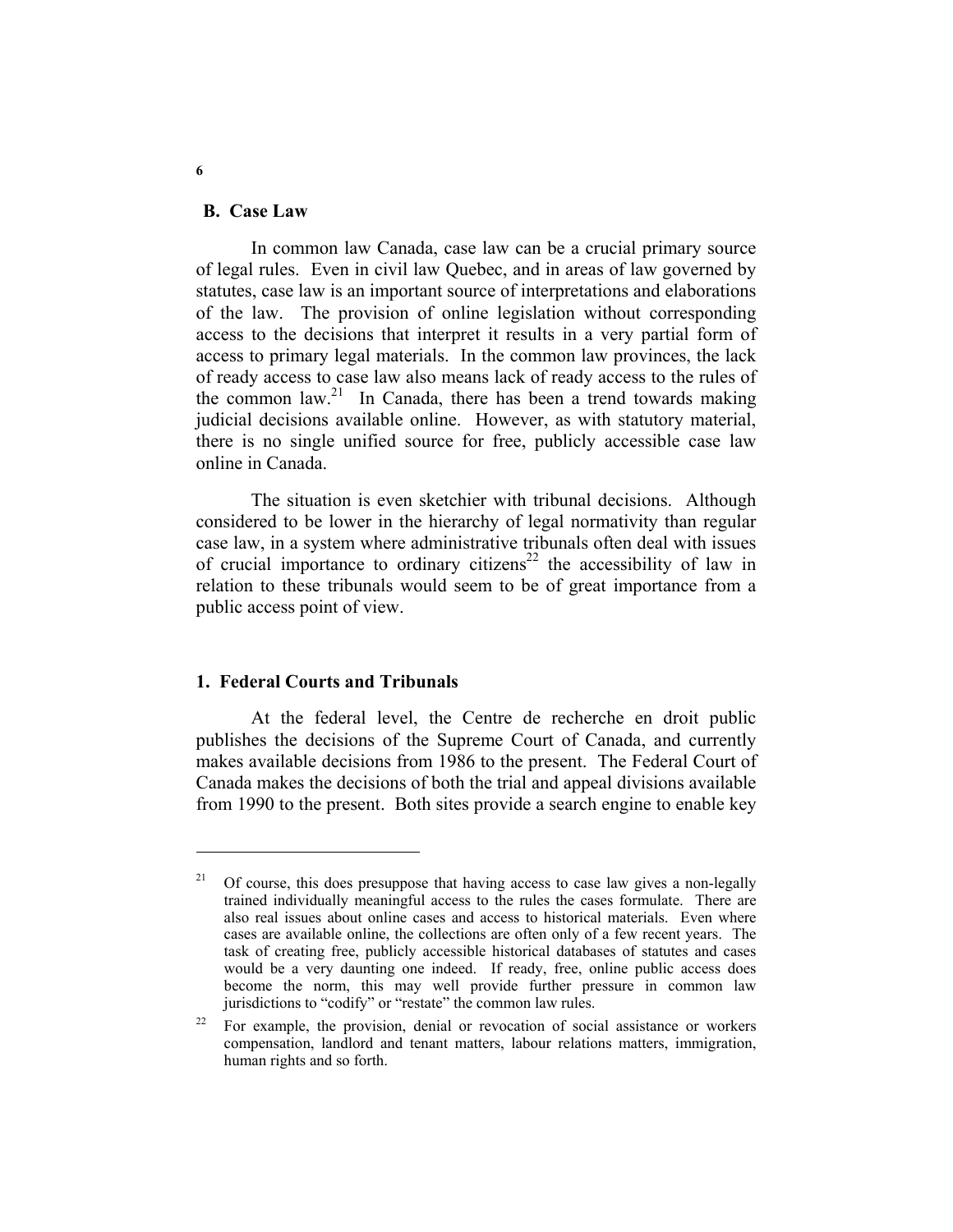word searching of the available cases. The Supreme Court site allows for a field search as well, while the Federal Court site provides a subject index. In the case of the decisions of the Supreme Court of Canada, users are warned that:

"the decisions of the Supreme Court of Canada on this Internet site have been prepared for convenience of reference only. The official versions of decisions and reasons for decision by the Supreme Court of Canada are published in the Supreme Court Reports".23

The Federal Court site contains a similar disclaimer.<sup>24</sup> Nonetheless, the site identifies one of the purposes of the site as: "to make available, in the most timely way possible, all Federal Court decisions selected for eventual publication in the official reports series whether in full text or as digests"<sup>25</sup> Decisions on the site appear first as "raw" decisions, and subsequently as reported decisions in the reporter series. The site provides, in electronic version, "the full contents of the official Reports for the Volume years 1993, 1994 and 1995".<sup>26</sup> It is not clear whether these versions are to be treated as equivalent to the print versions.

The Supreme Court of Canada, through  $LexUM<sup>27</sup>$  also makes available a further subset of Supreme Court decisions: those dealing with the Canadian Charter of Rights and Freedoms. The decisions are available from 1983 to1995 $28$ , and are sorted by year and volume of Supreme Court Reporter. They also come with a search engine for key word searches, and a further search engine for search by field. This provides a rare

<sup>&</sup>lt;sup>23</sup> Online: http://www.lexum.umontreal.ca/csc-scc/en/index/permission.html.

<sup>&</sup>lt;sup>24</sup> Online: http://www.fct.cf.gc.ca/business/decisions/decisions e.shtml. Oddly, the disclaimer refers one to specific official print sources for statutes and regulations, but does not make reference to official sources for judicial decisions. Whether this means that the online decisions can be considered as authoritative is unclear. This certainly appeared to be the case on an earlier version of the site which is still active at the time of writing. (See online: http://www.cmf.gc.ca/en/cf/intro.html.)

<sup>&</sup>lt;sup>25</sup> Online: http://www.cmf.gc.ca/en/cf/intro.html.

<sup>26</sup> *Ibid.*

<sup>27</sup> See discussion of LexUM *infra.*

 $28$  The explanatory text on the site states that this material was being "made available" early on an experimental bases", and that the service would be improved. It is not clear if this means it will be updated to the present. The collection is one provided by the Supreme Court of Canada itself. Information regarding the collection is dated March 18, 1999.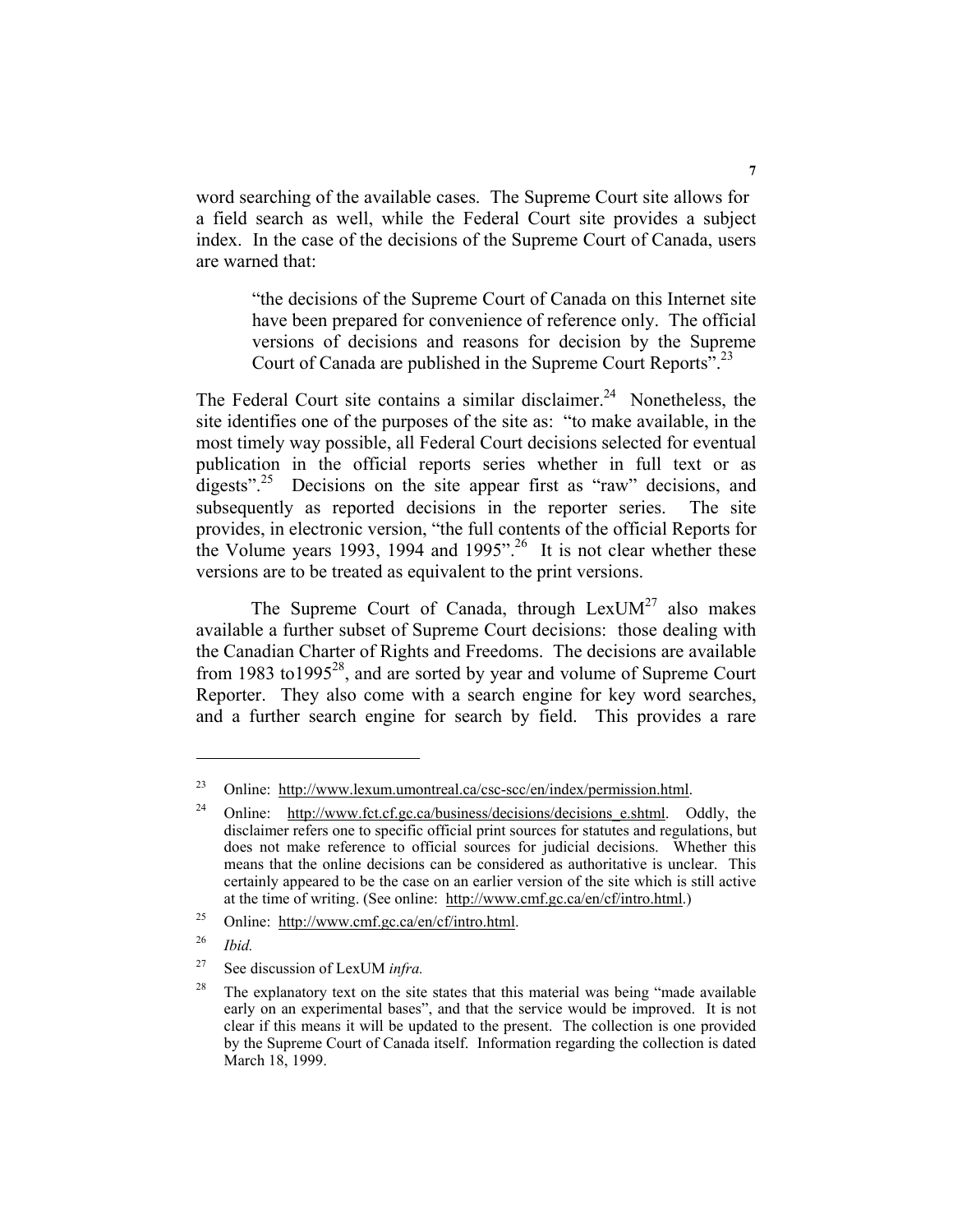example (in Canada, at least) of a free online searchable case law database that focuses on a specific subject matter.

 With the assistance of LexUM, the Tax Court of Canada has also recently begun the practice of putting its cases online. Decisions from 1997 forward are available online. They can be sorted by style of cause, or by date, and can be searched by docket number, by subject matter, or by key word. The decisions available online are not authoritative; the disclaimer states that they are "prepared for convenience of reference only."<sup>29</sup> Users are directed to consult the official court documents for purposes of interpreting and applying the law.

 It is possible to find decisions of other federal tribunals on line. Finding these decisions requires some work; while many federal administrative tribunals have web sites, not all publish their decisions.<sup>30</sup> However, some, such as the Canadian Human Rights Tribunal<sup>31</sup> and the Competition Tribunal, $32$  do make their decisions available online. In both these cases the decisions are available from 1990 forward.

 The online decisions of the Supreme Court of Canada, the Federal Court, the Tax Court, and federal tribunals are available in both French and English. Because these are decisions of bodies established under federal law, they are also subject to the Reproduction of Federal Law Order.<sup>33</sup> This means that, subject to any revocation of or change in the Order, the decisions may be freely reproduced.<sup>34</sup>

<sup>&</sup>lt;sup>29</sup> Online: http://decision.tcc-cci.gc.ca/en/copyright.html.

 $30$  The practice varies from publishing no decisions online, to publishing summaries of decisions (Canada Labour Relations Board), to publishing decisions (Canadian Human Rights Tribunal, Competition Tribunal).

<sup>31</sup> Online: http://www.chrt-tcdp.gc.ca/english/index.htm.

<sup>32</sup> Online: http://www.ct-tc.gc.ca/english/cases.html.

<sup>&</sup>lt;sup>33</sup> Reproduction of Federal Law Order, P.C. 1996-1995, December 19, 1996, SI/97-5. Online: http://canada.justice.gc.ca/Loireg/crown\_en.html.

<sup>&</sup>lt;sup>34</sup> The text of the Order is as follows: "Anyone may, without charge or request for permission, reproduce enactments and consolidations of enactments of the Government of Canada, and decisions and reasons for decisions of federallyconstituted courts and administrative tribunals, provided due diligence is exercised in ensuring the accuracy of the materials reproduced and the reproduction is not represented as an official version."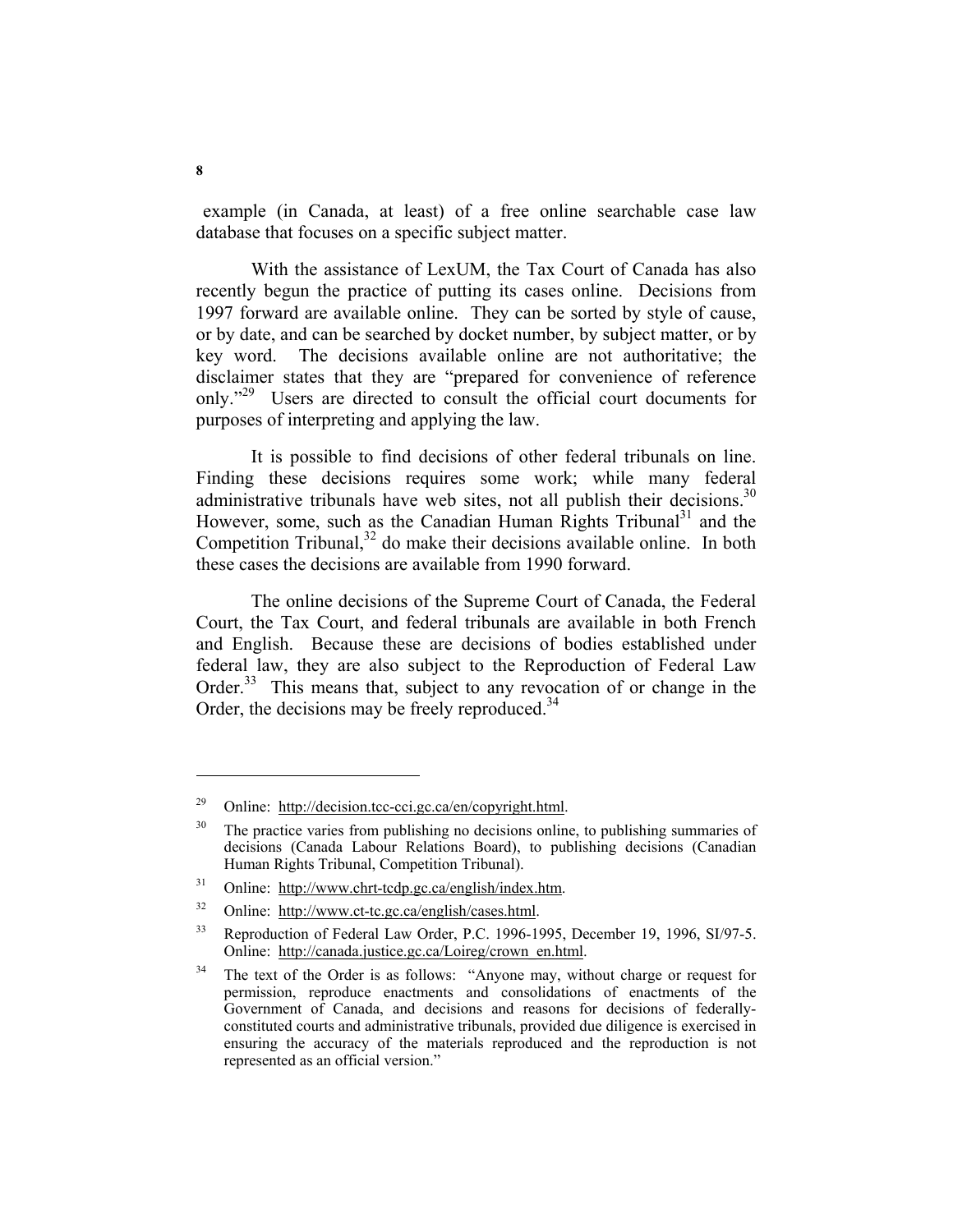Although these web sites provide valuable resources for persons searching for decisions of federal courts, they are limited in their usefulness. With the apparent exception of the Federal Court site<sup>35</sup>, none of the sites provide authoritative versions; the collections are fairly recent and not extensively historical. They are also not integrated; a decision cannot be tracked from a single site or database through two or more levels of court or tribunal. All of these features make them more suitable for searches for specific items known in advance, rather than for comprehensive research.

#### **2. Provincial Courts and Tribunals**

 The availability of court decisions online at the provincial level varies widely from one province to the next. In British Columbia, for example, decisions of the Court of Appeal and the Supreme Court are available from 1996 to the present. The decisions are searchable by key word, and searches may be of all decisions by either or both courts, or only of the decisions of specific years in either or both courts. The decisions are said to be made available "for the purpose of public information and research". Copying is permitted for non-commercial purposes<sup>36</sup>, "provided that the material is accurately reproduced and an

<sup>35</sup> However, although the Federal Court of Canada site does not disclaim the case reports available online, the Reproduction of Federal Law Order states that copies cannot be represented as official versions. Since this would also apply to photocopies of hard-copy official sources, it is not clear what practical difference there would be between a case downloaded from the Federal Court site and one photocopied from a case reporter for the purposes, for example, of use in legal proceedings. Nonetheless, technology currently available, such as digital signatures, can provide a guarantee of authenticity such that there is no reason why one should not be able to copy an official online version and have an authentic copy. The technology, of course, would need to be implemented. As the federal government has taken a leadership role both with Public Key Infrastructure and with Government Online, any failure to provide authentic online versions should raise questions about the lack of political will to do so.

<sup>&</sup>lt;sup>36</sup> It is not clear whether copying for the purposes of a legal practice would constitute a commercial purpose. Certainly a good case could be made that it was. One might wonder what this means for the use of online materials by lawyers, particularly sole practitioners and those in small firms or in remote areas. These lawyers might not have easy access to collections of primary materials. To the extent that this, and the lack of authenticity of these versions, places on these individuals the onus and expense of obtaining official copies from other libraries, this may result in an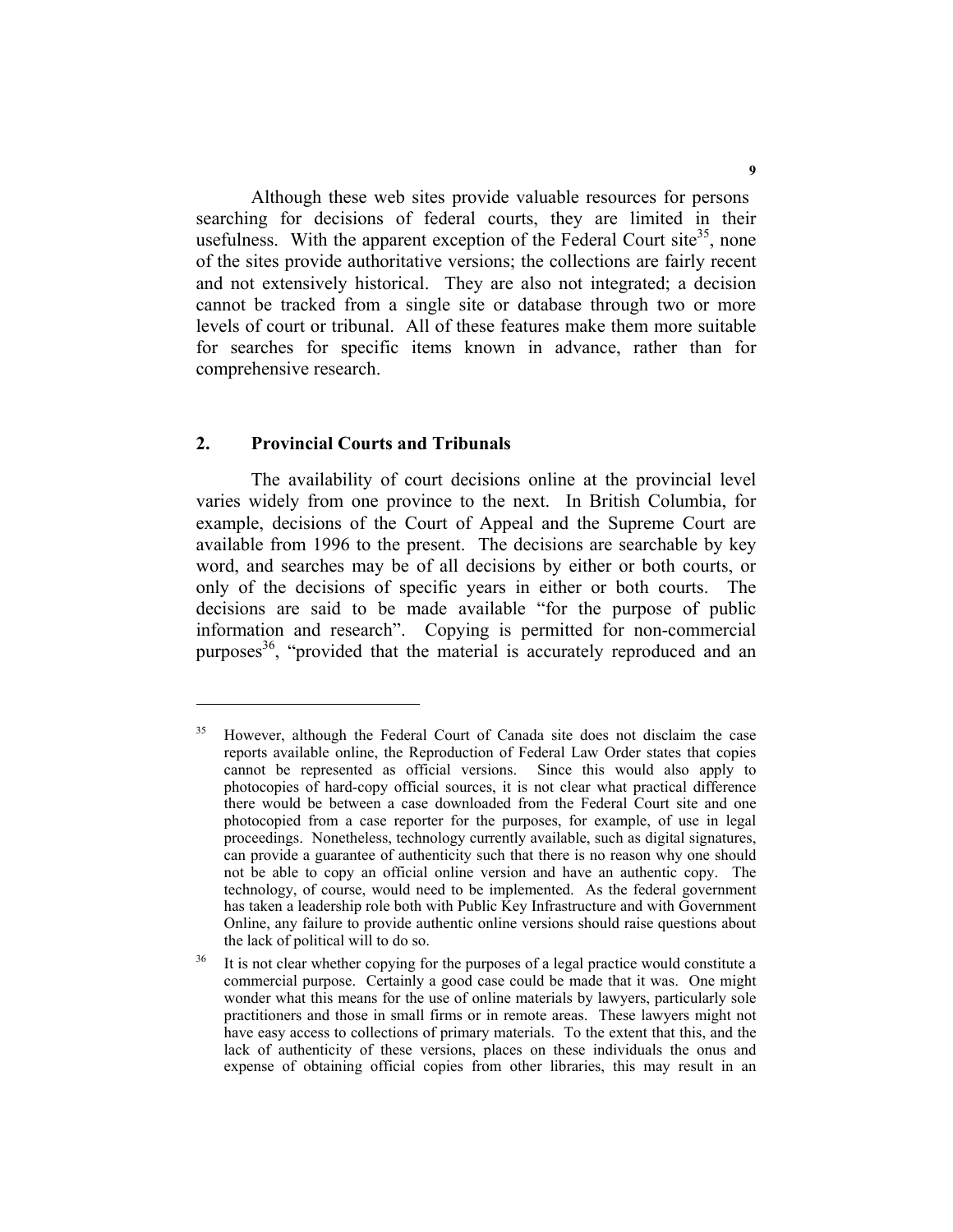acknowledgment of the source of the work is included."37 The Alberta courts provide a searchable database of the decisions of the Court of Appeal<sup>38</sup> and the Provincial Court of Alberta<sup>39</sup> from 1998 forward. The database does not contain decisions of the Court of Queen's Bench.

 The Ontario Court of Appeal provides a searchable database of judgments from 1998 to the present.<sup>40</sup> The decisions of other courts in Ontario are not currently available online. Prince Edward Island provides a database of decisions of the Supreme Court of P.E.I. (appeal and trial divisions) from 1997 to the present<sup>41</sup>. The database allows searches by area of law or keywords, and can be limited to particular months in particular years. Neither the courts of Saskatchewan nor those of Manitoba provide decisions online; however, the Law Society of Saskatchewan does maintain a searchable database of decisions from the Saskatchewan Court of Appeal, the Court of Queen's Bench and the Provincial Court from 1994 to the present. The province of Quebec makes its judicial decisions available online through the SOQUIJ portal.

unnecessary and unfair additional cost burden on users of legal services who are of limited economic means and/or who live in remote areas. Currently, law society libraries may help meet the need of those practicing in remote areas. For example, the Law Society of Upper Canada has a photocopying policy titled "The Access to Law Policy" (Approved by Convocation, 28 January, 1996). The policy states that: "The Great Library's comprehensive catalogue of primary and secondary legal sources, in print and electronic media, is open to lawyers, articling students, the judiciary and other authorized researchers. Single copies of library materials, required for the purposes of research, review, private study and criticism, as well as use in court, tribunal, and government proceedings, may be provided to users of the Great Library." The library also provides these materials by fax to those who are unable to access the library in person. It is this policy, along with the practices of the library that resulted in suit being brought by law book publishers. (See*: CCH Canadian Ltd. V. Law Society of Upper Canada*, [1999] F.C.J. No. 1647, at para 2). Even though law societies may seek to meet the needs of their members through similar forms of service, the costs of using such a service (even on a cost-recovery basis) along with the added time and inconvenience, seem to be an unnecessary barrier to access to primary legal materials.

<sup>37</sup> Online: http://www.courts.gov.bc.ca/info/permiss.htm.

<sup>38</sup> Online: http://www.albertacourts.ab.ca/webpage/ca/ca.htm.

<sup>39</sup> Online: http://www.albertacourts.ab.ca/webpage/pc/pc.htm.

<sup>40</sup> Online: http://www.ontariocourts.on.ca/appeal.htm.

<sup>41</sup> Online: http://www.gov.pei.ca/courts/supreme/index.php3.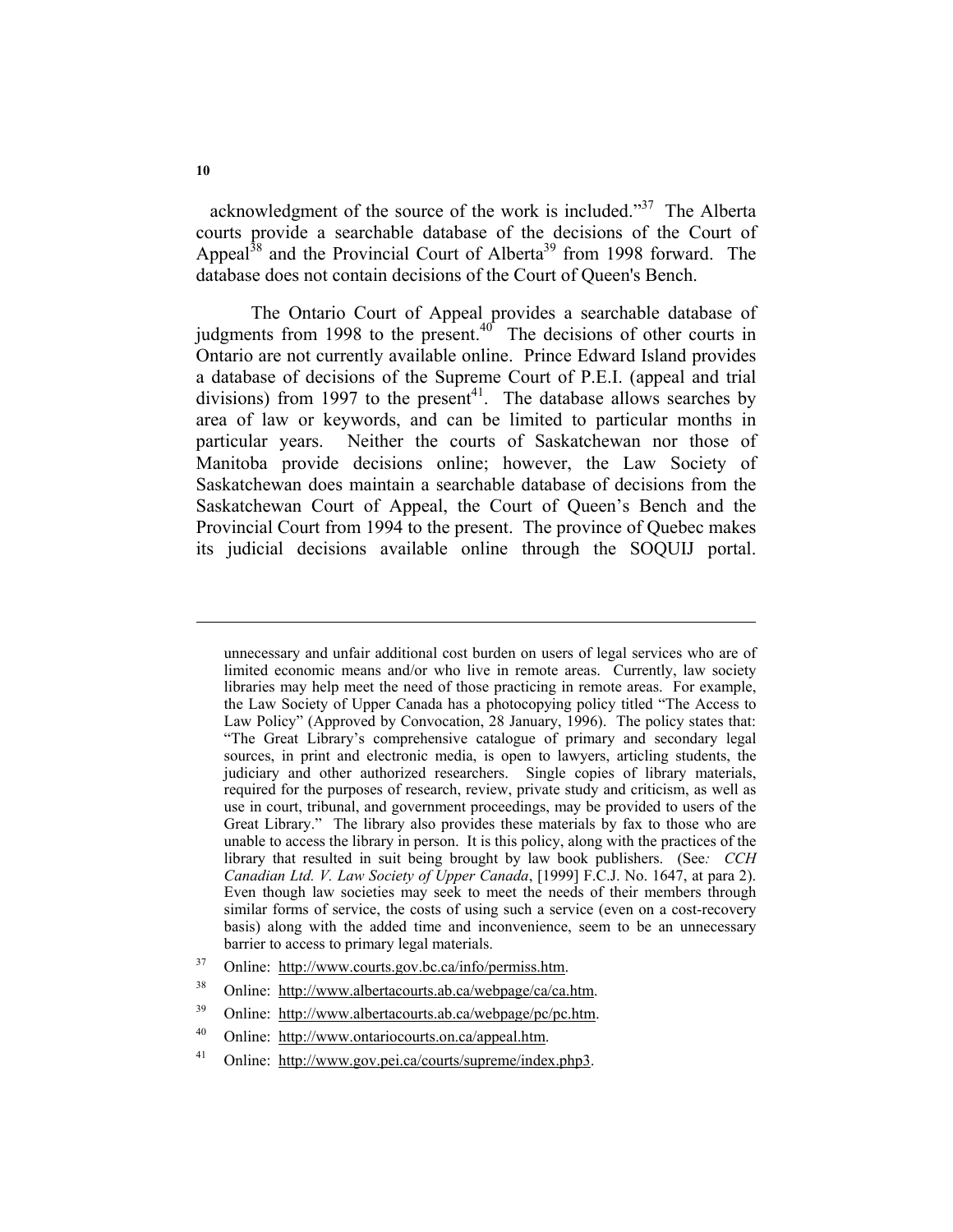However, it is necessary to subscribe to SOQUIJ in order to be able to use it, and fees are charged based upon use of the databases.

 Some provincial administrative tribunals also provide their decisions online; however, these are relatively few, and it is not predictable from one jurisdiction to the next what will be available. For example, while the Nova Scotia Human Commission makes decisions from 1999 to the present available online, few other provincial human rights commissions do the same. The Quebec Human Rights Tribunal has the most extensive database of decisions (from 1991 to the present).<sup>42</sup>

 The situation in Quebec is quite different from that in other provinces because of the creation of SOQUIJ<sup>43</sup>. SOQUIJ was established by legislation in Quebec<sup>44</sup> and has as its mandate the provision of guaranteed access to Quebec case law.<sup>45</sup> More specifically, its mandate includes the duty to "promouvoir la recherche, le traitment et le développement de l'information juridique en vue d'en améliorer la qualité et l'accessibilité au profit de la collectivité<sup> $346$ </sup>. This mandate is interesting because it does not identify free public access as the primary public benefit; rather, it envisages a public benefit, which would flow indirectly from a generally improved quality and accessibility. The access envisaged here may be indirect for users of legal services, through improved access by lawyers, particularly those in smaller practices or more remote locations.

 $42$  This tribunal is composed of judges of the Provincial Court of Quebec. These materials are made available in conjunction with LexUM. See online: http://www2.lexum.umontreal.ca/qctdp/en/. LexUM also makes available the decisions of the Professions Tribunal of Quebec (1998 to present) and the Conseil de la magistrature du Quebec. See online: http://www.lexum.umontreal.ca/qctp/index.html and http://www.lexum.umontreal.ca/cmq/index.html.

<sup>43</sup> Société québecoise d'information juridique.

<sup>44</sup> *Loi sur la société québecoise d'information juridique*, L.R.Q. c. S-20. Online: <http://www.soquij.qc.ca/prod/societe/equipe/loisoquij.html>.

<sup>&</sup>lt;sup>45</sup> In the words of the Deputy Minister of Justice of Quebec, "Soquij est là avec un mandat clair, legislative de garantir l'accès à la jurisprudence." *Wilson & Lafleur Ltée* c*. Société québecoise d'information juridique*, [2000] J.Q. No. 1215, at para 21.

<sup>46</sup> Article 19.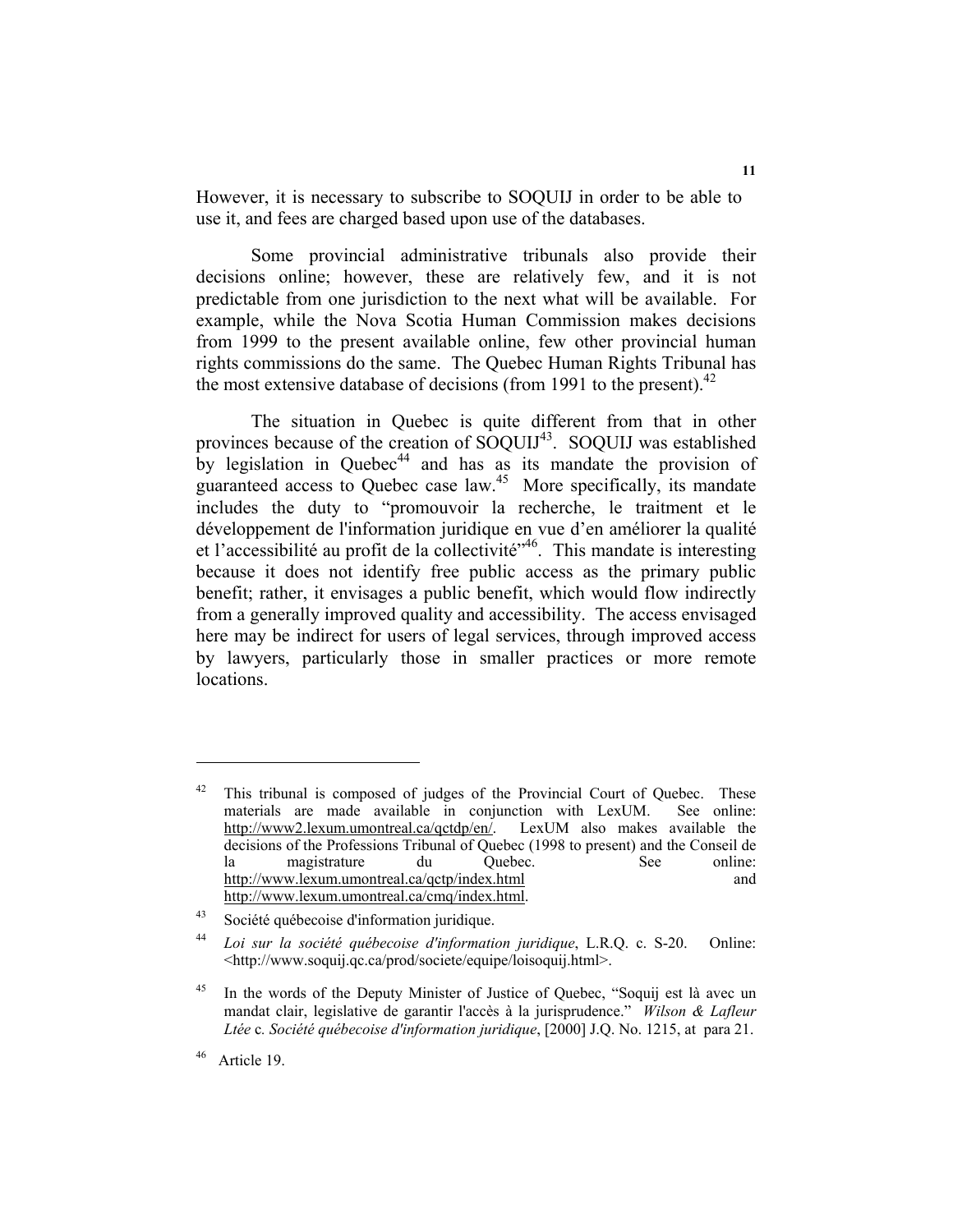SOQUIJ is required by law to publish and disseminate legal information in association with the '''Éditeur officiel du Québec. It is also charged with using information technologies to increase the access for the legal community and ordinary citizens. By law, SOQUIJ is provided with copies of all decisions of Quebec courts and tribunals $47$ , and performs an editorial function of selecting which decisions are considered to be of importance.<sup>48</sup> These decisions are then published, both in print form and in searchable electronic databases.<sup>49</sup> While SOQUIJ is not a commercial service in the strict sense, as it is a public agency<sup>50</sup>, access to the materials is either through the purchase of publications or through paid subscriber access to the databases. A recent court decision loosened to some extent the control which SOQUIJ exercised over these key primary legal sources<sup>51</sup>. However, the prospect for free public access to the materials appears dim.

 One significant problem with finding case law from provincial jurisdictions is the lack of any form of centralized access. Each jurisdiction offers different levels of access to court decisions. The current system reflects a vertical rigidity, which confines users to exploring case law on a province-by-province basis. While it is the case that courts in one province are not bound by the decisions of courts in other provinces, the fact remains that decisions of courts in other provinces which are on point may be persuasive authority. The existing online approach is antithetical to a use of case law that focuses on principles and concepts rather than jurisdictional impermeability. The problems of access are exacerbated in the case of tribunals. It becomes extremely difficult to know which tribunals in which jurisdictions are posting decisions. At this level any meaningful legal research is impossible using official web sites. Integrated commercial databases must still be used for any comprehensive electronic search. Although some basic information of use to members of the public may be available from free web sites, even a member of the

<sup>47</sup> Art. 1 of *Règlement sur la cueillette et la séléction des décisions judiciares*, c. S-20r0.1. Tribunal decisions are provided where there are written reasons for a decision and where there is an agreement with SOQUIJ for their publication.

 $48$  Art. 21

<sup>49</sup> Art 2 of the regulations.

<sup>50</sup> Art 11 establishes that SOQUIJ acts as a mandatary of the government.

<sup>51</sup> *Wilson & Lafleur, supra* at note 46.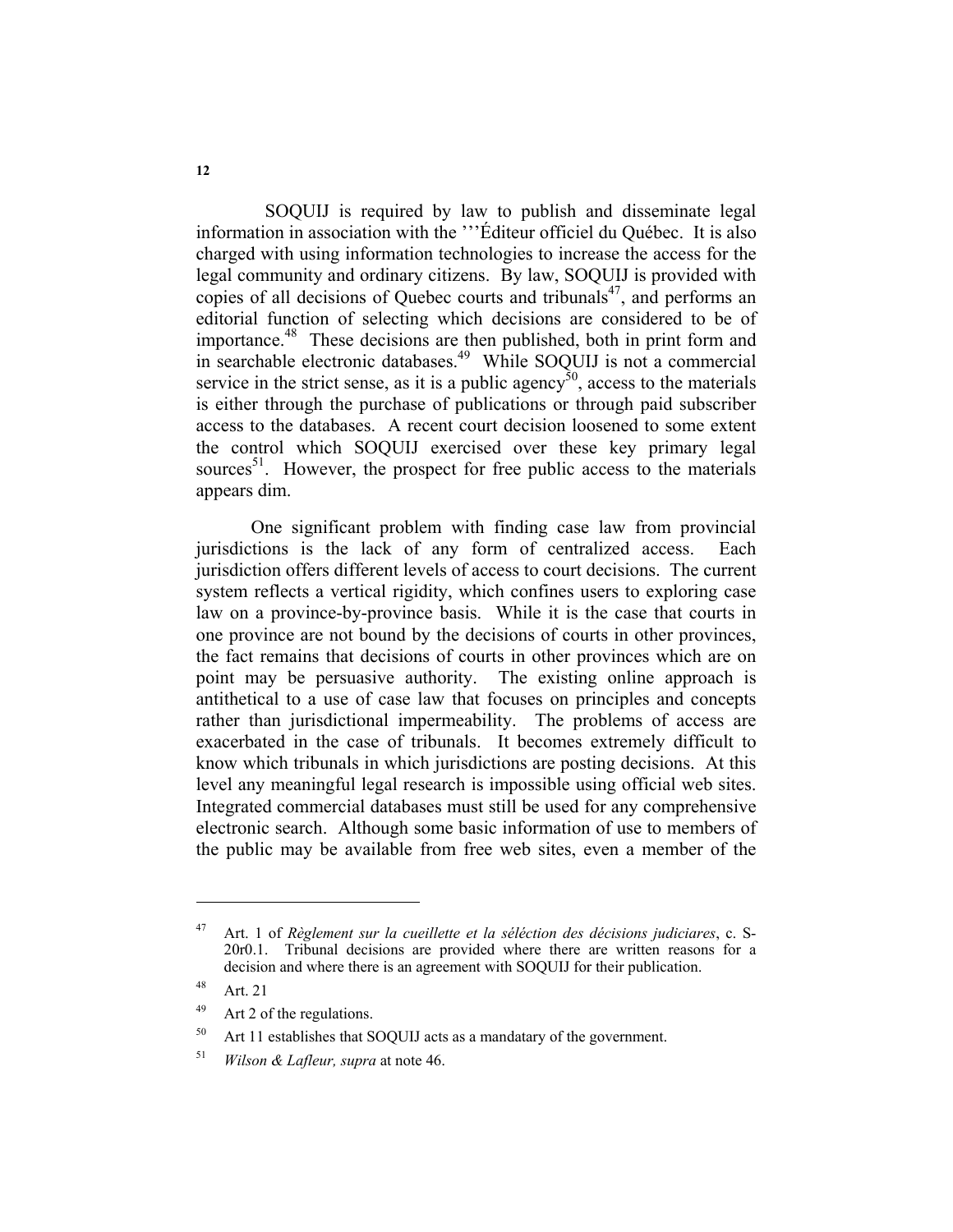public who wished to find out, for example, how labour relations boards, for example, treat a particular issue in different jurisdictions, would have a difficult and time-consuming task ahead of them. At best their efforts would provide only partial results. These results would be limited both by geography and by time, particularly since historical databases (even very recent history) are generally not available.

#### **C. Centralized Access Points**

 Given the range of different sites available at the federal and provincial levels, and across different types of "law", including case law, statutes and regulations, having a single portal through which users can access the disparate sites would be of some value. In Canada, at least two such centralized sites  $exist^{52}$ . One is the Access to Justice Network (ACJNet), and the other is LexUM. ACJNet is self described as:

> "an electronic community that brings together people, information, and educational resources on Canadian justice and legal issues. It uses new technologies to create and distribute products and services and to facilitate broad base consultations. ACJNEt is the only nationwide service dedicated to making law and justice resources available to all Canadians in either official language."<sup>53</sup>

While it is, in fact, not the only nationwide service of its kind, nonetheless, ACJNet holds out a particular access mission: "The primary purpose of this site is to give Canadian citizens access to Canadian federal and provincial statutes, regulations and legislative information."<sup>54</sup> ACJNet is sponsored by the federal Department of Justice, the Legal Studies Program at the University of Alberta, the Université de Montreal, and Web Networks, a private company.

 LexUM is the other organization which has created a centralized site to provide access to legislation, regulations and case law from across the country. It also provides links to some international law resources, and links to other information of interest particularly to lawyers and

 $52$  Excluding, for the time being, the pilot site CanLII.

<sup>53</sup> See online: http://www.acjnet.org/, (under "About ACJNet).

<sup>54</sup> Online: http://legis.acjnet.org/index\_en.html.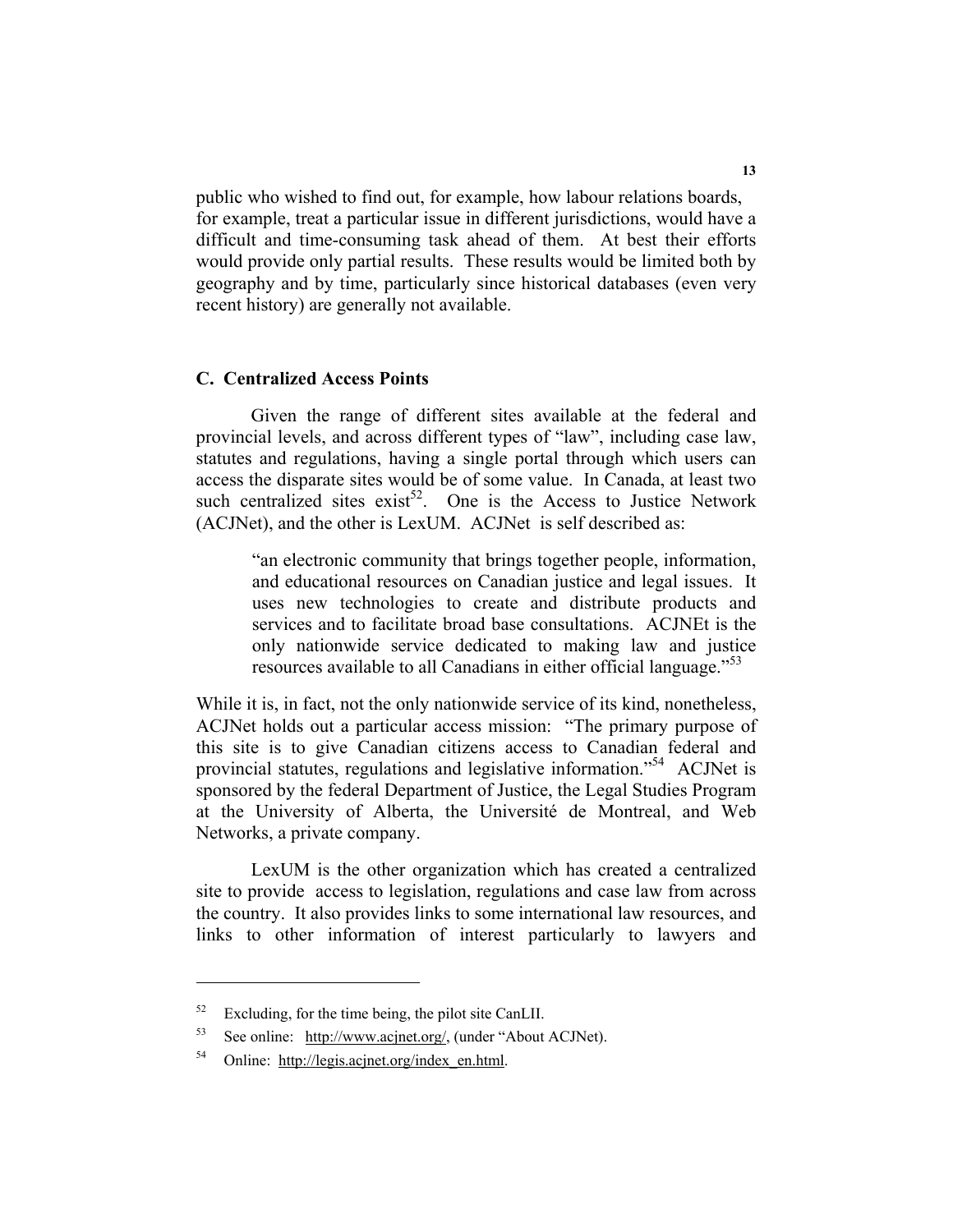academics. LexUM operates out of the Centre de recherche en droit public of the faculty of law of the Université de Montréal, and also operates the Supreme Court of Canada database of decisions. The site contains a central index of resources available, with links to the web sites which contain the information. ACJNet has a similar structure in terms of providing basic information, although it goes beyond what is provided at LexUM in that it also aims to make law accessible to the general public through providing value-added materials for non-lawyers. Thus, for example, it provides lesson plans on legal issues for schools, links to a variety of law-related online resources, and public legal education materials. Both LexUM and ACJNet operate bilingual sites.<sup>55</sup>

 While both of these sites perform an important function of providing a central point of access to online legal materials, they have their own limitations. For one thing, the most that they can do is provide centralized links to the very diverse and widely distributed material online. They do not provide a unified, searchable database for these materials. Further, their own accuracy and reliability is vulnerable to the everchanging nature of the sites to which they link. At the time of writing, for example, one site contained more links to legislative materials than the other, and some "dead" links were present. The risk of falling out of date in terms of the links provided is real.

 Beyond these technical limitations, these sites are hindered by current attitudes towards online legislative materials and case law. Until governments are willing to provide authoritative electronic versions of legislation and regulations, and until courts are willing to do likewise with decisions, and until there is a means to provide historical material online, no free, publicly accessible online site is likely to be able to come close to replicating a library as a point of access for legal materials. This is unfortunate as, unlike law libraries, Internet connections are becoming widely available, and have the potential to be a very far-reaching tool for public access to legal information.

<sup>&</sup>lt;sup>55</sup> This does not mean that all of the content is bilingual. Neither site engages in translating primary materials. However the user interfaces and original text at each site is available in either French or English.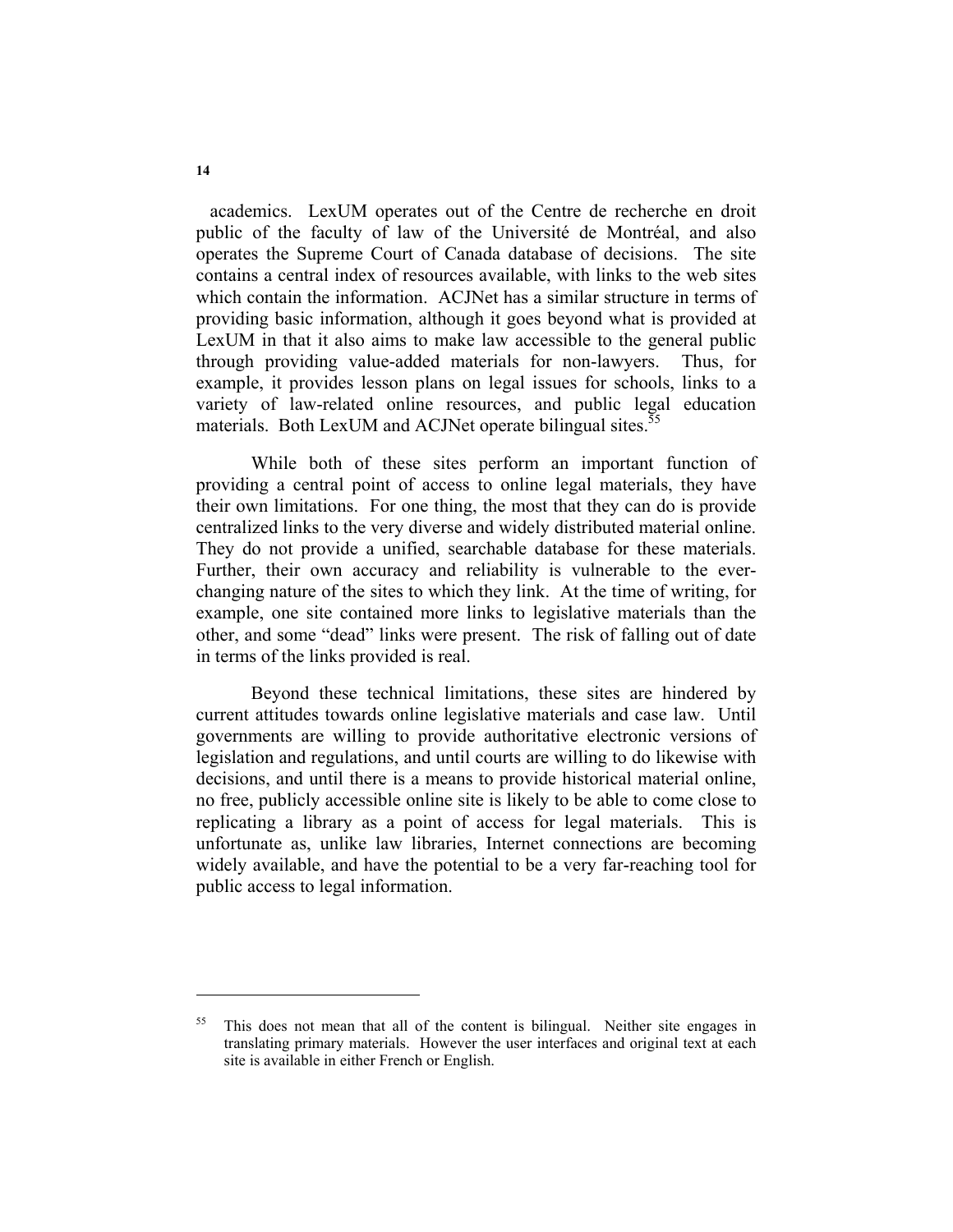#### **D. Commercial Services**

Two primary<sup>56</sup> online commercial services exist in Canada that provide more comprehensive searchable databases of legislation, regulations, court and tribunal decisions from all jurisdictions in Canada. These services also provide value-added elements, including databases of law journal articles, digests, more global searches, news wires, headnotes and other materials. One service, Quicklaw, has been in existence since the 1980's, and is widely used by lawyers, law students and academics across the country. The second service, e-Carswell, has been recently developed, and it is not yet as widely used as Quicklaw. While both services are extremely useful for legal research by lawyers and academics, they are not particularly accessible to the general public, largely because of cost. Neither service provides free public access, which is not particularly surprising given that they are commercial ventures. The fee structure for use of the services is geared towards practicing lawyers, making the cost of these services too high for ordinary individuals. The cost would be prohibitive for most legal academics and law students, although Quicklaw has a history of providing free access to these constituencies. Recently e-Carswell has also provided free access to law professors.<sup>57</sup> In any event, neither service is committed to providing free access to any constituents, and current access conditions are subject to change. Both Quicklaw and e-Carswell make available, through contractual arrangements with publishers, material which is edited, selected or supplemented by law book publishers. Thus many of the cases in the databases have headnotes, and some databases reflect the selected cases found in particular published case reporter series. Because of agreements with publishers, these services are also often able to provide significant historical materials. Both services treat their databases in a proprietary manner. Although there are real issues about the extent to which they might claim copyright in any of the primary legal materials on their sites, even with value added features such as headnotes or indexing<sup>58</sup>,

Maritime Law Book also provides an online service that is less extensive than Quicklaw or e-Carswell. (Online: http://www.mlb.nb.ca/). For the list of case reporters available through the Maritime Law Book site see: online: http://www.mlb.nb.ca/products.htm.

<sup>57</sup> This access was made available in September 2000.

<sup>58</sup> *CCH Canadian Ltd., supra* note 37.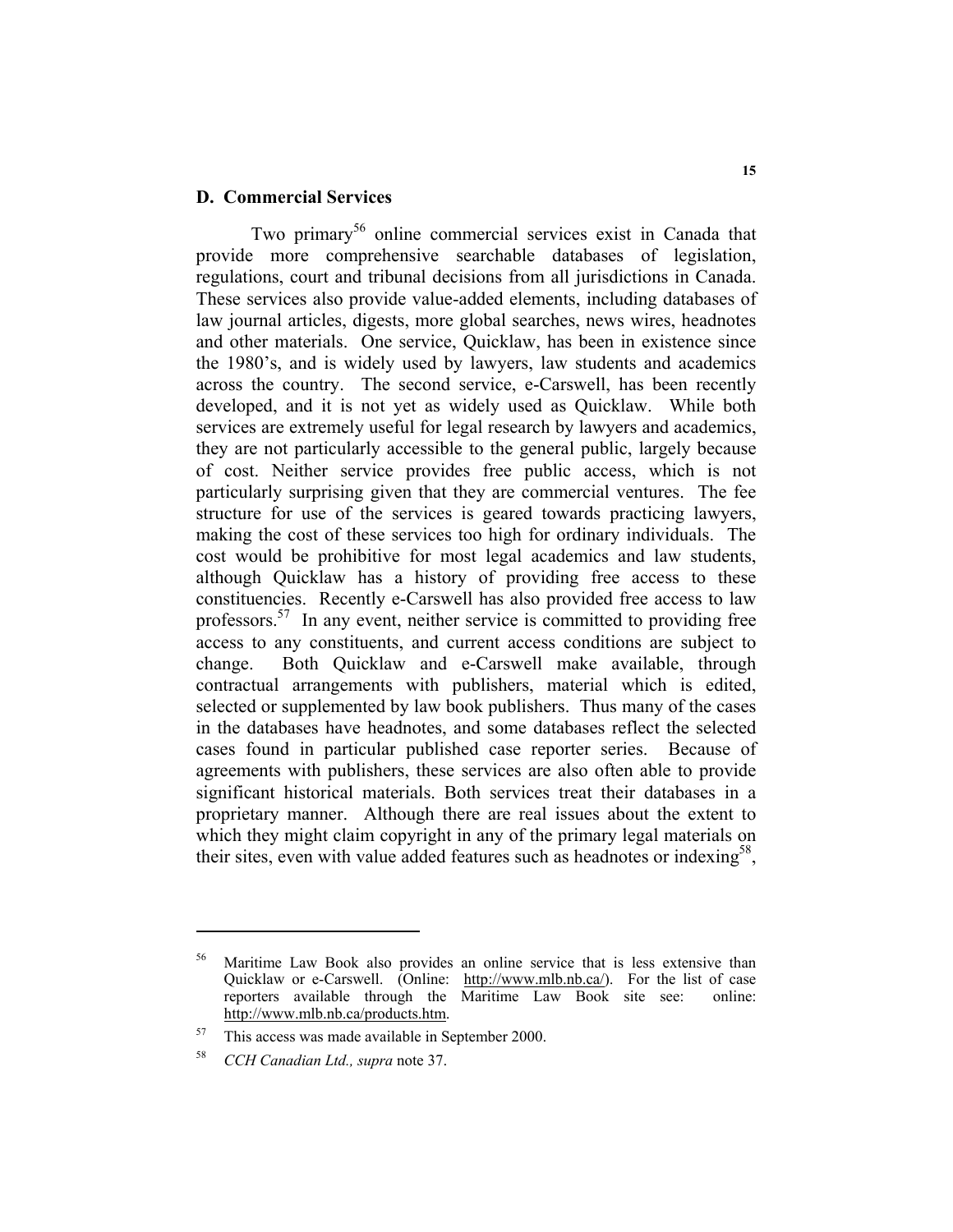users of the sites are constrained in their dealings with the materials by strict licence agreements.

 Other digital materials are also being made available through law libraries by commercial publishers. These may include searchable collections of caselaw or statutory material, as well as other researchoriented tools. However, the complex licence arrangements for these products prevents any widespread remote access by users to these resources.59 The rise in competition in the provision of commercial online legal services has meant that such services have actually become less comprehensive and more fragmented. Thus, when Maritime Law Book set up its service in competiton with QuickLaw, it pulled its titles from the QuickLaw database. The same has occurred with e-Carswell. As a result, even users of commercial services are unable to find a single centralized electronic source for Canadian case law.

# **II. Publicly Accessible Primary Legal Materials in Other Jurisdictions**

 There exist at least two strong models of free, publicly accessible legal research web resources outside of Canada: the Australasian Legal Information Institute (AustLII), and the Legal Information Institute at Cornell University (LII). As will be seen, these models were influential in the establishment of the newly created CanLII. $^{60}$ 

 AustLII was launched in 1995, and represents a joint effort between the Law Faculties at the University of Technology in Sydney, and the University of New South Wales. AustLII received its original funding primarily through academic sources, although it currently receives funds from other public sources. From its inception was intended to "provide a

<sup>&</sup>lt;sup>59</sup> These commercial products have no shelf life. They are only available in the libraries as long as the licence fees are paid and the terms are complied with. As soon as a library discontinues a subscription to such a service, the materials "disappear" from their collection. In a time of shrinking library budgets, this form of commercial licence agreement poses some serious questions about continuity of access to some primary legal materials where provided through commercial services.

<sup>60</sup> CanLII makes reference to these two Legal Information Institutes in their introductory materials. Online: http://www.canlii.org/about.html.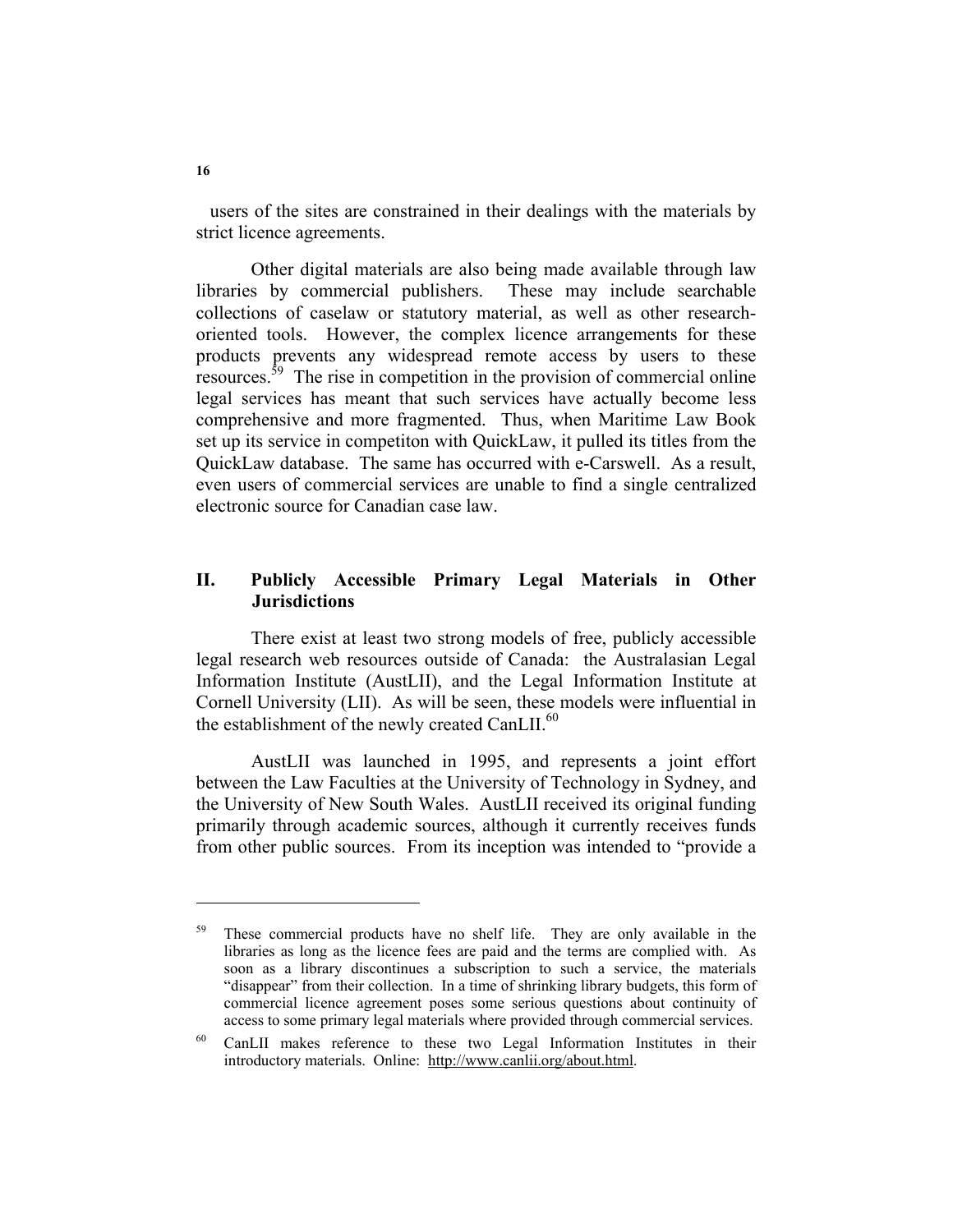"research infrastructure" for research in Australian law, by the free provision of primary and secondary Australian legal materials on the World Wide Web, using innovative methods of hypertext and text retrieval".<sup>61</sup> This goal expanded when it was realized that "practising" lawyers and administrators and community organisations used AustLII as much as academics and students<sup>"62</sup>. Not only have the objectives broadened, since its inception AustLII has expanded to include materials from other jurisdictions in Australasia. The objectives of AustLII have been not simply to provide free access to legal materials, but to develop software and other tools necessary to do this in an effective and researchfriendly manner.<sup>63</sup> In addition, AustLII is a centre for research on legal computerisation. This research includes the use of artificial intelligence in document search and retrieval over the web, providing web resources to remote communities, and legal indexing<sup>64</sup>. AustLII has created most of its own key software and web interfaces, including their search engine and indexing software.

 The main focus of AustLII is on primary legal materials such as statutes, regulations and case law from courts and tribunals. AustLII has been able to provide historical materials (up to a point) through access to the materials collected for an earlier government initiative called  $SCALE<sup>65</sup>$ . Thus for some materials at least, collections of case law date back twenty years or more. For reasons of limited resources, AustLII does not maintain a significant collection of secondary materials, with the exception of some specialized funded collections, although the site contains links to other home pages which may provide such materials. In fact, one of the stated goals of AustLII with respect to secondary legal materials is to provide an indexing of such materials, rather than to host the materials themselves on their site.

<sup>61</sup> Graham Greenleaf et al, "The AustLII Papers—New Directions in Law via the Internet" (1997) 2 The Journal of Information Law and Technology (JILT). Online: http://elj.warwick.ac.uk/jilt/LegInfo/97\_2gree/.

<sup>62</sup> *Ibid.*

<sup>63</sup> *Ibid.*

<sup>64</sup> *Ibid.*

<sup>&</sup>lt;sup>65</sup> SCALE is the online legal information service established by the Australian Attorney-General's Department. It can be found online: http://law.agps.gov.au/.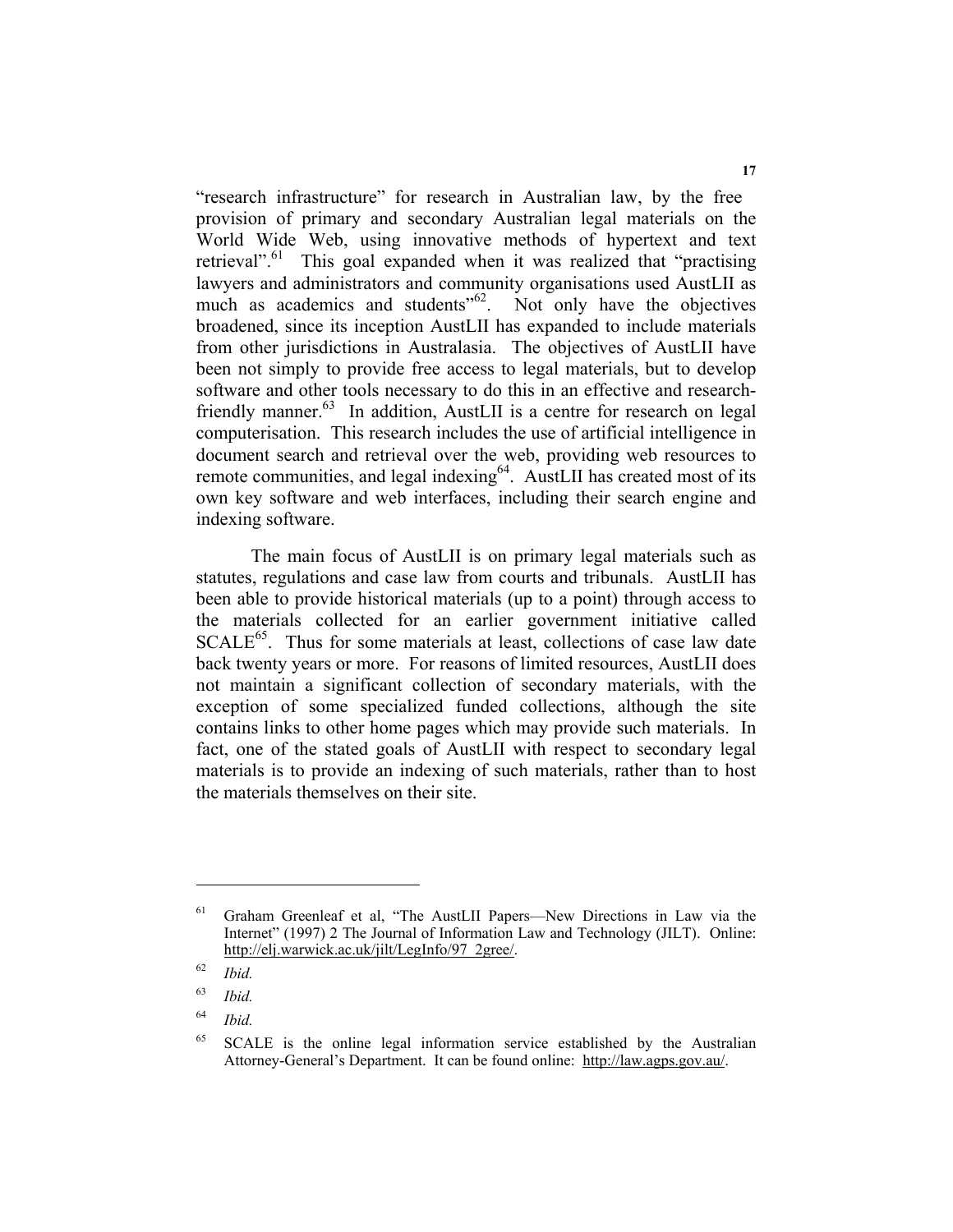At the time of AustLII's inception, there existed: "no effective or affordable public access to legal information; a lack of competition in the provision of commercial products; and such products as did exist were largely the recycling of primary legal materials with little value-adding but very high prices."<sup>66</sup> The concerns which led to the establishment of AustLII were not simply for lay access to legal materials; access for lawyers in remote locations or in small law offices to affordable and adequate collections of legal materials was also identified as a problem.<sup>67</sup> There was also a concern that without setting a strong precedent for free and publicly accessible materials, the temptation for governments to create user-pay access to materials covered by Crown copyright might come about.<sup>68</sup> Many of these concerns are ones that are relevant in Canada.

 An additional objective was to provide these materials in a usable form. That is, they would have to be authoritative versions, capable of citation. An online collection of materials is of limited use if hard copy volumes are required in order to actually rely upon or cite the materials in formal proceedings or research. To this end, AustLII has advocated the development of a medium- and vendor-neutral citation standard.<sup>69</sup> Beyond primary materials, AustLII also hosts some secondary materials such as law reform commission reports, and it aims to be "a central access point for Australian public secondary legal information."<sup>70</sup>

<sup>66</sup> Greenleaf, *supra* note 62, at online: http://elj.warwick.ac.uk/jilt/LegInfo/97\_2gree/green4.htm.

<sup>67</sup> *Ibid*.

<sup>68</sup> Graham Greenleaf et al, "A Restatement of AustLII—Moving Access to Law into the  $21<sup>st</sup>$  Century" Online: http://www2.austlii.edu.au/~graham/AALS/Restatement-A.html.

 $69$  "A court-designated case citation standard would have many advantages: writers would be able to cite other decisions without making assumptions about the particular publications available to their readers; readers would be able to find decisions cited in whatever "court reports" they have at hand (print or electronic); the creation of automated hypertext links and searches would be enhanced greatly; potential copyright difficulties in citation use would be avoided; and the official citation for a case will be known as soon as a court or tribunal releases it." Greenleaf *et al*, *supra* note 62 at: online: http://elj.warwick.ac.uk/jilt/LegInfo/97\_2gree/green4.htm. A citation standard of this kind has already been developed and proposed in Canada.

*Ibid.* Essentially what this means is that it provides the necessary links to this information.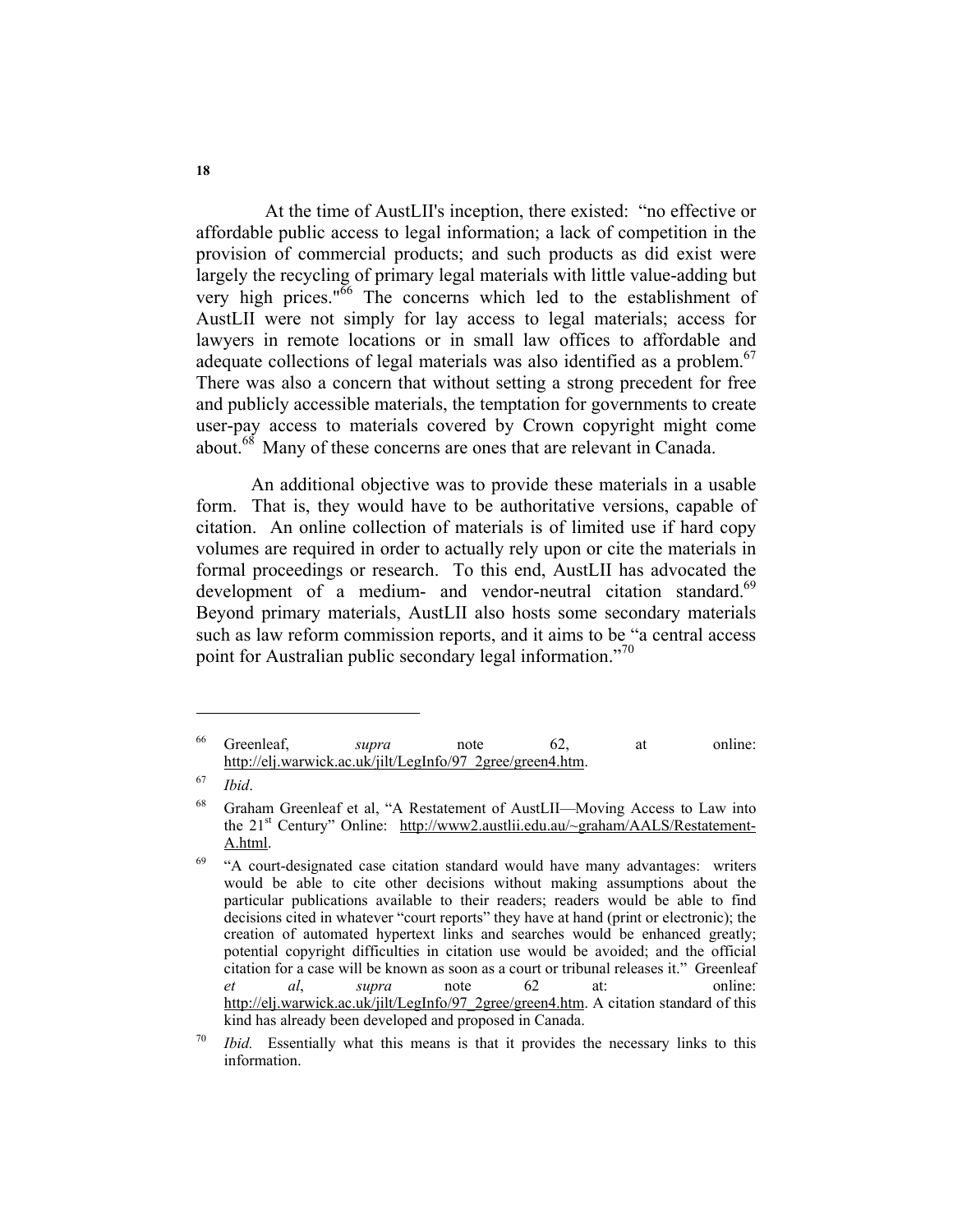The success of AustLII has been such that it is being used as a model for parallel developments in the United Kingdom. This is with AustLII's explicit cooperation; part of its public access mission has it offering its key software to other jurisdictions that seek to build similar free, publicly accessible collections.<sup>71</sup> The British system, known as  $BAILII<sup>72</sup>$  (British and Irish Legal Information Institute) was launched in pilot form in the United Kingdom on March 14, 2000, with the Irish launch on April 5, 2000. At the time of its launch, BAILII consisted of fourteen databases from five jurisdictions.<sup>73</sup> It is projected that it is "entirely possible that an AustLII equivalent will be fully operational within two years."<sup>74</sup>

 In the United States, the Legal Information Institute (LII) hosted at Cornell Law School serves as a central site for free access to a wide variety of U.S. legal materials. Like AustLII, the LII does not charge fees for access, nor does it allow commercial advertising. The LII is supported by Cornell Law School, grants, gifts, and by consulting work done by its directors.<sup>75</sup> Gifts have been solicited from users through online fundraising campaigns. The self-declared mission of the LII is: "To carry out applied research on the use of digital information technology in the distribution of legal information, the delivery of legal education, and the practice of law<sup>"76</sup>, and "To make law more accessible not only to U.S. legal professionals but to students, teachers, and the general public in the U.S. and abroad."<sup>77</sup> These objectives are similar to those of AustLII and marry a free public access initiative with goals of legal research and the development of technology. Like AustLII, the work of the LII involved not simply acquiring and providing free online legal materials, but also involved working on developing a useful format and functionality for legal documents, and developing software tools for searching and sorting legal documents. LII also provides a free e-mail current awareness service, as

<sup>71</sup> For example, CanLII has also adopted AusLII's SINO search engine.

<sup>72</sup> Online: http://www.bailii.org.uk.

<sup>&</sup>lt;sup>73</sup> Laurence Eastham, "Freeing the Law—An Acronym Waiting to Happen." (2000) 31 The Law Librarian 30 at 33. The five jurisdictions are: Ireland, Northern Ireland, England, Wales and Scotland.

<sup>74</sup> *Ibid.*

<sup>75</sup> Online: http://www.law.cornell.edu/lii.html.

<sup>76</sup> *Ibid*.

<sup>77</sup> *Ibid.*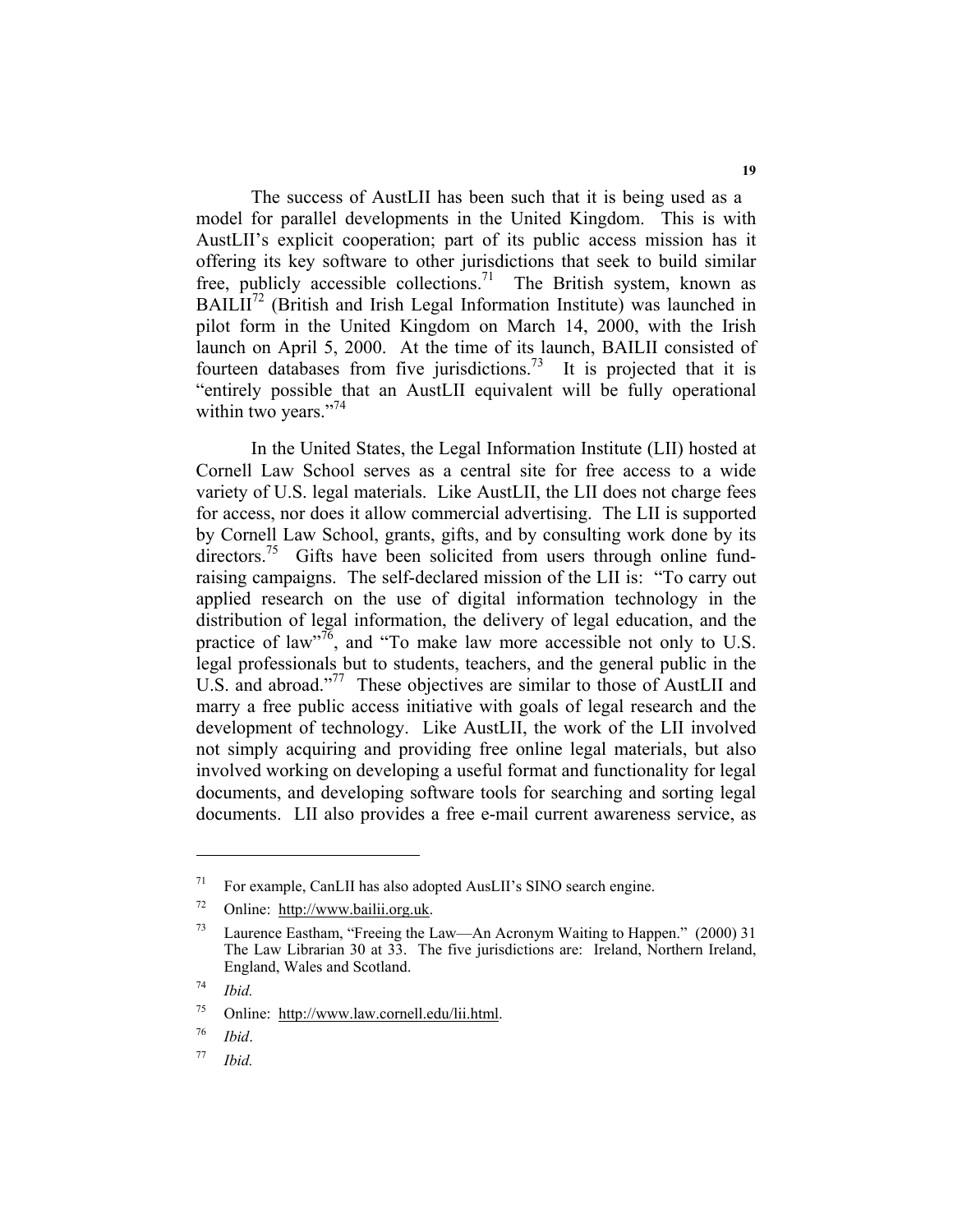well as other e-mail bulletin services. LII has also developed disk-based products which are available to the public and which are used in high schools and colleges in the U.S.<sup>78</sup>

#### **III. "Freeing" Canadian Law**

 Although strong models exist outside of Canada, and although the Centre de recherche en droit public has apparently shared many of the goals of AustLII and Cornell's Legal Information Institute, progress in Canada has been painfully slow to date. The recent development of a neutral citation standard has been a positive step forward<sup>79</sup>, and the recent launch of CanLII offers some hope. However, there remain significant technical barriers to success that include: lack of standardized document formatting, lack of historical materials in electronic form, and the need to negotiate across a range of governments. More significant barriers have to do with the level of commitment to the idea of free public access, and perhaps even to the lack of consensus around the concepts of public and access.

# **A. Developing a philosophy of access to legal materials in Canada**

<sup>78</sup> *Ibid.*

<sup>79</sup> *Neutral Citation Standard*. Adopted by the Canadian Judicial Council, June 8, 1999. See online: http://www.lexum.umontreal.ca/citation/en. It is no accident that LexUM has taken a leadership role in creating and implementing this standard. A neutral citation standard is essential to the development of workable electronic legal research materials. It enables proper citation of court and tribunal decisions regardless of format. As noted by the founders of AustLII, "One of the most pressing needs in the development of a policy for public legal information is for a method of citing the decisions of courts and tribunals that is independent of any particular publisher or particular medium of publication." (Greenleaf, *supra* note 62, at http://elj.warwick.ac.uk/jilt/LegInfo/97\_2gree/green4.htm. The main sponsors of the Citation Standard are indicative of the broad range of interests in creating such a standard. The sponsors are: Department of Justice (Canada), Department of Justice (Quebec), Canadian Judicial Council, Fonds pour la formation de chercheurs et l'aide à la recherche (FCAR), Federation of Law Societies of Canada, Legal Research Network, Wilson & Lafleur Ltd, Canadian Association of Law Libraries and Quick Law.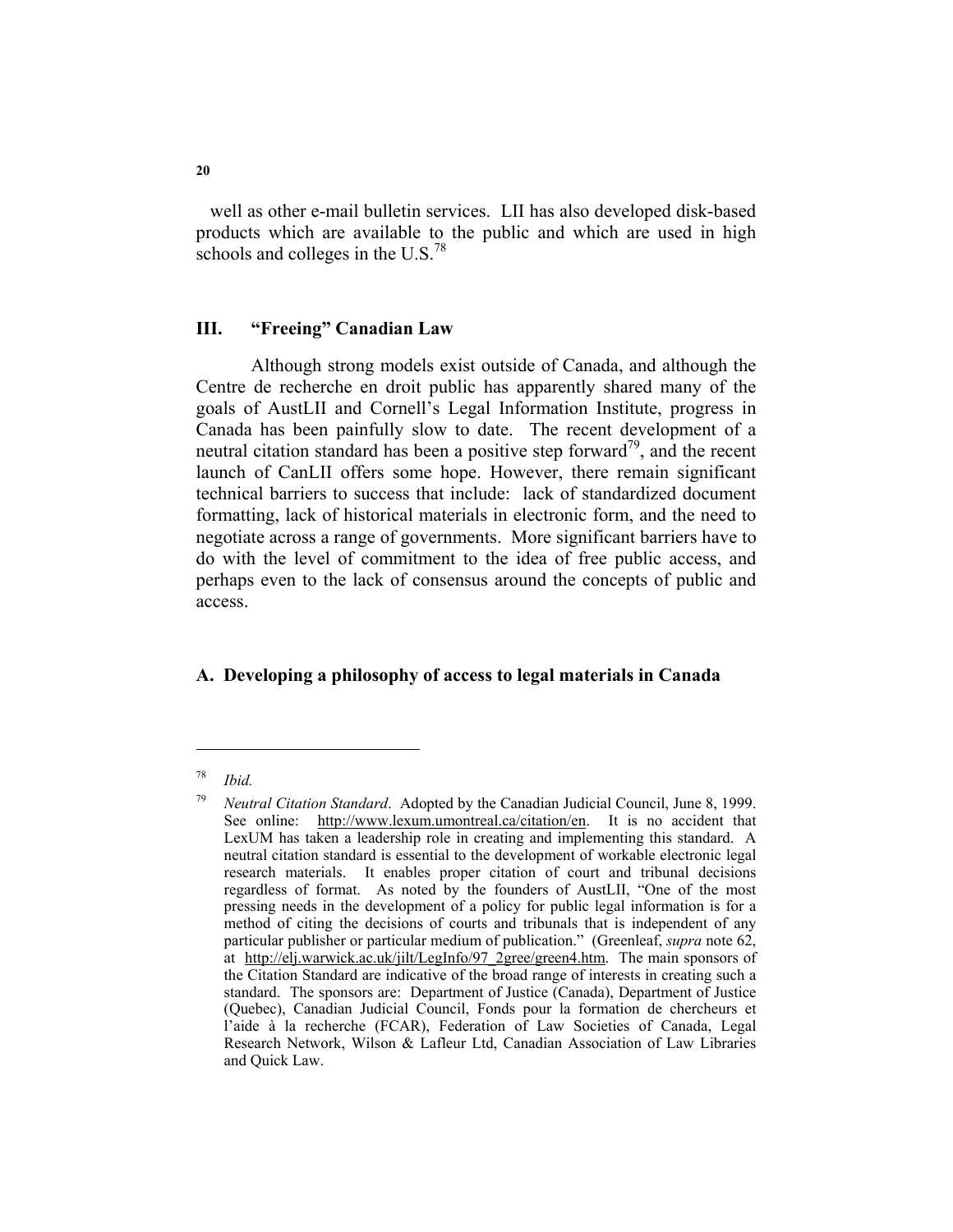Numerous justifications have been put forth in support of the view that the public has a right of access to legal materials. Some of these points may seem quite obvious. Clearly, if individuals are to be bound by and held accountable under the law, they are entitled to know what the law is. The caution from criminal law that "ignorance of the law is no excuse" is often cited to bolster this view. $80$  Beyond being bound by criminal laws, however, it is also argued that democracy and constitutionalism require citizen access to the law and its institutions: $81$ 

> Dans un état de droit, où chacun est soumis aux lois et où chaque individu est regi par elles, par des règlements et, faut-il le reconnaitre, par le droit prétorien, il est essentiel que les citoyens soient en mésure d'échanger et de critiquer librement l'ensemble de ces règles. Si l'établissement d'une veritable démocratie commande que les citoyens doivent pouvoir s'éxprimer et critiquer librement les institutions qui les régissent, participant de ce fait à leur evolution, il nous apparait evident que ces échanges et ces critiques doivent également viser les fruits de ces institutions. Pour nos fins, céla fait évidemment référence aux décisions judiciares.<sup>82</sup>

In the view of the Court of Appeal of Quebec, the Quebec government was reacting to its obligation to make public the law when it enacted the legislation that established SOQUIJ:

Peter W. Martin argues that "Better access and improved communication have been consistent targets throughout the history of printed law—from Sir Edward Coke who translated the classic Littleton's Tenures from "Law French" into English so that it might be understood "seeing that ignorance of the law is no excuse". Peter W. Martin and Jane M.G. Foster, "Legal Information—A Strong Case for Free Content, An Illustration of How Difficult "Free" May be to Define, Realize, and Sustain", (2000). Online: http://www4.law.cornell.edu/workingpapers/open/martin/free.html.

<sup>&</sup>lt;sup>81</sup> In the words of the Court of Appeal for Quebec: « il est neamoins utile de souligner l'importance dans notre societe d'un libre acces aux procedures et aux decisions judiciaries» . (*Wilson & Lafleur*, *supra* note 45, at para 23).

<sup>82</sup> *Ibid*., at para 25. (Commenting that free and open discussion in a democracy of the governing institutions should include the ability to freely and openly discuss or criticize the fruits of these institutions.)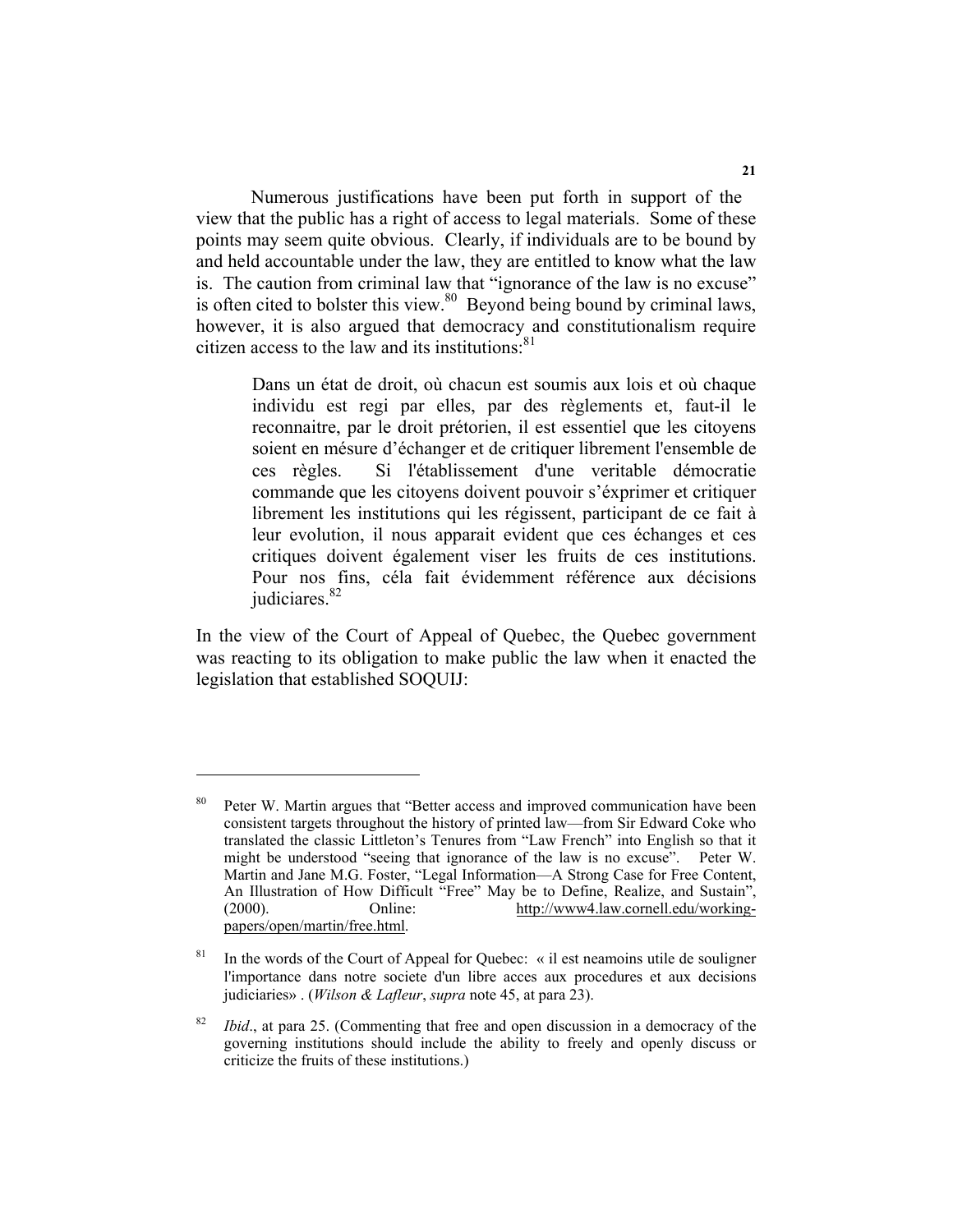« en adoptant la Loi sur la société québécoise d'information juridique, l'Assemblée Nationale a clairement reconnu son

obligation—fondamentale et d'intéret public—d'assurer la diffusion de la jurisprudence d'ici. Considérant les principes démocratiques, la reconnaissance legislative de ce devoir allait de soi. $83$ 

The democratic imperative behind the dissemination of the law is also emphasized by one of the co-founders of LII: "Efforts to make law more accessible, more understandable, more clearly expressed are ultimately efforts to make law more effective and in a democracy, more accountable."84 In *CCH Canadian Ltd.* v. *Law Society of Upper Canada*, the defendant Law Society also invoked constitutional values as a public policy argument against extending copyright protection to cases reported in commercially published case reporters. Counsel for the Law Society argued that the public interest lay in the "due administration of justice, in maintenance of the rule of law, and in the enhancement of basic constitutional values."85

 It has also been argued that primary legal materials and information "which is produced by courts and governments, ought to be in the public domain and it ought to be something which ordinary people can access."<sup>86</sup> Similarly, it has been argued that: "public policy should aim to

<sup>83</sup> *Ibid.,* at para 30.

<sup>84</sup> Martin et al, *supra* note 81.

<sup>85</sup> *CCH Canadian Ltd., supra* note 36, at para 68. The judge in the case was not particularly persuaded by this argument, at least with respect to the subsistence of copyright in the defendant publishers case reports: "I am not satisfied that the role of the defendant, let alone of its Great Library, is such as to entitle it to override any copyright interests that the plaintiffs have or might have in the works in issue. Put another way, I am not satisfied that the public interest in the due administration of justice, the maintenance of the rule of law and the enhancement of basic constitutional values through relatively equal, unrestricted access to the law would be significantly impaired through recognition and enforcement of any copyright interests that the plaintiffs might have in the works in issue." (at para 168). Nevertheless, the court did not find copyright to subsist in the headnotes or other value-added notations in the case reports published by the plaintiffs.

<sup>86</sup> Eastham, *supra*, note 74, at 34. There really are two issues embedded here—the first is the issue of whether free access should be available to the public in the sense of easy, open access. The second turns on the other meaning of free. In Canada, and in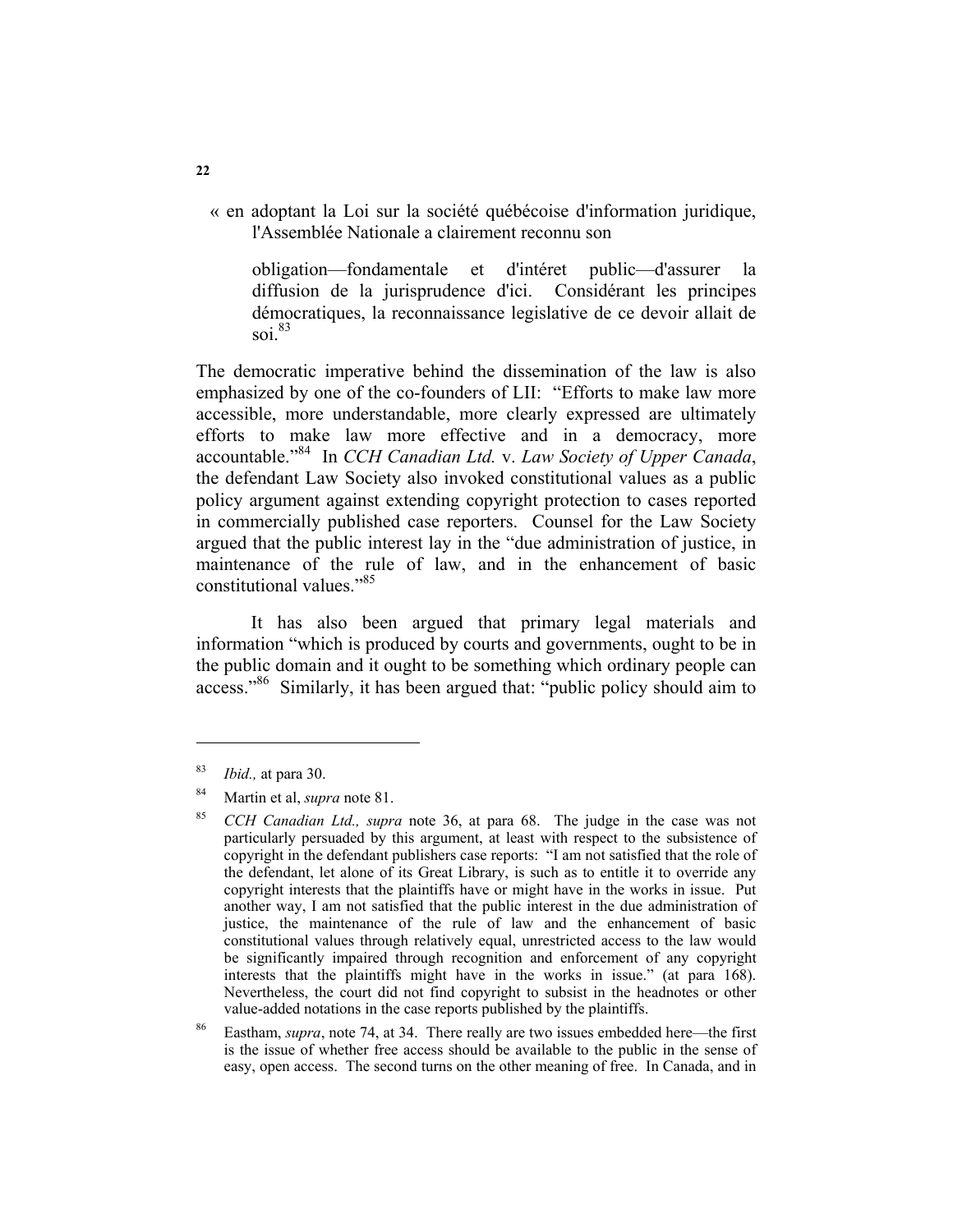maximise access to public legal information because this supports access to justice… and supports the rule of law."<sup>87</sup> The rule of law has been asserted by others as a justification for widespread dissemination of primary legal materials. Writing on Crown copyright, W.T. Stanbury noted: "The social benefits of the rule of law (effected by statutes, regulations and court judgments) requires the widest distribution of the content of the laws, etc."<sup>88</sup> While the benefits inherent in wide While the benefits inherent in wide distribution of legal materials are highly touted, issues of cost and control remain. These arise largely in the context of debates around Crown copyright.

## **B. Crown Copyright and Access to Primary Legal Materials**

 The conceptions of the strong public interest inherent in public access to primary legal materials seem somewhat at odds with the continued existence in Canada of Crown copyright. Crown copyright essentially provides for copyright to be held by the Crown (federal or provincial), in works "prepared or published under the direction or control of Her Majesty or any government department."89 In addition, it provides for a perpetual right in the Crown to legislative enactments and judicial decisions.<sup>90</sup> David Vaver is critical of the anachronistic nature of Crown

some other commonwealth jurisdictions, crown copyright raises problems of access in the sense that government retains control in the form of a perpetual copyright over legislation and judicial decisions. In the United States, the position is quite the contrary—legislation and court decisions are expressly part of the public domain, and are not subject to copyright restrictions.

<sup>87</sup> *Ibid.* 

<sup>88</sup> W.T. Stanbury, "Aspects of Public Policy Regarding Crown Copyright in the Digital Age" (1996) 10 I.P.J. 131, at 136. In Canada, Jacques Frémont has argued that the jurisprudence of the Supreme Court of Canada supports the view that access to primary legal materials has a fundamental role to play in democratic governance. (Jacques Frémont, "Normative State Information, Democracy and Crown Copyright", (1996) 11 I.P.J. 19.

Copyright Act, R.S.C. 1985 ch. C-42 as amended by R.S.C. 1985, c.10  $(1<sup>st</sup> Supp.);$ c.1 (3<sup>rd</sup> Supp.); c. 41 (3<sup>rd</sup> Supp); c. 10 (4<sup>th</sup> Supp.); S.C. 1988, c. 65; 1990, c. 37; 1992, c. 1; 1993, c. 15; c. 23; c. 44; 1994, c. 47; 1995, c.1; 1997, c. 24; c. 36; 1999, c. 2., s. 12.

<sup>90</sup> Section 12 of the *Copyright Act* establishes Crown copyright: "without prejudice to any rights or privileges of the Crown….". The perpetual copyright in legislation and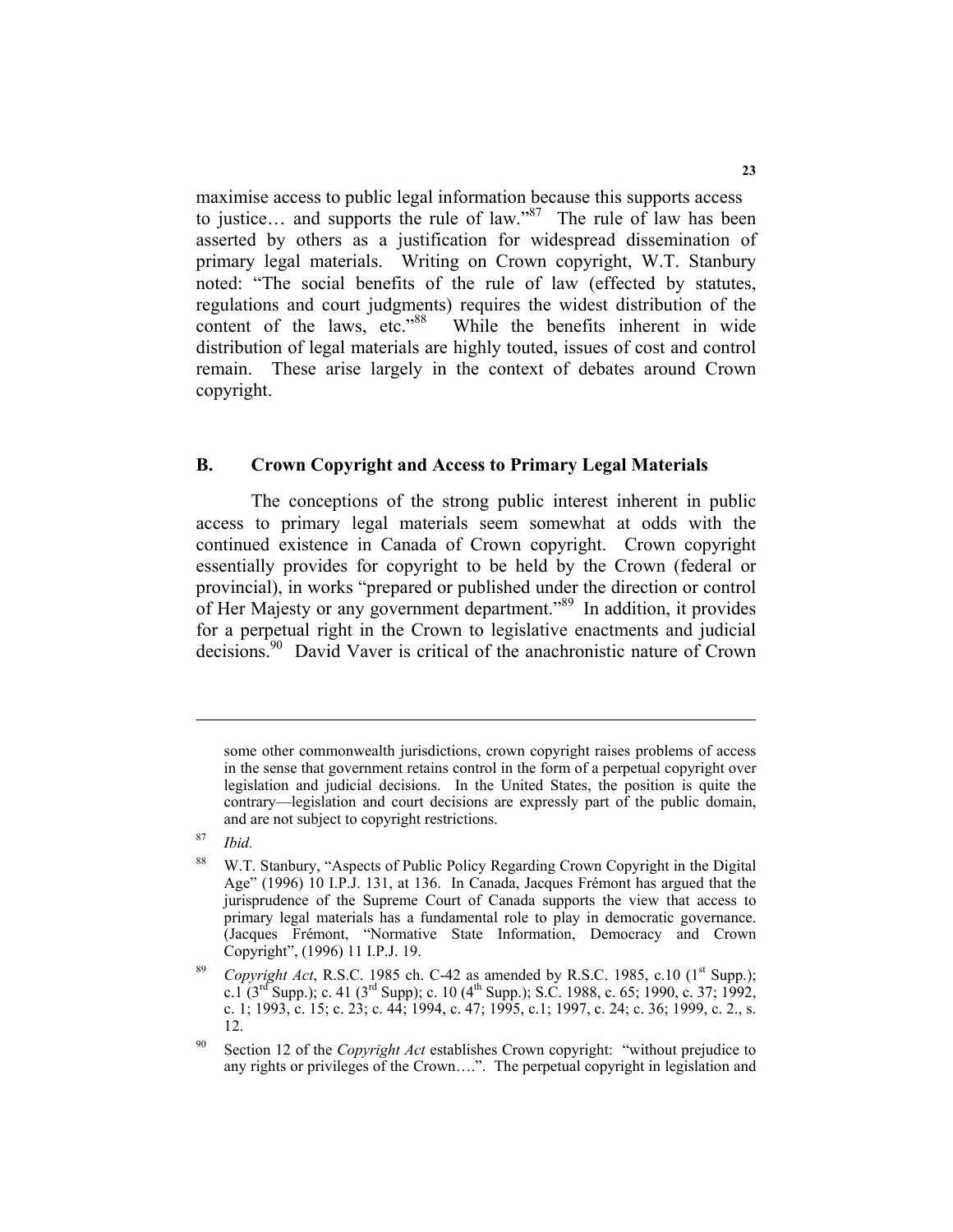copyright, and notes that with the exception of the UK, Ireland and Italy, no European state claims to protect its official texts in that manner.<sup>91</sup> In the United States, there is no equivalent to Crown copyright, and "judges there have since the nineteenth century asserted that the people's laws belonged to the people."<sup>92</sup> The lack of Crown or state copyright in the United States is described as "a matter of public policy".<sup>93</sup> It is also confirmed in law.<sup>94</sup>

 One purported justification for Crown copyright is particularly relevant in the context of online materials. Crown copyright has been asserted as a means of ensuring some form of quality control over print versions of the law. This quality assurance could be argued to be essential to maintaining order. The same concerns with accuracy are perhaps reflected in the host of disclaimers attached to all online government sites providing primary legal materials. Yet apart from the fact that technology does exist to ensure the integrity of such documents, it is difficult to see any basis for the anxiety over quality at this point in history. As Vaver notes, "Government control or licensing does not guarantee accuracy any more than unlicensed private sector publishing guarantees inaccuracy.<sup>95</sup>

 In spite of the anachronistic nature of Crown copyright, government control over its published materials also offers the possibility for governments to charge money for any reproduction of the materials. In many Commonwealth jurisdictions, Canada included, where Crown

court decision is said to flow from Crown prerogative predating the enactment of the *Copyright Act*.

<sup>&</sup>lt;sup>91</sup> David Vaver, *Copyright Law*, (Toronto: Irwin Law, 2000) at p. 93. The French situation can be described as follows: "since justice is done in the name of the French people, judgments and orders written by judges may be reproduced freely." (Andre Francon, "Crown Copyright in Comparative Law: The French Model, Continental Europe and the Berne Convention", (1996) 10 I.P.J. 329 at 335. See David Vaver, *Copyright Law* (Toronto: Irwin Law, 2000) at 93.

<sup>92</sup> *Ibid.*

<sup>&</sup>lt;sup>93</sup> *Ibid.* For a summary of the public policy reasons, see David Vaver, "Copyright and the State in Canada and the United States", (1996) 10 I.P.J. 187 at 192-195.

<sup>94</sup> See s. 105, *Copyright Act 1976*.

<sup>95</sup> Vaver, "Copyright and the State", *supra* note 96, at 200. Vaver also notes that in the United States, where such material is in the public domain, there has been no great crisis brought about by inaccuracies. (*Ibid*. at 213).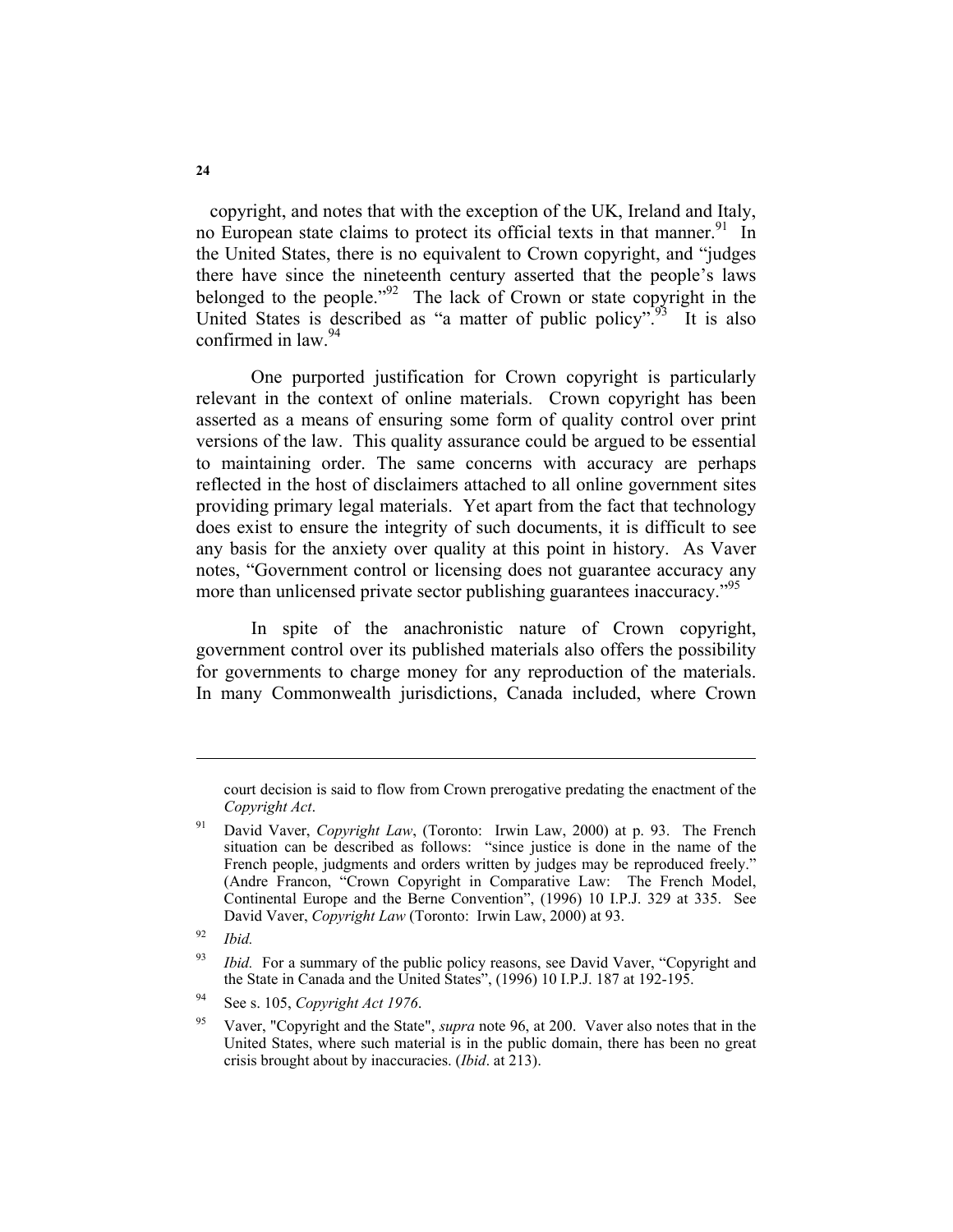copyright exists, it forms a potentially serious barrier to free dissemination of the primary sources of law. As Martin notes,

Stripped of all nuance, this is a legal doctrine that law, including legislation, agency rules, and the opinions of judges, is covered by copyright, with that copyright held by the government. Those who would publish law in any form, print or the new digital alternatives must secure permission. And that permission can be conditioned on payment of royalty, flatly denied, or deliberated over interminably. This approach cannot honestly be attributed to a single rationale, but it might be represented by the thought that legal texts… are too important for the government to allow uncontrolled publication. The revenue and other returns flowing from "official" or "authorized" printers and the vested interests of public printers may be a significant reason for the endurance of this doctrine.  $96$ 

The danger of governments seeing a potential financial windfall in licensing fees for Crown materials is a matter of some concern.<sup>97</sup> Yet, as Stanbury notes, the costs of creating these materials are inherent in the judicial and parliamentary system, and are not linked to any economic incentive based on sales or licence fees: "Raising the government's return on its copyright materials will not call forth more supply of intellectual effort unless government begins to produce copyright materials as a business activity rather than as a by product of its traditional activities."<sup>98</sup> Thus as a matter of copyright policy, there are strong arguments against governments charging for use of their copyright materials.

 The Reproduction of Federal Law Order is a recent federal government attempt to mitigate the impact of Crown copyright without having to actually abolish it. The Order allows for the reproduction of

<sup>96</sup> Martin, *et al*., *supra* note 81. David Vaver also notes that Crown copyright dates back to "seventeenth-century Britain, when talk of treason and sedition was rife, [and] the power was asserted as a form of censorship over everything published." (Vaver, *Copyright Law*, *supra* note 94, at 93.) It is worth noting, however, that in Canada at least, the federal government has permitted reproduction of case law and statutory materials by commercial legal publishers without charge. (Stanbury, *supra* note 89, at 134).

Stanbury, *supra* note 89, at 138.

<sup>98</sup> *Ibid.*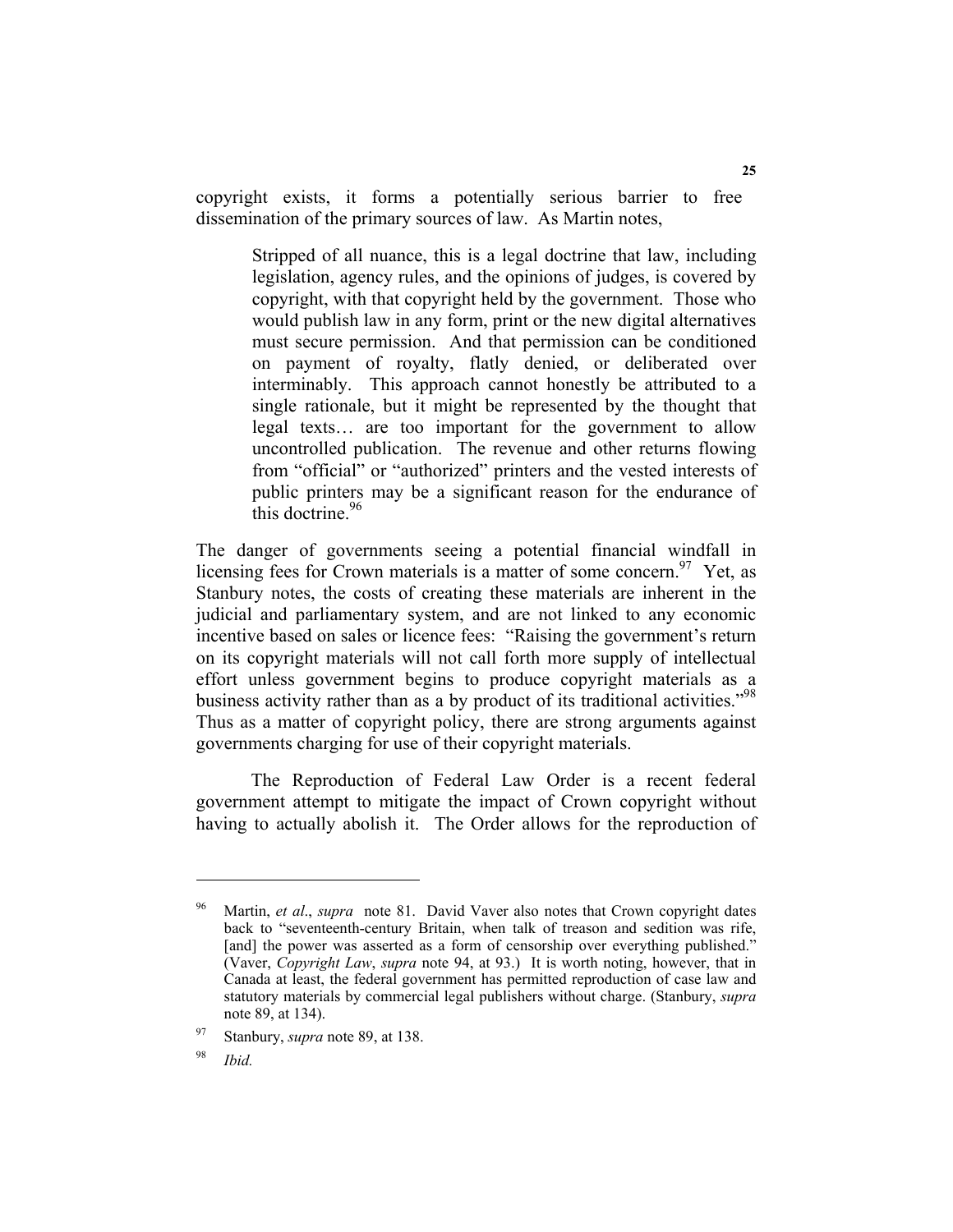primary legal materials in federal jurisdiction without need to seek permission or pay fees. However, the Order is limited in at least two important respects. It can be revoked at any time, and it can only apply to materials under federal jurisdiction. To date, no province in Canada has enacted a comparable order.<sup>99</sup> In particular, Québec, through SOQUIJ, seems willing to fight in court to retain its own monopoly over primary legal materials, particularly judicial and tribunal decisions.<sup>100</sup>

 In his article on Crown copyright, Frémont argues that the socalled information age has changed the relationship between the Crown and primary legal materials.<sup>101</sup> He takes the view that because:

"[…] the normative growth of the State seems to follow an exponential curve, it becomes, if not squarely unconstitutional, at the very least democratically unfair to submit citizens to an increased duty to keep informed about their duties, without correlatively imposing on the State a duty to disseminate efficiently and at minimal cost its normative information. In this context, any restriction to the free circulation of State information invoking Crown copyright appears to violate the spirit, if not the letter, of the rule of law.<sup>5,102</sup>

Frémont's argument is thus more nuanced than a simple call for the abolition of Crown copyright as a (potentially menacing) anachronism. Rather, he focuses on the free dissemination of primary legal materials as being integral to the State's constitutional obligations towards its citizens.

According to David Vaver, Ontario announced in 1999 that it would follow suit. However, it has not yet done so. *Ibid.* at 98*.*

<sup>100</sup> *Wilson & Lafleur v. SOQUIJ* [1998] A.Q. no. 2762. Frémont notes that it is paradoxical that in Quebec: "tourist information is massively distributed on the internet . . . [while] neither laws, regulations nor court judgments interpreting them are currently accessible without considerable financial investment." (*Supra,* note 89 at 32.)

<sup>&</sup>lt;sup>101</sup> Frémont, supra note 89, at 31. Frémont writes: "This duty of the State to disseminate the norm, as is the case for the duty of the individual to inform him or herself, cannot be understood in the same way today as in the times of Queen Anne."

<sup>102</sup> *Ibid*.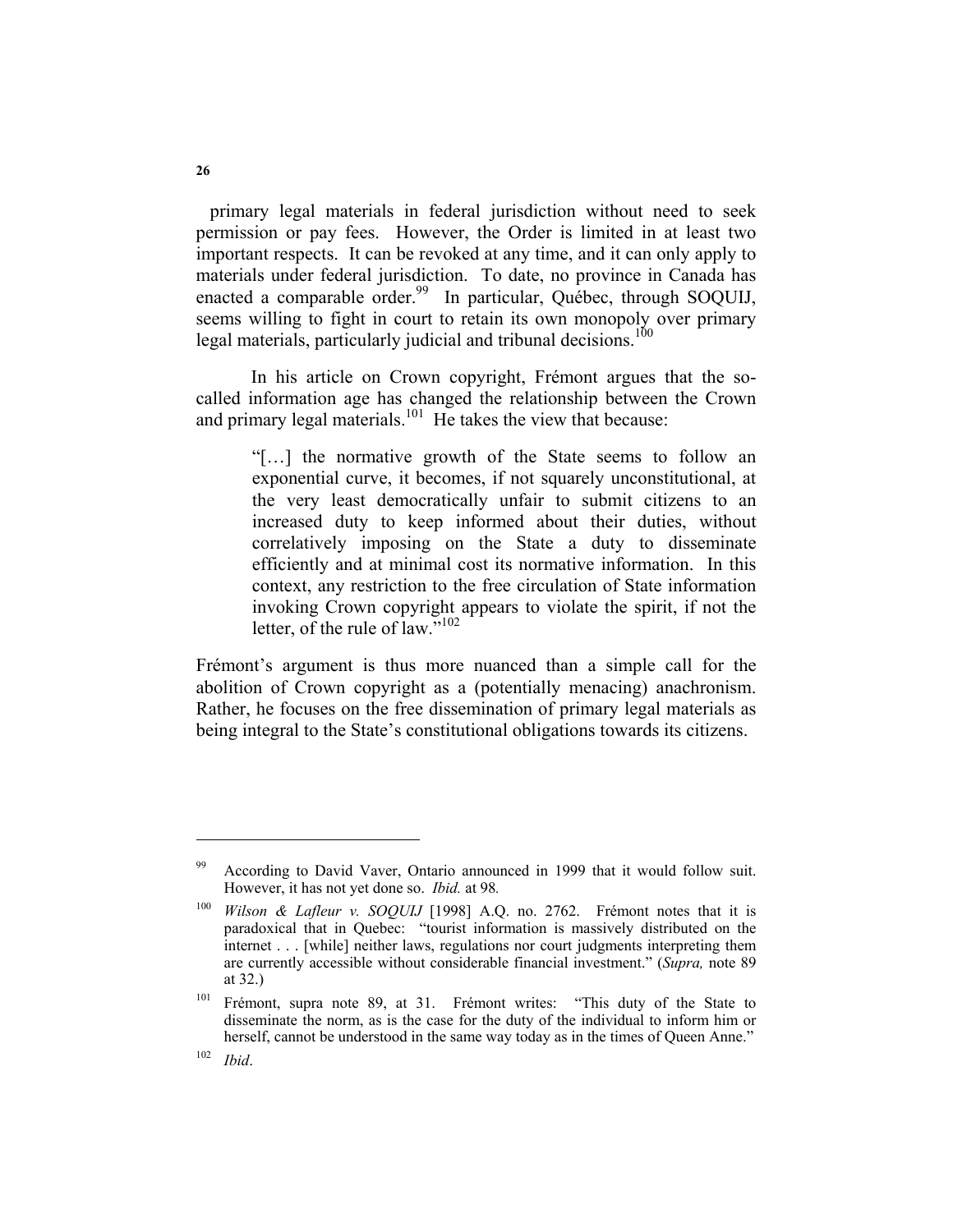# **C. Defining the Public**

 In any discussion of providing free public access to legal materials, a definition of the "public" is crucial. This is so because it helps to focus on an understanding of who is being served and what their needs might be. This in turn can shape the nature of the service provided.

 If one were to consider the current market for legal materials, one might quickly assume that the primary public for such materials is composed of lawyers, academics, law students, and public officials. Yet that subset of the broader public forms the public for these materials not simply because they are the part of the public most interested in legal materials, but because they are the subset which needs the materials for the purpose of work and profit, study, or for day-to-day operations. They are also a subset capable of paying for access to the rather costly materials.<sup>103</sup> In a context where private publishers have come to dominate law publishing, the idea of a "public" can easily be conflated with that of a "market". As the directors of initiatives such as AustLII and the LII have discovered, the "public" for legal materials is much broader once they become free<sup>104</sup>, and broader still once they are not constrained in their scope by market forces. As expressed by a founder of the LII: "In 1995 it was still possible to make the assertion that most use of published law products was made by lawyers. That may no longer be so, if it ever was, and the distinctions that made such a claim possible are breaking down."<sup>105</sup>

<sup>&</sup>lt;sup>103</sup> Although services such as Quicklaw and e-Carswell provide free access to legal academics, with Quicklaw also providing free access to law students.

<sup>&</sup>lt;sup>104</sup> Note that with both AustLII and LII, the initial audiences were broader than anticipated. The user statistics for AustLII are: "Educational institutions (about 30%), the legal profession and business (25%), community organisations (15%), government (10%), and 20% from overseas." (Federation of Law Societies of Canada, *Toward A Business Plan for a Canadian Virtual Law Library*, March 2000, at 15. http://www.flsc.ca/english/committees/technology/reports/businessplanmarch2000.p df.) Similarly, "The Cornell digital law library reports over 2.25 million hits a week with a very strong audience beyond legal professionals and legal educators." (*Ibid*., at 15).

<sup>&</sup>lt;sup>105</sup> Thomas R. Bruce, "Some thoughts on the Constitution of Public Legal Information Providers". Online: http://www4.law.cornell.edu/workingpapers/open/bruce/warwick.html.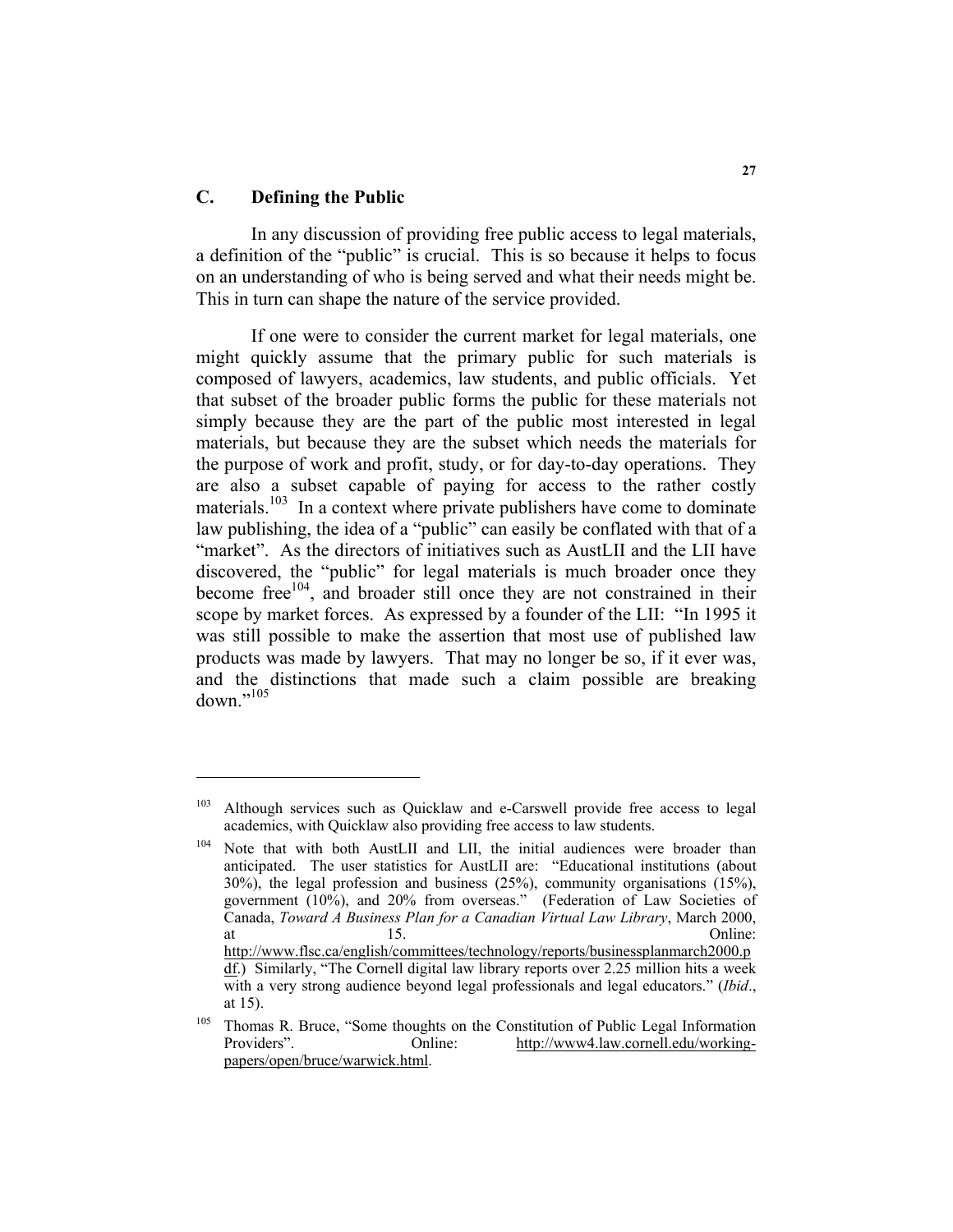Not only is the "public" interest in legal materials much broader when not constrained by issues of access and cost, but the range of "law" of interest to this public is perhaps also broader: "our definition of 'public access' to law has implicitly but dramatically changed. We must now imagine an expanded public seeking smaller and more relevant granules of information, and seeking it via the Internet."106 This redefining of the "public" for legal information is important, both to appreciating the need and demand for free public access, but also in shaping any system of free public access to serve this broader public which may not have been well served in the past by commercial legal publication services.<sup>107</sup> Finally, although law publishing has tended to focus on domestic markets, the notion of "public" for freely accessible materials may be much broader. The notion of "public" for both AustLII and LII goes beyond national boundaries; both sites see the public they serve as extending to include all members of the global community with an interest in the respective laws and legal systems of Australia<sup>108</sup> and the United States.<sup>109</sup>

 The importance of defining the public for the purposes of a free, publicly accessible online source of legal materials is crucial. The discussion document for a business plan for a VLLC, prepared for the Federation of Law Societies of Canada, is disturbingly lacking in this regard. In the statement of vision for the VLLC, the first item related to access for lawyers and legal professionals, while the fifth and final point was "free access to the laws and judgments of Canada by Canadian citizens through some form of public access system such as a component of the VLL Internet site or terminals in public libraries".110 In this vision

<sup>106</sup> *Ibid*.

 $107$  As noted by Bruce, "large electronic publishers still lose comprehensiveness as one moves lower and lower in the hierarchy of the courts—and closer and closer to the concerns of the average private citizen" (*Ibid*.).

<sup>&</sup>lt;sup>108</sup> AustLII itself has gone multi-jurisdictional, reaching out to include legal materials from Australasia.

<sup>&</sup>lt;sup>109</sup> The discussion paper for a VLLC prepared for the Federation of Law Societies of Canada (*supra*, note 105) at one point described the pubic for such a site as being Canadian citizens. This was either an inexplicable attempt to limit access to the site, or an indication that the conception of the public was not well thought through.

<sup>110</sup> *Toward a Business Plan*, *supra*, note 105, at 5-6. It is worth noting, however, that the document is internally inconsistent to the extent that the concept of free public access takes on greater and lesser degrees of importance at different points in the document.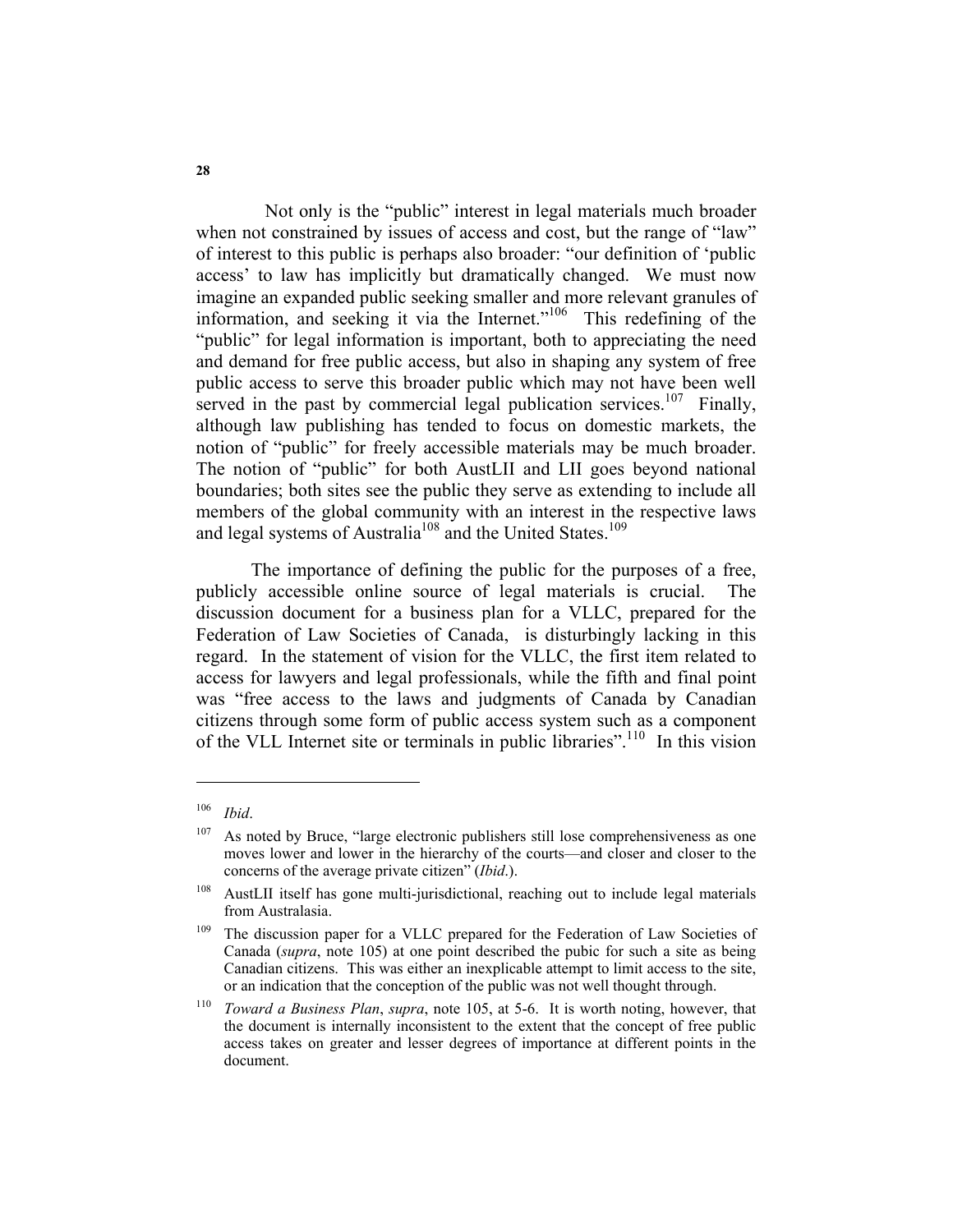the "general" public appears is a secondary to the legal community. The document went on to refer to "some form of public access system", which suggested that something more limited and formalized than the Internet was envisaged. In addition, the VLL document set a priority for materials on the proposed site which in turn reflected the priorities of the practising bar:

As a starting point it is suggested that the VLL focus on the primary statutory and regulatory enactments (federal, provincial and territorial), the reports of decisions from the Supreme Court of Canada, the Federal Appeal Court, and the Appeal courts of each provincial and territorial jurisdiction. It could then expand to include the reports of decisions in the lower courts and from tribunals, commissions and other judicial bodies $11$ .

This top-down hierarchical approach certainly favours the interests of the legal community over a broader understanding of the "public". Bruce, for example, notes that the commercial databases Lexis and Westlaw also favour this approach: "certainly neither Lexis nor Westlaw is a good source of the more localized legal information that impacts private citizens far more directly and frequently than the rulings of distant if important appellate courts."<sup>112</sup>

 SOQUIJ also presents an interesting case through which to explore the notion of the "public" for legal materials. Article 19 of the legislation establishing SOQUIJ sets out its mandate to promote research and the development of legal information "en vue d'en améliorer la qualité et l'accessibilité au profit de la collectivité." Yet access that is only available for a fee is not likely to benefit the general public. It is more likely to benefit lawyers in small firms and more remote locations by providing them with access equivalent to that of lawyers in more urban areas. If that is the case, then the public benefits only indirectly, through the better access of their legal representatives, should they choose to retain them and pay for their services. One could argue that this view of public access is highly paternalistic.

<sup>111</sup> *Ibid*., at 6.

<sup>112</sup> Bruce, *supra* note 106, at 4 of 29.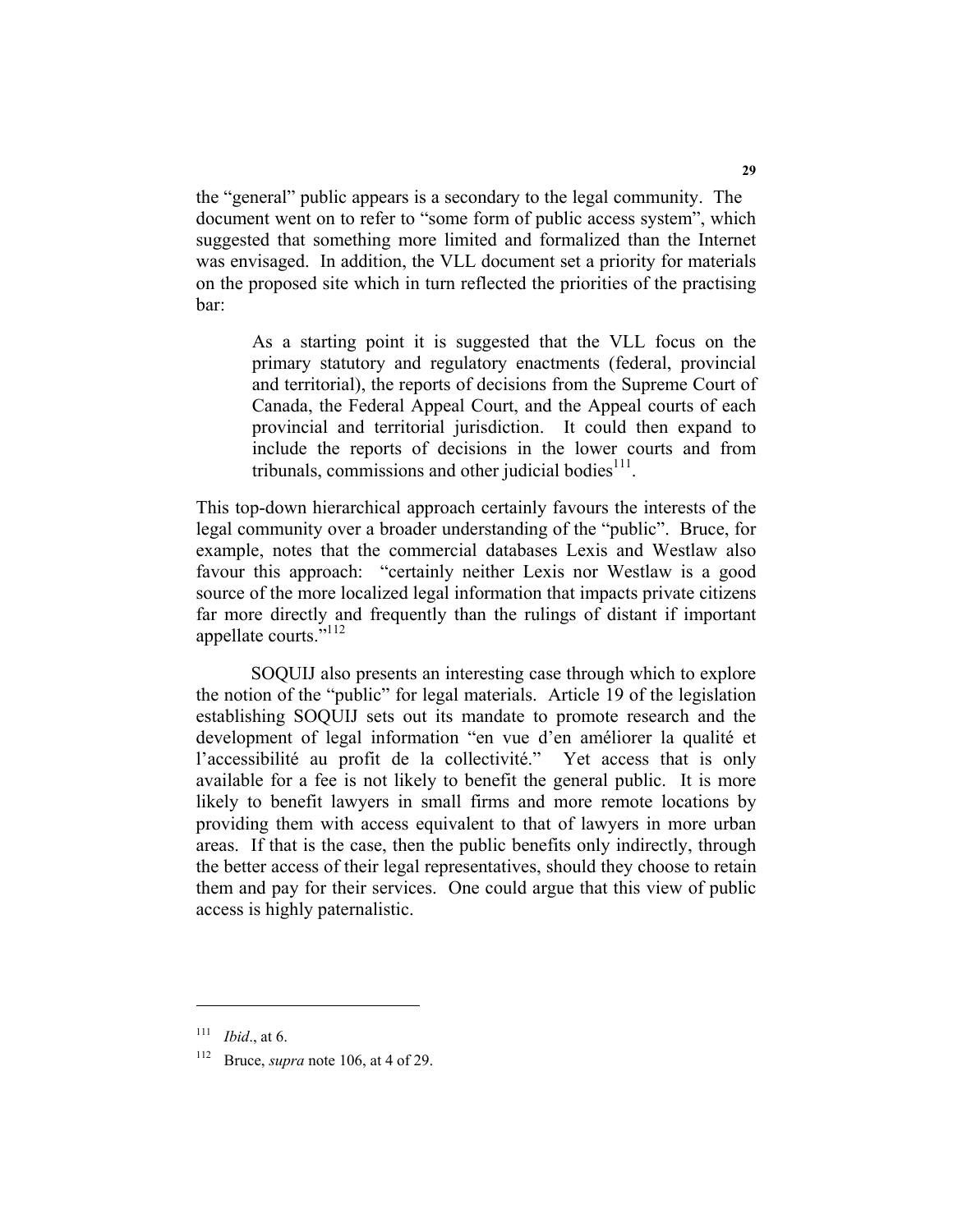#### **D. Access**

 Public access to legal materials has always existed in one form or another. An argument for greater or different public access suggests a need for something other than what has traditionally been provided. Typically, federal and provincial governments distributed copies of their statutes and regulations to public libraries as part of their public information program. Law libraries would also make their much broader collections of primary legal materials available, at least on a limited  $basis$ <sup>113</sup>, to members of the public. However, conducting a search for specific legal materials in hard copy form could be a daunting task without the assistance of librarians. Libraries, however, would vary greatly in terms of available human and book resources, and based on geographic location. Access to law libraries is further limited to those who live near one of the small number of law libraries in Canada, or to those who were able or willing to travel some physical distance to access those materials. Access to document delivery services operated by libraries to provide materials to remotely located areas would depend not only on the individual's ability to pay for the service, but also on the individual's ability to indicate, from a remote location, precisely what materials they desired.

 The limited nature of "traditional" forms of access can be illustrated by one of the surprising consequences of "freeing" the law discovered by both AustLII and the LII at Cornell. The availability of searchable online databases of primary legal materials has given rise to new privacy concerns that did not exist when the same materials were available on library shelves or in commercial online databases. The concerns arise because of the possibility of searches by surname. While names are currently reduced to initials in published versions of some family matters and young offender cases, the widespread free distribution of materials online could exposes a great deal of other activity by individuals to widespread public view. The response of both AustLII and LII to this issue has been to shift the burden to government and the courts

**30** 

<sup>&</sup>lt;sup>113</sup> Lending privileges with respect to primary legal materials are generally not extended. This means users either have to remain on site to use the materials, or must photocopy them.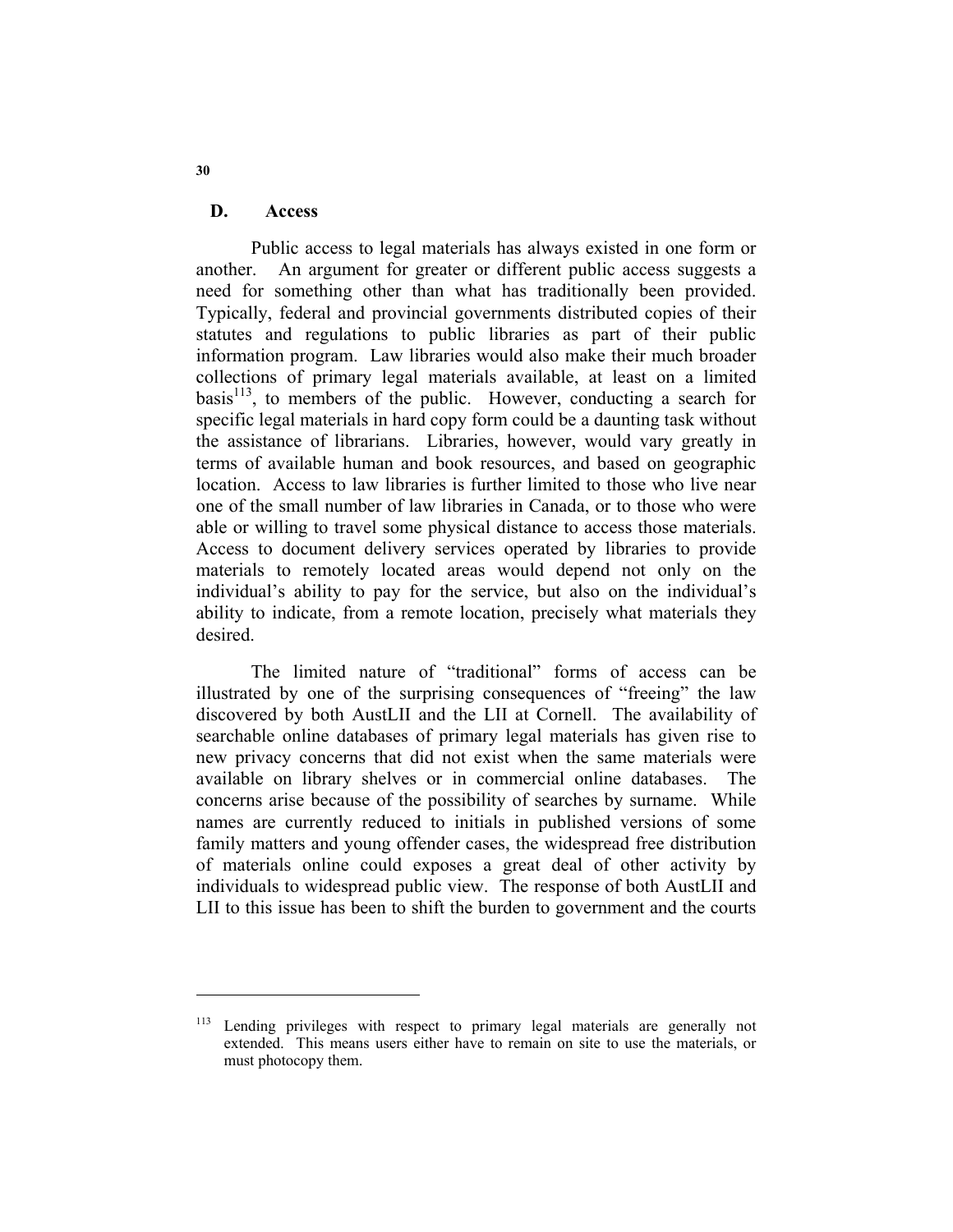to ensure that appropriate levels of citizen privacy are maintained.<sup>114</sup> Nonetheless, the fact that the issue has arisen demonstrates that the level of access created by a site providing free online primary legal materials far exceeds that provided by traditional models.

 It is reasonable to ask whether, even if a need for greater public access to legal information were established, online legal information would constitute an appropriate response to this need. If public access to computers and internet connectivity were poor, greater online access would not offer significant public benefits. Canada is currently rated very highly in terms of connectivity worldwide.<sup>115</sup> Recent federal government initiatives have also resulted in every public school in Canada having some form of internet connectivity. More and more households in Canada have connections to the internet, and the growing availability of high speed telephone and cable access has improved the quality of connectivity for many households. In addition, the vast majority of public libraries in Canada have internet connections, and thus access is also available through these public facilities.

 The availability of free online primary legal materials would not close off existing traditional modes of public access. It would simply open another avenue. Unlike certain commercial services, libraries would also be able to count on continued access to a reliable and (ideally) authoritative collection of primary materials, thus making choices about other supplemental commercial collections and services easier. A centralized Internet site has other advantages too. Currently there is a vast amount of legal information on the World Wide Web of widely divergent quality. A centralized Canadian site on a Legal Information Institute model can provide some order in the chaos, arguably improving the quality of the kind of access which will inevitably exist in an incoherent and piecemeal form.

 In 1995, Harry Arthurs raised a number of concerns about the impact of the "knowledge explosion" on the legal profession. With respect to computer access to legal information, he noted:

<sup>&</sup>lt;sup>114</sup> This is an issue for other forms of publicly accessible government materials as well, as they are brought online.

<sup>&</sup>lt;sup>115</sup> Industry Canada statistics show that in 1999, 49% of Canadians were accessing the Internet. Canadian Internet Commerce Statistics, Summary Sheet. Industry Canada, August 22, 2000. Online: http://strategis.ic.gc.ca/using/en/e-comstats.pdf?front=e.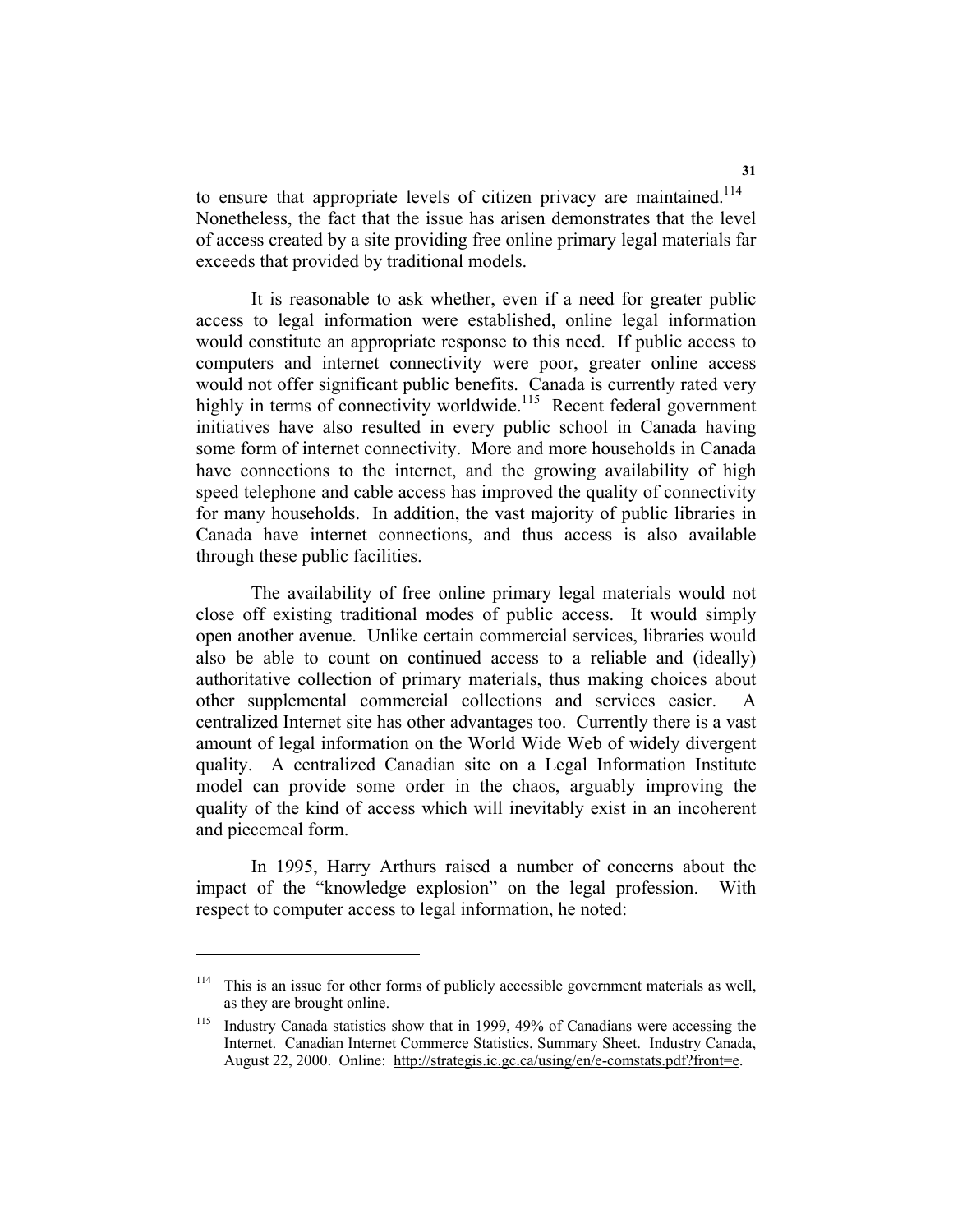The advent of on-line searches will not guarantee equal access to legal knowledge, much less fair legal outcomes. On the contrary, the growing importance of computers may even reinforce existing tendencies within the profession to an unequal distribution of capital, power, knowledge, clienteles and rewards. Soon we may have a two-tier profession: those who can afford to log on and those who cannot. $116$ 

In the absence of free, online public access, these concerns remain very real today. Commercial online services are expensive and the costs are borne much more easily by large firms than by small. Commercial databases, search tools and compilations are also very expensive, and as noted earlier, can only continue to exist in a firm's collection so long as the ongoing licence fees are paid. As publishers move away from print versions<sup>117</sup> to CD ROM versions of certain materials, the cost burden becomes even more severe for libraries and law firms. In this context, free, publicly accessible online primary legal materials provide a guarantee of general public access that benefits not only smaller and more remote law firms, but also the larger public. It also places a check on the ability of commercial publishers to monopolize legal information.<sup>118</sup>

<sup>116</sup> Harry Arthurs "A Lot of Knowledge is a Dangerous Thing: Will the Legal Profession Survive the Knowledge Explosion?" (1995) 18 Dalhousie Law Journal 295, at 308.

 $117$  To this point I have not given much discussion of the access provided by commercial law book publishers. This is largely because their products have not been geared towards or suited to those who are not legal professionals, or in the case of some publications, entrepreneurs. Materials are typically priced well beyond the means of an average consumer, and they generally presuppose a significant level of legal knowledge. They are also often in areas of little relevance to ordinary consumers, ad may not be generally available in bookstores. More recently, some publishers have aimed publications at, if not the "general" public, at least at a public that may not have particular legal training. Irwin Law, for example, publishes a series of books called "Essentials of Canadian Law". While suitable for reference by legal professionals, these books are also accessible to some non-lawyers

 $118$  It still leaves room for publishers to develop value-added legal materials. The VLL document explores the relationship of commercial publishers to any such venture, clearly acknowledging that publishers are likely to feel threatened. The document presents the argument that: "Publishing companies will be empowered to move beyond the simple fragmentation of legal materials into those which are offered by Company A versus those which are held by Company B. These firms must meet the challenge to move to a competitive and lucrative market environment which focuses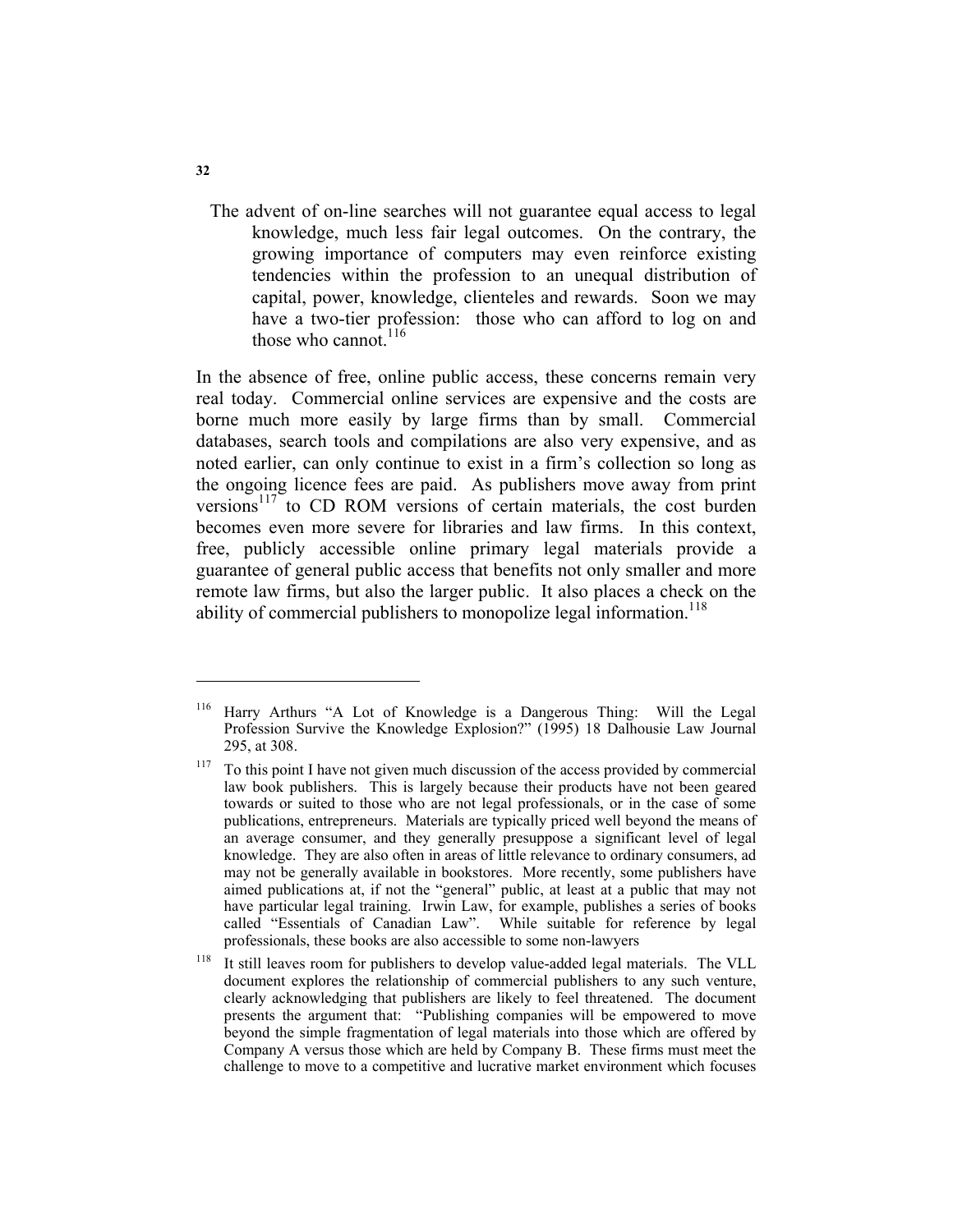To this point, I have been discussing access as if it simply means the ability to bring materials to the party seeking the materials (or the seeker to the materials). However, there are other elements to the concept of access that are worth considering. In this paper I have made numerous references to cost issues. The cost of gaining access to legal materials can be a significant barrier both for ordinary members of the public, community or advocacy groups, whether they seek the information on their own or through the agency of small law firms, sole practitioners or lawyers in remote areas. In the current context, such costs can be high. Physical access to law libraries may involve time costs for travel as well as the underlying costs of transportation. Document delivery is also expensive. The lack of access to trained information professionals (such as in a larger firm with its own library) can also increase costs, and fees for access to commercial online databases are not insignificant.

 While free, publicly accessible primary legal materials online might well reduce costs of access to legal materials significantly<sup>119</sup>, the reductions in cost are only meaningful if such online materials can be relied upon as authoritative, are relatively complete and comprehensive, and are not bogged down in a tangle of disclaimers and copyright limitations. The costs of information intermediation may be reduced or may remain depending on how the material is made available. Hypertext markup, linking to relevant companion materials<sup>120</sup>, and user-friendly search engines can add significant value to such collections. Finally, value-added materials such as instructive explanatory texts or public legal education materials may also improve quality of public access.<sup>121</sup>

on the utilisation, interpretation, reorganisation, analysis, software tool development and management of this judicial raw material." (*Toward a Business Plan*, *supra* note 105, at 16).

<sup>&</sup>lt;sup>119</sup> Connectivity would be available for many from home, or if not from home, though public libraries or schools. Of course, the costs for printing remain, though they may well be less than the traditional costs of photocopying, particularly if the printing is done on one's home computer.

 $120$  Of course, there is a risk of relying on this kind of service. Nonetheless, for a certain segment of the public it may well be better than nothing.

 $121$  Access must also be to the kinds of information required by a more general public. Thus, for example, tribunal decisions may well be more important than decisions from appellate level courts.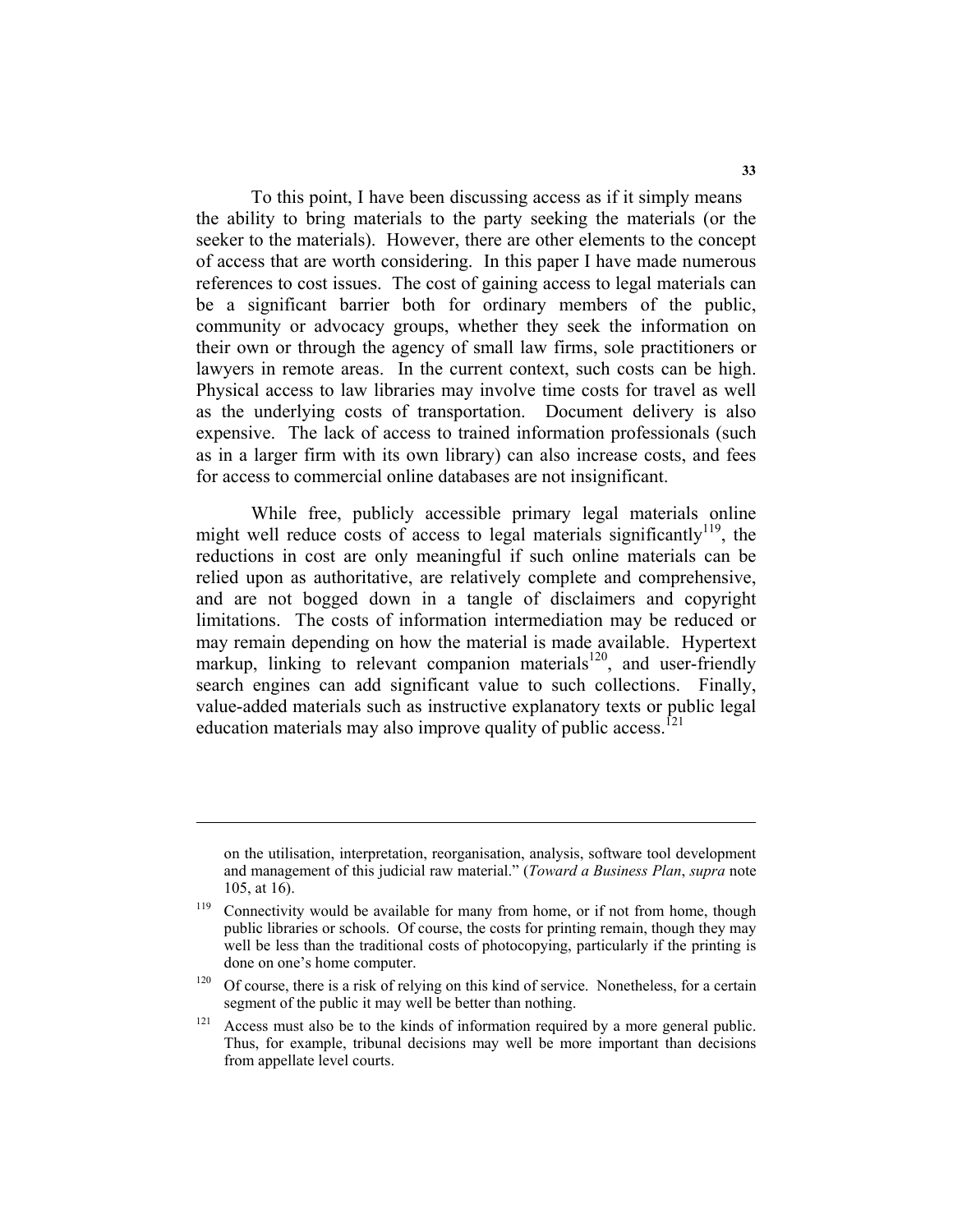#### **E. Access and the Legal Profession**

 Public access to primary legal materials cannot really be discussed without also discussing the issue of public access to legal services. One justification for traditional, limited modes of distribution of primary legal materials (and their concentration within law libraries) was the view that the public could only have meaningful access to these materials via the intermediation of trained legal professionals. While this may still be the preferred or optimal mode of access, it is unrealistic to believe that this form of access is a reality for all but a subset of the "public". Recent publicity around the shocking state of legal aid in this country reveals that only the poorest of the poor have access to legal aid, and then only for criminal and some family law matters.<sup>122</sup> A significant number of poor, working class and even middle class households cannot afford access to legal services, nor are they eligible for legal aid. This state of affairs has given rise to a number of "alternative" paralegal services, including immigration consultants, paralegal services, title-searching services, selfhelp books and kits, and more recently, online delivery of standard form contracts for a very wide variety of legal circumstances.<sup>123</sup> Clearly, the public is becoming more and more reliant upon alternative sources of legal information. While there are perhaps legitimate concerns about giving widespread access to un-intermediated primary legal materials, it would be arrogant to assume that individuals are better off with no legal information than with that gathered by themselves.

 The legal profession has always jealously guarded its "turf", and alternative modes of delivery of legal or paralegal services have faced challenges from the legal profession in the past. The role of the profession in relation to any free online distribution of primary legal materials thus deserves some attention. It was the Federation of Law Societies of Canada which commissioned the preliminary study in relation to a Virtual Law Library for Canada, and that early document gave some cause for concern. In spite of the core vision espoused in the VLL document, the document itself raised a number of red flags that highlighted both the need for a clear and consistent vision of the public and public access, and the

**34** 

See Melina Buckley, *The Legal Aid Crisis: Time for Action*, (Canadian Bar Association, 2000). Online: http://www.cba.org/Advocacy/PDFfiles/Paper.pdf.

<sup>123</sup> For a very small sample of what is available, see online: http://www.weblaw.ca; http://www3.computan.on.ca/bukhari/forms.html; http:// www.canlegal.ca.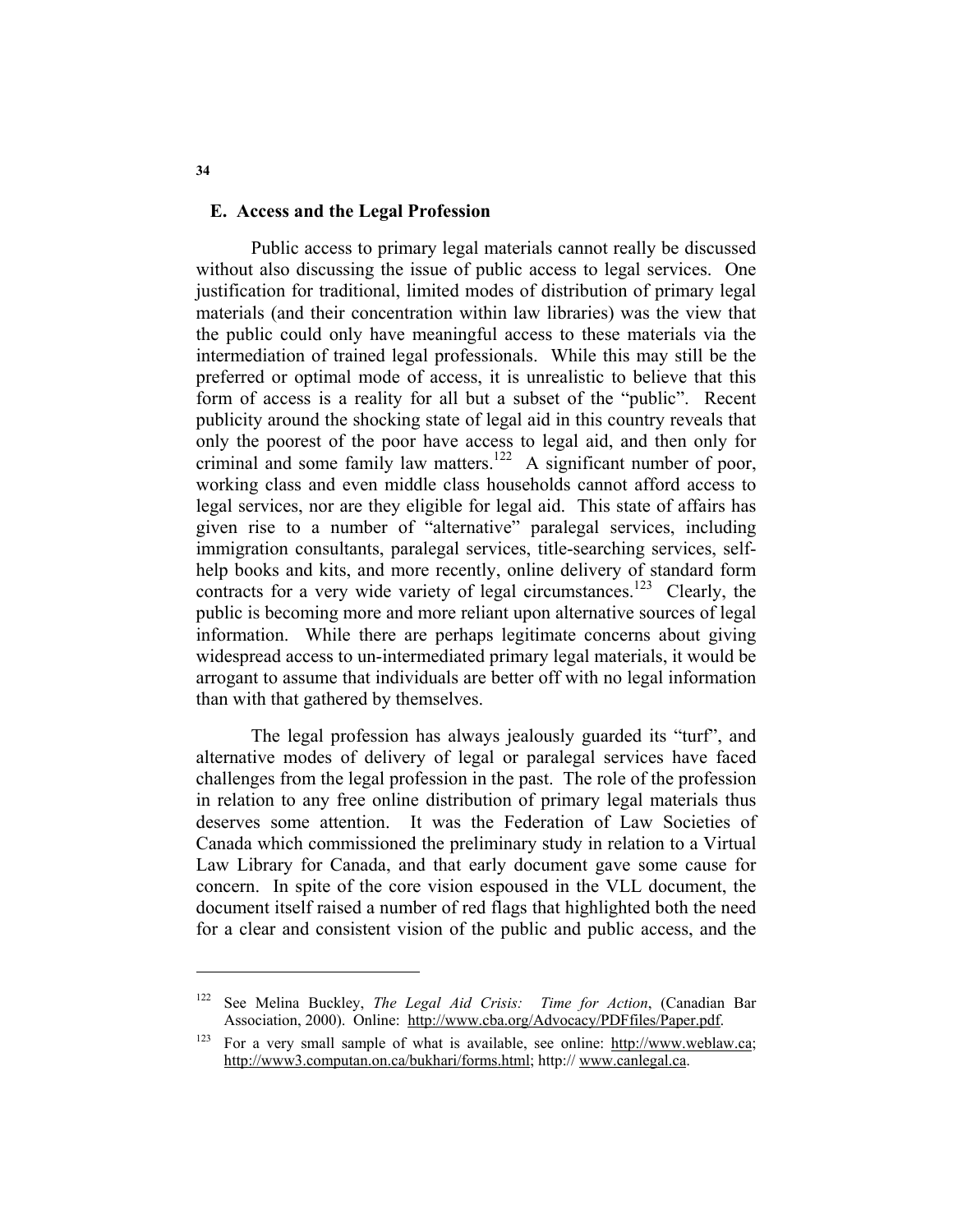shape such a project could take depending on the interests it was primarily designed to serve.<sup>124</sup> Thus, while both AustLII and LII were started with the express goal of providing free public access, and they operate to serve that goal, the VLL document stated:

It is an ambitious and altruistic goal to allow the public access to detailed statutes, laws, regulations, and judgements. The principle may be wanting when candled against the practice. There is a cost to developing a site that is publicly comprehensible let alone publicly accessible. However, without a very strong public access and public education focus the VLL will quickly be labelled as a tool for lawyers only. Should that happen, it would likely close some funding doors which are aimed at providing funds for projects that have a broad based utilisation and impact.<sup>125</sup>

 This rather disturbing statement clearly illustrates the problem of leaving such a venture solely in the hands of the legal profession.<sup>126</sup> "Free public access" appears quickly reduced to the means by which some sources of funding will be accessed. Of course, as the document notes,

 $124$  Although the VLL document makes repeated reference to free public access, there appear to be a number of qualifications or verbal hesitations in this regard. At one point the document stated: "To the extent possible the core vision includes the desire for free and open access." (*Toward a Business Plan*, *supra* note 105, at 8) This statement is qualified enough to raise some concerns. The authors go on to suggest that an exception to the rule of no-cost public internet access "may exist for downloaded materials from the site which are used in the day-to-day business of society non-members for situations requiring "official" documents/citations." (*Ibid*). Not only is it difficult to see how users of a free and public site could be charged a) based on their non-member status and b) based on the intended use of the downloads, it is somewhat disturbing to note that it would be those acting in "competition" with lawyers who would be required to pay for access. This could include unions, professional associations, business, paralegals and ordinary citizens.

<sup>125</sup> *Toward a Business Plan*, *supra* note 105, at 8.

 $126$  A recent publication suggests that lawyers may have a self-interest in not "freeing" the law: "Internet technology may be a threat to the legal profession as a whole. The Internet, in particular the World Wide Web, has put access to information much more easily in the hands of any individual with Internet access – an ever-increasing number of people." *The Future of the Legal Profession: The Challenge of Change: A Report of the Young Lawyers' Conference*. (Canadian Bar Association, August 2000) at 35.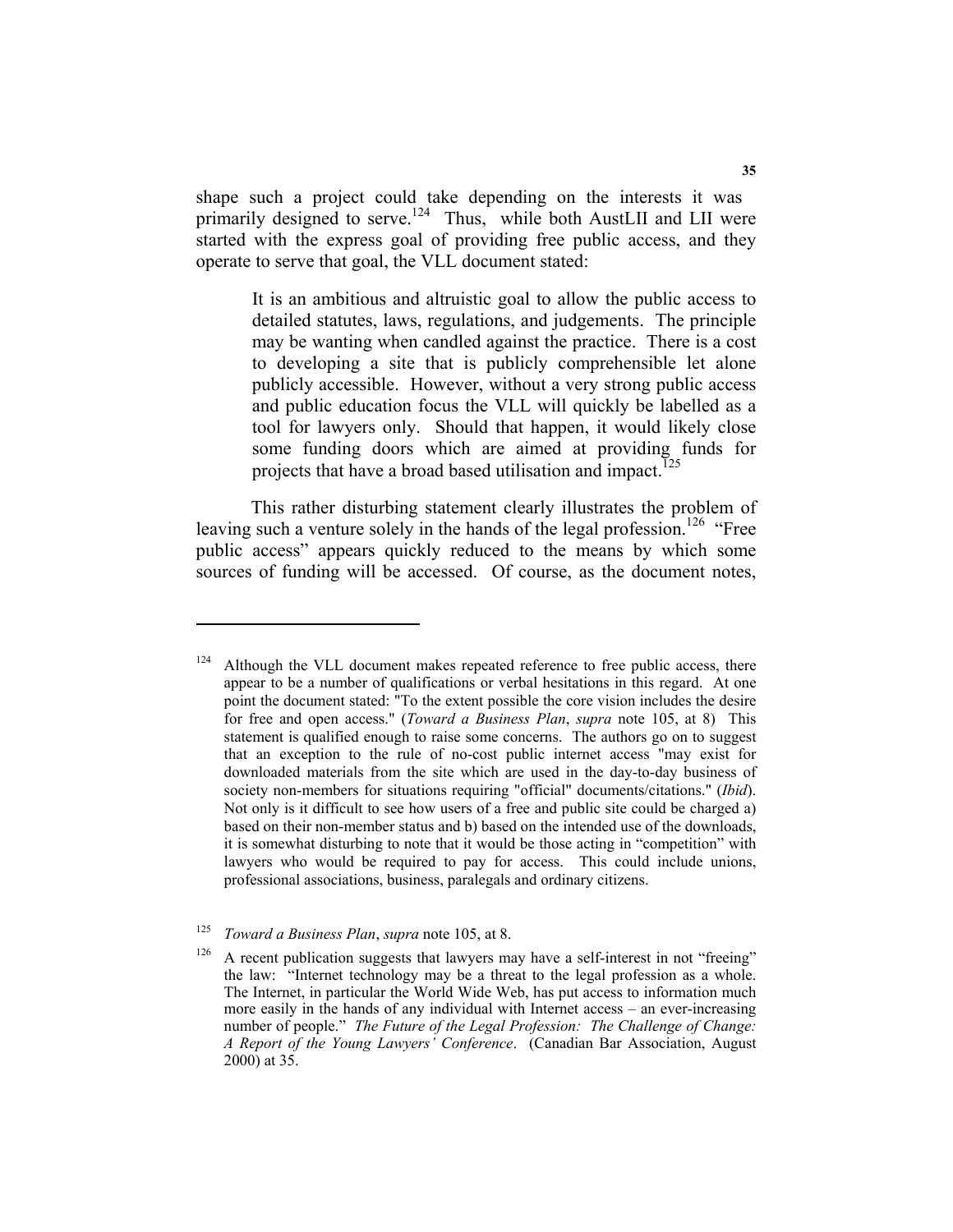concern about losing these sources of funding "is only an issue if the societies will seek funding outside of the profession and the foundations."127 In such a context, free public access becomes, not the starting point for the venture, but a vulnerable aspect of it. Cognizant of the problems inherent with working on such a venture with private sector interests, Cornell's LII strives to carry out its activities "in partnership with but not under the control or direction of such other key actors as law firms, bar associations, public law making and applying bodies, commercial publishing and other academic institutions."<sup>128</sup>

In the end, it is also important to remember that not all justifications for public access to legal materials are linked to the need for legal services. There is also the issue of access to the stuff of popular discourse about law and legal institutions. For example, high profile cases that get discussed on the news, Supreme Court of Canada decisions which affect lives, or which cause concern, outrage or public debate, all become the subject of popular discussion and debate. While journalists provide some form of infomediation with respect to court decisions and legislation, there is no justifiable reason why members of the public should not have ready access to the materials that are at the heart of such debates.

## **IV. The Virtual Law Library of Canada & CanLII**

 In March 2000, a subcommittee of the Federation of Law Societies of Canada published a document titled "Towards a Business Plan for A Canadian Virtual Law Library". The purpose of this document was to: "review the current literature, examine examples of digital law libraries in other countries, interview potential stakeholders, and develop a beginning business plan for a Canadian Virtual Law Library."<sup>129</sup> The "overriding, primary objective" of this proposed VLL is to:

<sup>127</sup> *Toward a Business Plan*, *supra* note 105, at 8. Note the next passage in the documents states: "Furthermore, it is unlikely that federal and provincial courts would be as open to providing their materials at no costs to a VLL site that did not have a strong public access approach." (at 9).

<sup>128</sup> Online: http://www.law.cornell.edu/lii.html.

<sup>129</sup> *Toward a Business Plan*, *supra* note 105, at p. 4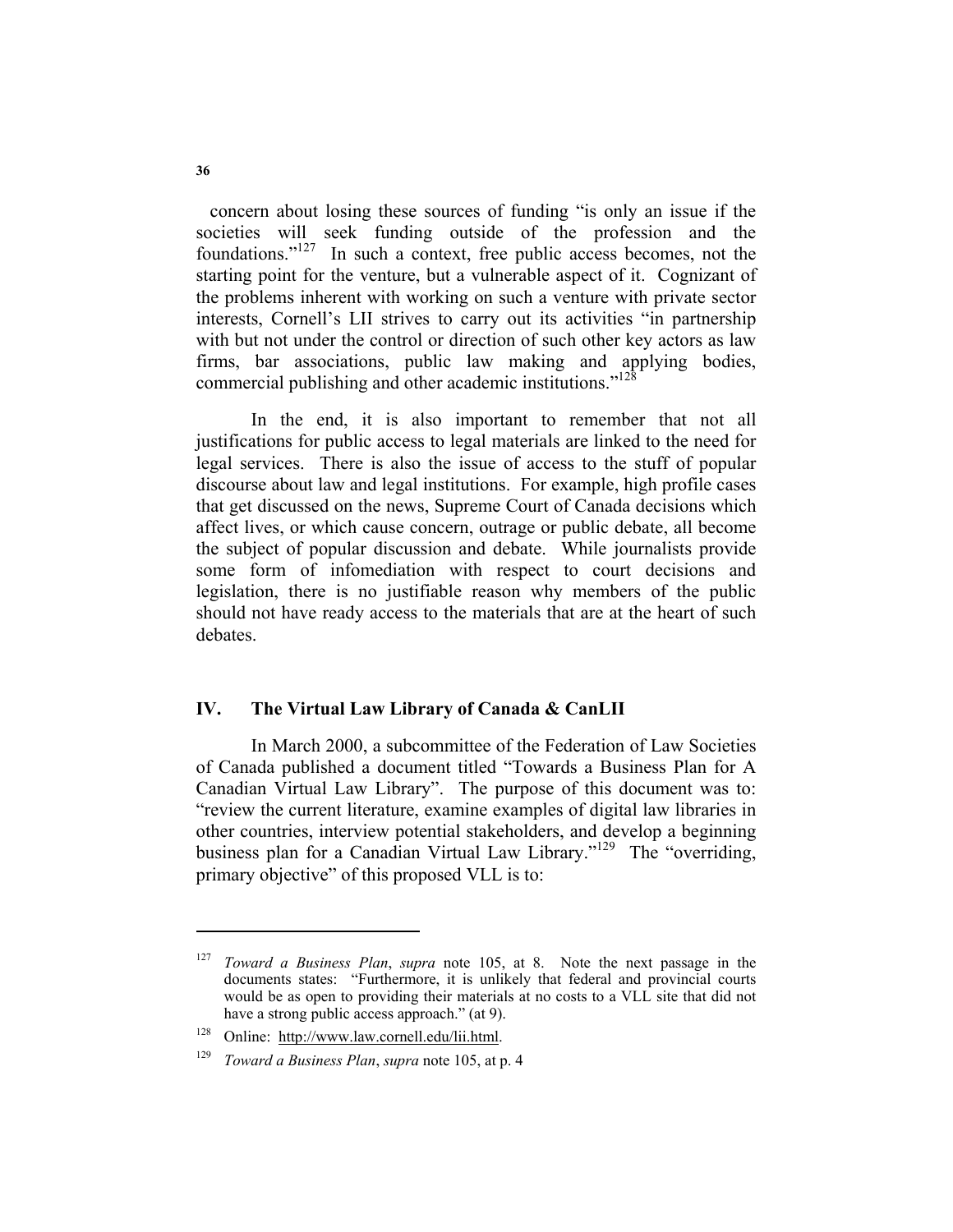"provide an up to date, public, single source of authentic copies of primary legal materials, historical and current, for all jurisdictions which can be searched and researched at the same time from one place, and the results downloaded as the authoritative version of e.g., a judgement or a statute." $130$ 

In this respect, the VLL shares some of the objectives of AustLII and LII. The ability to access current and authoritative material from a single internet site and to have these materials made searchable is a key goal certainly, of AustLII. The objective does not extend to secondary materials that "are considered the business of private sector publishers."<sup>131</sup>

 According to the VLL document, the initial primary materials content of the VLL would include: statutes and regulations of federal, provincial and territorial governments, municipal by-laws, court and tribunal decisions and First Nations Band by-laws and other acts of governance. The site, it was envisaged, could later be expanded:

"to include legal materials such as research documents, rules of court, lists of commercial publisher offerings, and links, digital catalogues, interlibrary loans, journal access, and reviews, papers and articles. Links to other sites in this country and around the world would be included."<sup>132</sup>

This core vision for a Canadian VLL matched those espoused by LII's such as Cornell's and AustLII.

 The concept of a VLL for Canada was given shape by the recent launch of CanLII. CanLII is a pilot project operated by LexUM with the support of the Federation of Law Societies of Canada.<sup>133</sup> The choice of

<sup>130</sup> *Ibid*., at 5

<sup>&</sup>lt;sup>131</sup> This is similar to AustLII except to the extent that AustLII provides access to government source secondary materials such as law reform commission reports and other government documents. The importance of these materials in a public-oriented legal information institute may be quite different from their importance in a site oriented towards the legal community (see discussion of the public, *infra*).

<sup>132</sup> *Toward a Business Plan*, *supra* note 105, at 6.

<sup>&</sup>lt;sup>133</sup> The Federation of Law Societies met in August 2000 and adopted "CanLII's Road Map". The nature of the partnership arrangement is unclear, however, and it remains to be seen to what extent the law societies will influence the orientation of the site.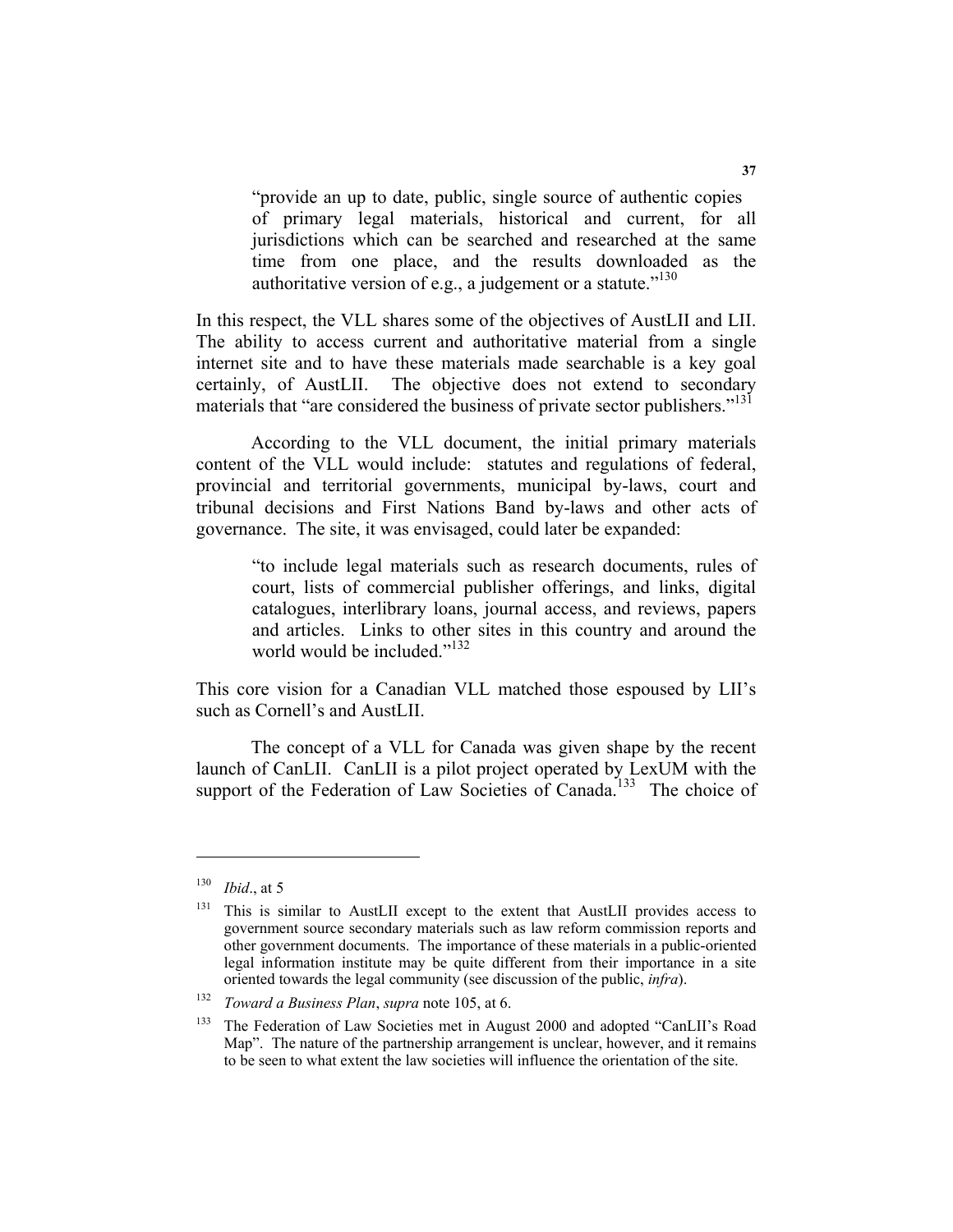realizing CanLII through LexUM, with its experience and its university affiliation and history of commitment to free public access is encouraging.

 Currently CanLII is a very limited LII, largely because of the barriers that still remain in Canada surrounding free access to primary legal information. CanLII has gathered the actual digital collections from many of the federal, provincial and court operated sites discussed earlier, and housed them at their site. This permits them to provide a search engine<sup>134</sup> that will allow for universal searching of these collections as a whole, or by particular jurisdiction or collection.

 The collections offered through CanLII are as incomplete as those discussed earlier, largely because they are based on materials available on existing online court and government sites. Most date back only a few years, and many courts are not represented.<sup>135</sup> Further, some databases of court judgments are incomplete. While the information on the CanLII site indicates that negotiations are underway with other courts and provinces to house the information on the CanLII site, there is no timeline to indicate when this information will be available.

 The site also demonstrates the top-down approach to gathering primary legal information that was demonstrated in the VLL document. Currently only two tribunal collections are represented on the site, and this only because they are LexUM collections.<sup>136</sup> At this early stage CanLII can hardly be criticized for this; they are clearly starting by incorporating materials that are already reasonably available to them.

The search engine provided is SINO, developed by AustLII, and available free to LII's which share AustLII's vision. For a description of SINO, see online: http://elj.warwick.ac.uk/jilt/LegInfo/97\_2gree/green1.htm at para 1.4.2.

Some courts, like those of Manitoba and Saskatchewan do not have decisions available online, and as a result have no prepared material to provide to CanLII. In the case of Saskatchewan, it is not clear that the government is willing to make such materials available free online. The Law Society of Saskatchewan has provided CanLII with its own databases of Saskatchewan decisions; however, this collection is incomplete and clearly unofficial. A number of the courts whose decisions are currently available through their own sites are not yet available through CanLII. This can be a function of incompatible formats. Without a digital publishing standard for courts, tribunals and legislatures in Canada, the operation of an LII like CanLII will be hampered.

<sup>&</sup>lt;sup>136</sup> The tribunals are the Quebec Human Rights Tribunal and the Professions Tribunal.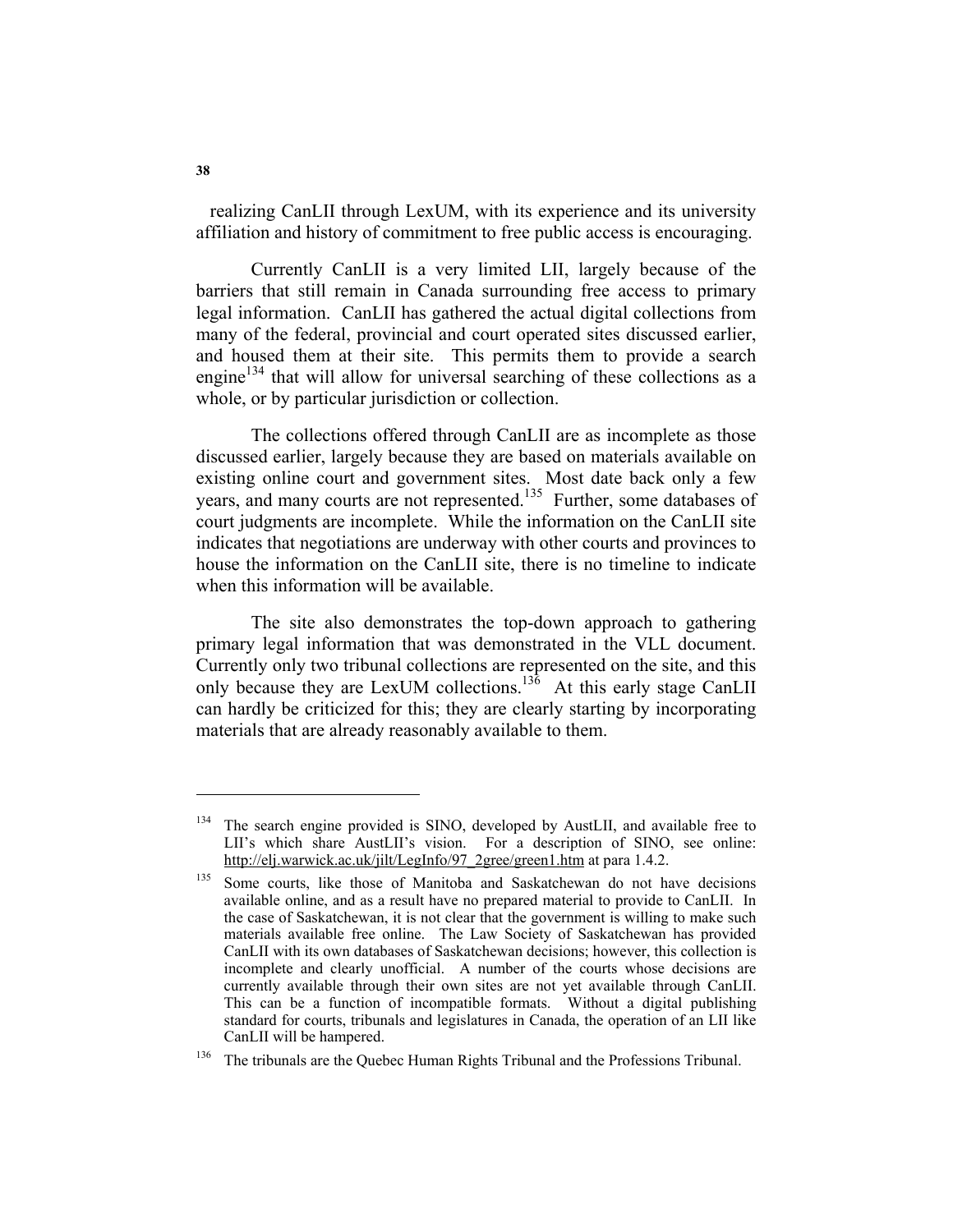Because of government approaches to online legal information, the material available cannot be warranted as authoritative or even necessarily up-to-date. Thus CanLII warns that the site "does not offer, at the current stage, the quality required" for official use of the materials.<sup>137</sup> Nonetheless, it is also stated that "CanLII's objective is to eventually publish files that can be used for professional purposes."<sup>138</sup> Until such time, the resource is of limited use to legal professionals and the public as: "verifications should be made with [the] respective originating authority [of the documents] before using them for any professional purpose".<sup>139</sup>

 A further limitation of the CanLII site remains the thorny problem of Crown copyright. CanLII states that "any total or partial reproduction by any means, of any document found on CanLII remains subject to reproduction rules emanating from its original source"<sup>140</sup>. The site notes that "these conditions may vary from a jurisdiction to the other, so the user should look for the applicable rules before proceeding to any reproduction of the documents herein."141 Crown copyright clearly renders burdensome any use of materials found on this site, particularly absent any collective position being taken by all levels of government. Action by federal and provincial governments to ensure the same level of access to these materials, in essence to "free the law" from Crown copyright, is required.

 At this point in time, a brief tour of the current CanLII site can only highlight its significant shortcomings. For the most part, however, these shortcomings flow not from CanLII, but from the environment in which it currently operates. As noted earlier, this environment is one which is (inadvertently or not) hostile to a system of free, public access to

<sup>140</sup> *Ibid.*

<sup>141</sup> *Ibid.*

<sup>137</sup> Online: http://www.canlii.org/disclaimers.html.

<sup>&</sup>lt;sup>138</sup> *Ibid.* Without this functionality, it is unlikely the Federation of Law Societies would remain interested in the venture.

<sup>139</sup> *Ibid*. Note the use of "professional" in relation to the purpose. Another way of phrasing it could have been "for any purpose for which an official version is required". The choice of "professional" may indicate an orientation towards the legal profession. The lack of authoritativeness of the documents is a major drawback of the site. The vision of an LII is to provide usable authoritative versions. As the capacity exists to provide such versions electronically, one can only hope that courts and governments will take steps to ensure that online materials have the quality required to provide meaningful public access.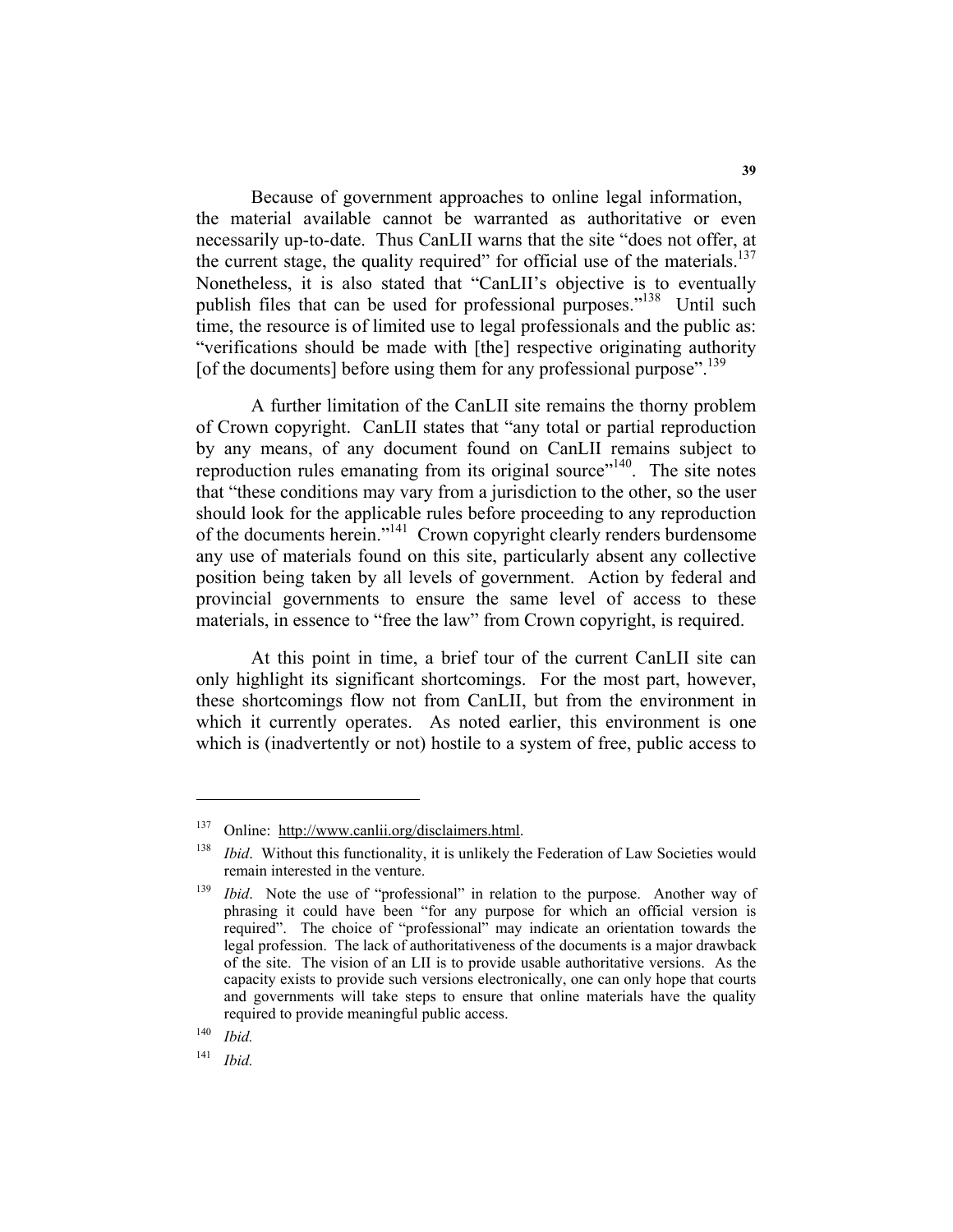primary legal materials. The major structural or institutional barriers include the persistence of Crown copyright, the lack of available digital historical materials, the lack of authoritative electronic versions, and the lack of technical conformity of materials from one jurisdiction to another. Other more intangible barriers include the lack of a clear consensus around the virtue of free public access to legal materials, and struggles even over the meaning of "access" and "public". It is to be hoped that the creators of CanLII can overcome these hurdles and work towards a unique Canadian public legal resource.

#### **Conclusion**

 Should the law be free? Throughout this paper I have moved towards the conclusion that it should; both in the sense of being widely available and without charge. Yet it is difficult to point to anything in the experience of other jurisdictions that demonstrates a quantifiable increase in public legal knowledge or awareness, improved access to justice or enhanced democratic values. Although these are important touted benefits of LII's, they are difficult to measure at the best of times, and hardly measurable so early in the history of these unique electronic institutions. The only quantifiable measures available relate to the number of "hits" or the level of actual access by members of a broader public to LII's. In the case of both AustLII and Cornell's LII, the level of access from non-legal professionals has been sufficient to satisfy both those institutions that the greater pubic good is being served. To the extent that this provides a compelling argument for LII's the argument is as strong in Canada.

 The current system for publication and distribution of legal materials in Canada creates a tendency towards information monopolies that can be argued to be inherently problematic. Crown copyright provides one such monopoly; the fact that publication of legal materials is largely in the hands of commercial publishers who focus on the needs of legal professionals is arguably another. The expectation that lawyers and the legal profession are the appropriate infomediaries for legal information is suggestive of yet another form of monopoly. "Freeing" the law is as much about liberating the law from these quasi-monopolies as it is about increasing quality and reducing costs of public access.

 Although law remains a highly specialized field of knowledge and although no amount of free public access will change that fact, this alone